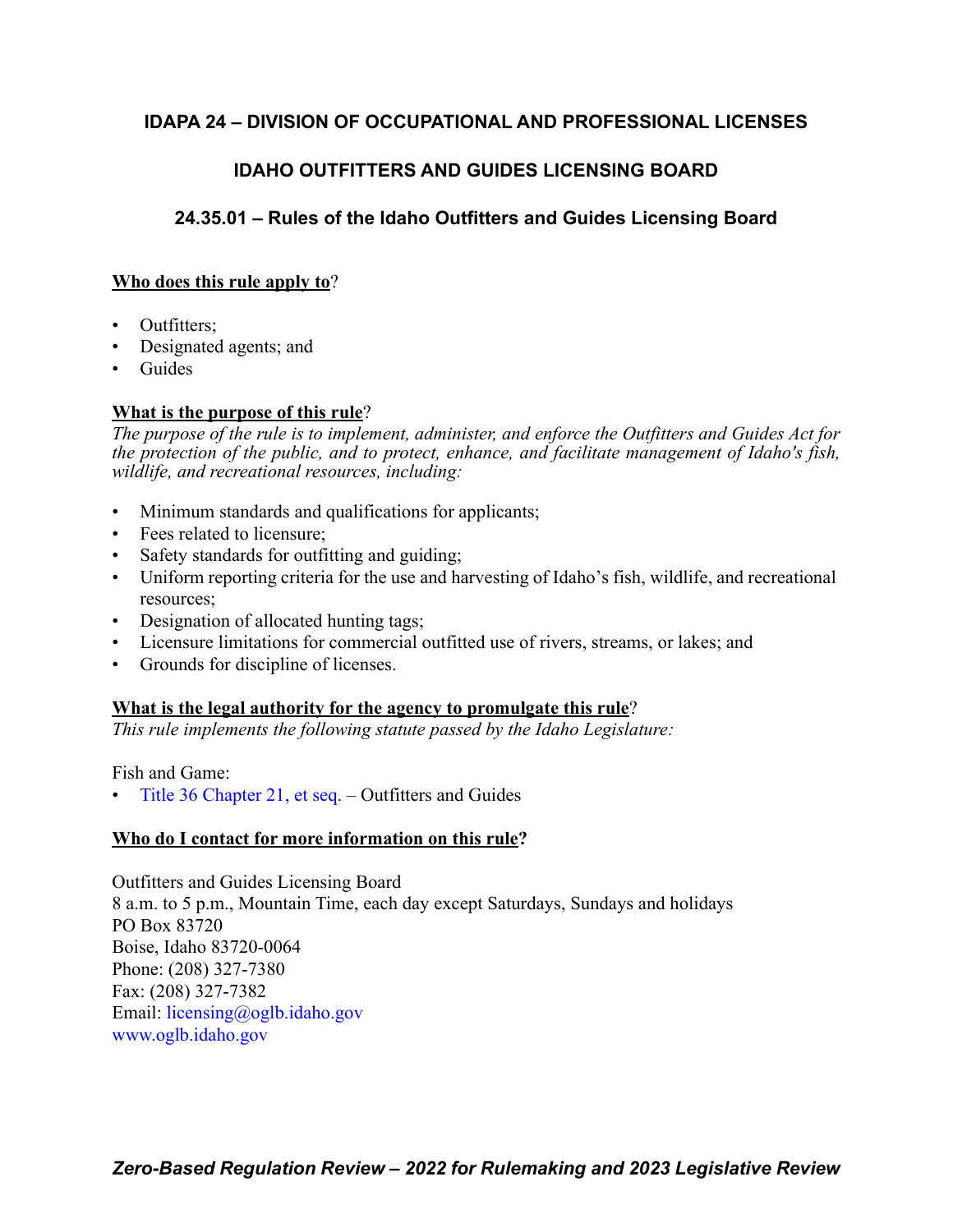# **Table of Contents**

| 24.35.01 - Rules of the Outfitters and Guides Licensing Board                 |  |
|-------------------------------------------------------------------------------|--|
|                                                                               |  |
|                                                                               |  |
|                                                                               |  |
|                                                                               |  |
|                                                                               |  |
|                                                                               |  |
|                                                                               |  |
|                                                                               |  |
|                                                                               |  |
|                                                                               |  |
|                                                                               |  |
|                                                                               |  |
|                                                                               |  |
|                                                                               |  |
|                                                                               |  |
|                                                                               |  |
|                                                                               |  |
|                                                                               |  |
|                                                                               |  |
|                                                                               |  |
|                                                                               |  |
|                                                                               |  |
|                                                                               |  |
|                                                                               |  |
|                                                                               |  |
|                                                                               |  |
|                                                                               |  |
|                                                                               |  |
|                                                                               |  |
|                                                                               |  |
|                                                                               |  |
|                                                                               |  |
|                                                                               |  |
|                                                                               |  |
|                                                                               |  |
|                                                                               |  |
|                                                                               |  |
|                                                                               |  |
|                                                                               |  |
| 044. Skiing, Non-Hazardous And Hazardous Terrain Outfitter, Designated Agent, |  |
|                                                                               |  |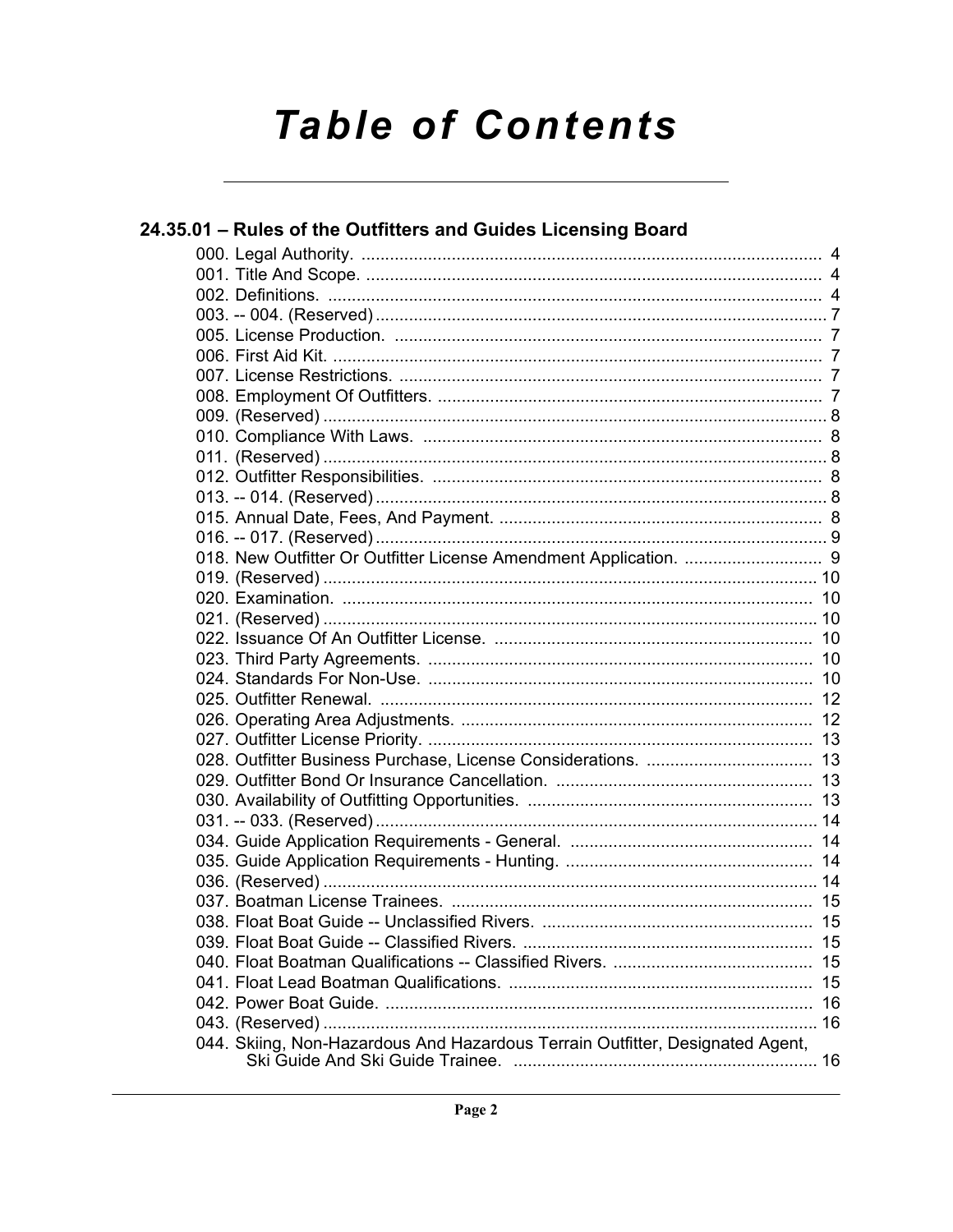# *Table of Contents (cont'd)*

| 051. Placement Of Hunting Camps And Leaving Outfitter's Operating Area, |  |
|-------------------------------------------------------------------------|--|
|                                                                         |  |
|                                                                         |  |
|                                                                         |  |
|                                                                         |  |
|                                                                         |  |
|                                                                         |  |
|                                                                         |  |
|                                                                         |  |
| 059. River, Lake And Reservoir Power And Float Outfitter Limits.  22    |  |
|                                                                         |  |
|                                                                         |  |
|                                                                         |  |
|                                                                         |  |
| 064. Authorization For Granting, Denial And Revocation Of Licenses.  33 |  |
|                                                                         |  |
|                                                                         |  |
|                                                                         |  |
|                                                                         |  |
|                                                                         |  |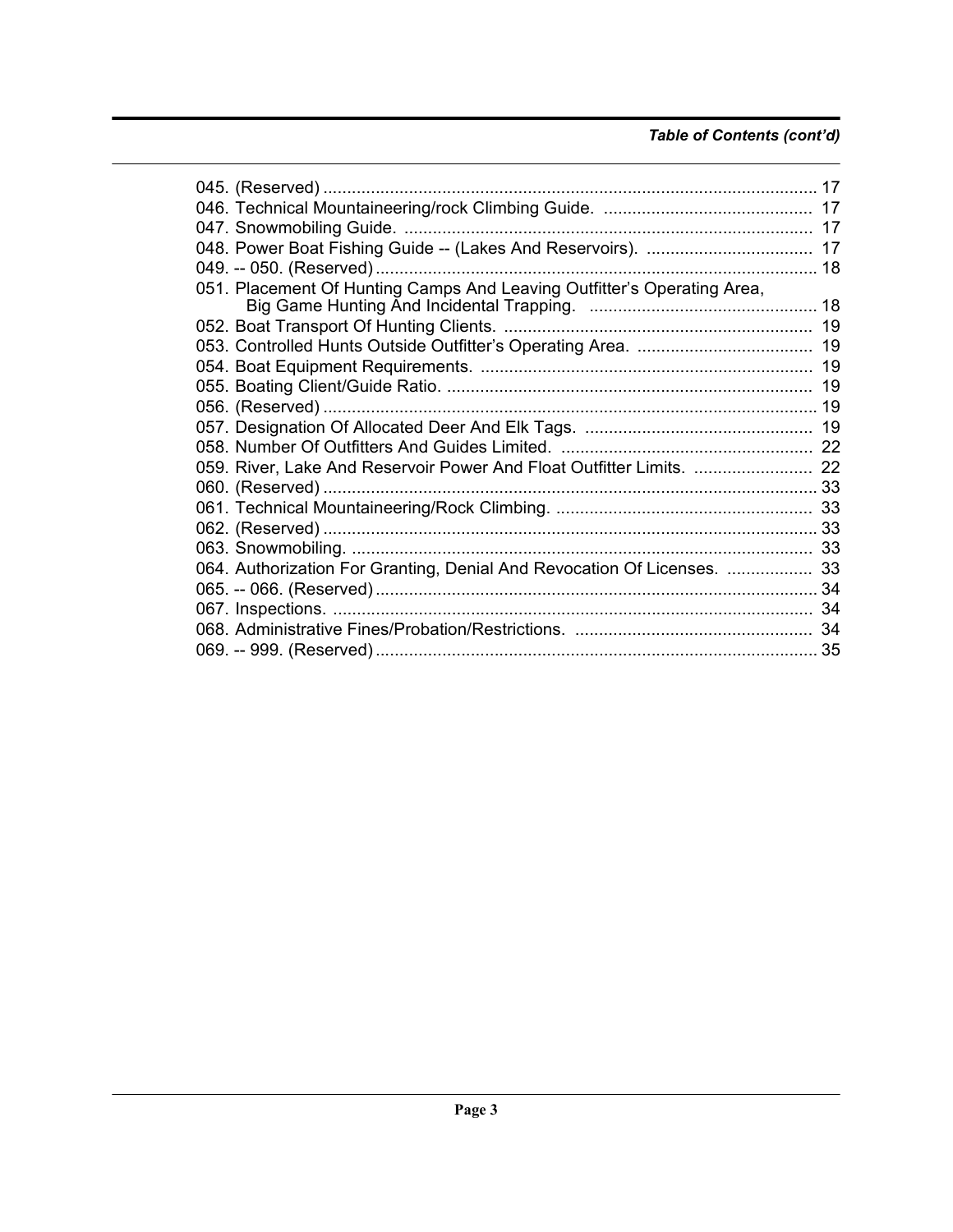### **24.35.01 – RULES OF THE OUTFITTERS AND GUIDES LICENSING BOARD**

#### <span id="page-3-1"></span><span id="page-3-0"></span>**000. LEGAL AUTHORITY.**

These rules have been promulgated in accordance with the Idaho Administrative Procedures Act and pursuant to authority granted in the Outfitters and Guides Act. (11-17-21)

### <span id="page-3-2"></span>**001. TITLE AND SCOPE.**

These rules are titled IDAPA 24.35.01, "Rules of the Outfitters and Guides Licensing Board." The purpose is to implement, administer, and enforce the Act to establish uniform standards for licensing outfitted and guided activities to protect the public and protect, enhance, and facilitate management of Idaho's fish, wildlife, and recreational resources. (11-17-21)

#### <span id="page-3-3"></span>**002. DEFINITIONS.**

The definitions set forth in Section 36-2102, Idaho Code, are applicable to these rules. In addition, the following terms have the meanings set forth below:

**01. Act**. Title 36, Chapter 21, Idaho Code, commonly known as the Outfitters and Guides Act, as amended. (11-17-21)

**02. Authorized Person**. An investigator or enforcement agent in the employ of the Board, a tion officer of the IFGC, or any local, state, or federal law enforcement officer. (11-17-21) conservation officer of the IFGC, or any local, state, or federal law enforcement officer.

**03. Booking Agent**. Any individual, firm, business, partnership, or corporation that makes arrangements for the use of the services of a licensed outfitter and receives compensation therefore. A booking agent does not supply personnel or facilities and services to outfitter clientele. (11-17-21)

**04. Classified River**. For the purpose of these rules, specific sections of some whitewater river or streams which are considered more hazardous than others have been designated "classified." Classified rivers are denoted by an asterisk (\*) in the list of rivers contained in Subsection 059.01. (11-17-21)

**05. Compensation or Consideration**. The receipt or taking of goods, services, or cash in exchange for outfitted or guided activities. A bona fide charging of out-of-pocket travel expenses by members of a recreational party is not deemed compensation. However, such out-of-pocket expenses may not include depreciation, amortization, wages or other recompense. amortization, wages, or other recompense.

**06. Designated Agent**. A licensed individual who is employed as an agent by any person, firm, partnership, corporation, or other organization or combination thereof that is licensed as an outfitter and who, together with the licensed outfitter, is responsible and accountable for the conduct of the licensed outfitter's operations. (11-17-21) operations. (11-17-21)

**07. Enforcement Agent**. An individual employed by the Board having the power of peace officers to enforce the provisions of the Act and these Rules. (11-17-21)

**08. Facilities and Services**. The provision of personnel, lodging (tent, home, lodge, or hotel/motel), transportation (other than by commercial carrier), guiding, preparation and serving of food and equipment, or any other accommodation for the benefit of clientele in the conduct of outdoor recreational activities as designed in Section 36-2102(b), Idaho Code. (11-17-21)

First Aid Card. A valid card or other evidence demonstrating that the individual has successfully completed an applicable American Red Cross course or equivalent course that is acceptable to the Board. (11-17-21)

**10. Fishing**. Fishing activities on those waters and for those species described in the rules of the IFGC, IDAPA 13.01.11, "Rules Governing Fish," general fishing seasons and any anadromous fishing rules; for purposes of the Act, fishing is defined as follows:

**a.** Anadromous fishing means fishing for salmon or steelhead trout. (11-17-21)

**b.** Float boat fishing means the use of floatboats without motors for the conduct of fishing as a major activity on those waters open to commercial activities as set forth in Section 059. (11-17-21)

Fly fishing means a licensed activity restricted to the use of fly fishing equipment and procedures, as defined by IFGC rules. (11-17-21)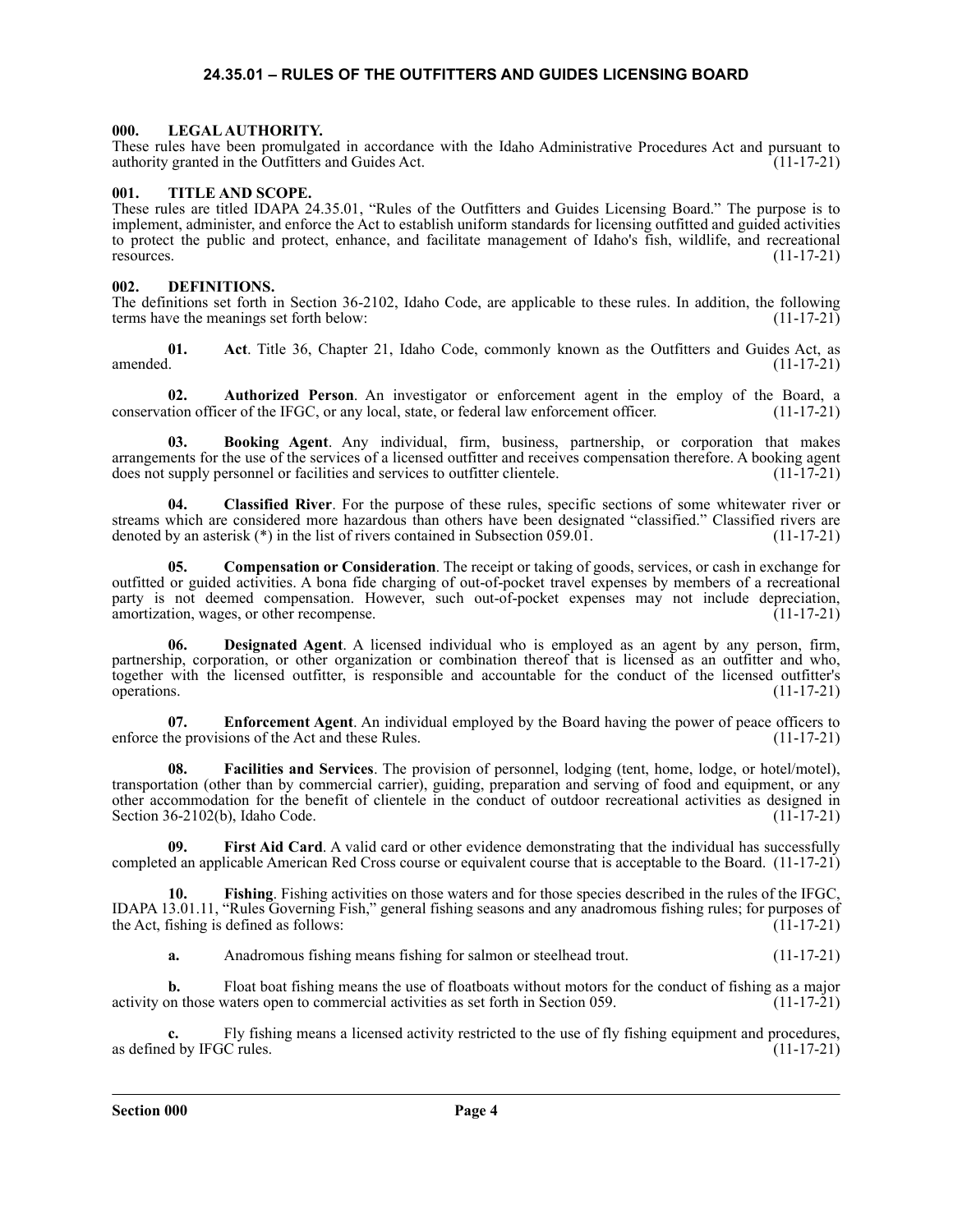**d.** Incidental fishing means fishing conducted as a minor activity. (11-17-21)

**e.** Power boat fishing means the use of power boats in conduct of fishing as a major activity on those there is open to commercial outfitting activities as set forth in Section 059. Idaho waters open to commercial outfitting activities as set forth in Section 059.

**f.** Walk and wade fishing means fishing conducted along or in a river, stream, lake or reservoir, and ude the use of personalized flotation equipment, but does not include the use of watercraft. (11-17-21) may include the use of personalized flotation equipment, but does not include the use of watercraft.

**11. Float Boats**. Watercraft (inflatable watercraft, dories, drift boats, canoes, catarafts, kayaks, sport yaks, or other small watercraft) propelled by, and moving with the stream flow, maneuvered by oars, paddles, sweeps, pike poles or by motors for downstream steerage only. Downstream steerage does not include holding or upstream travel of a watercraft with a motor. Excluded as float boats are personal flotation devices, innertubes, air mattresses, or similar devices. (11-17-21) or similar devices.

**12. Hazardous Excursions**. Outfitted or guided activities conducted outside municipal limits in a desert or mountainous environment that may constitute a potential danger to the health, safety, or welfare of participants involved. These activities include, but are not limited to: day or overnight trailrides, backpacking, technical mountaineering/rock climbing, cross-country skiing, backcountry alpine skiing, llama and goat packing, snowmobiling, survival courses, guiding courses, rescue courses, fishing courses, motored and non-motored cycling, wagon rides, sleigh rides, and dog sled rides. wagon rides, sleigh rides, and dog sled rides.

**13. Hunting**. The pursuit of any game animal or bird and all related activities including packing of mp equipment, supplies, game meat and clients to and from a hunting camp. (11-17-21) client camp equipment, supplies, game meat and clients to and from a hunting camp.

**14. IFGC**. The Idaho Department of Fish and Game or the Idaho Fish and Game Commission.

(11-17-21)

**15. Minor Amendment**. All outfitter license amendment requests that can be processed by the Board without requiring outside research or recommendation of a land managing agency or other agency before the Board takes final action on said amendment request. (11-17-21)

**16. Major Activity**. A licensed activity, the nature of which requires a significant commitment of time and effort by an outfitter in its execution and is intended to provide a significant amount of income to an outfitter.

(11-17-21)

**17. Major Amendment**. All outfitter license amendment requests requiring Board research or recommendation of a land management agency or other agency before the Board takes final action on the amendment request.  $(11-17-21)$ 

**18. Minor or Incidental Activity**. A licensed activity the nature of which is carried out in conjunction with a major activity, but is not the primary purpose of the excursion.  $(1\bar{1}$ -17-21)

**19.** New Opportunity. A proposed commercial outfitted activity to be conducted in an area where no ommercial outfitted activity has been conducted in the past. (11-17-21) similar commercial outfitted activity has been conducted in the past.

**20. 20. Operating Area**. The area assigned by the Board to an outfitter for the conduct of outfitting activities. (11-17-21) activities. (11-17-21)

**21. Operating Plan**. A detailed schedule or plan of operation which an outfitter proposes to follow in ation of licensed privileges, areas, or activities. (See Subsection 018.03). (11-17-21) the utilization of licensed privileges, areas, or activities. (See Subsection 018.03).

**22.** Out-of-Pocket Costs. The direct costs attributable to a recreational activity. Such direct costs do not include: (11-17-21) not include: (11-17-21)

| a. | Compensation for either sponsors or participants: |  |  | $(11-17-21)$ |
|----|---------------------------------------------------|--|--|--------------|
|----|---------------------------------------------------|--|--|--------------|

**b.** Amortization or depreciation of debt or equipment; or (11-17-21)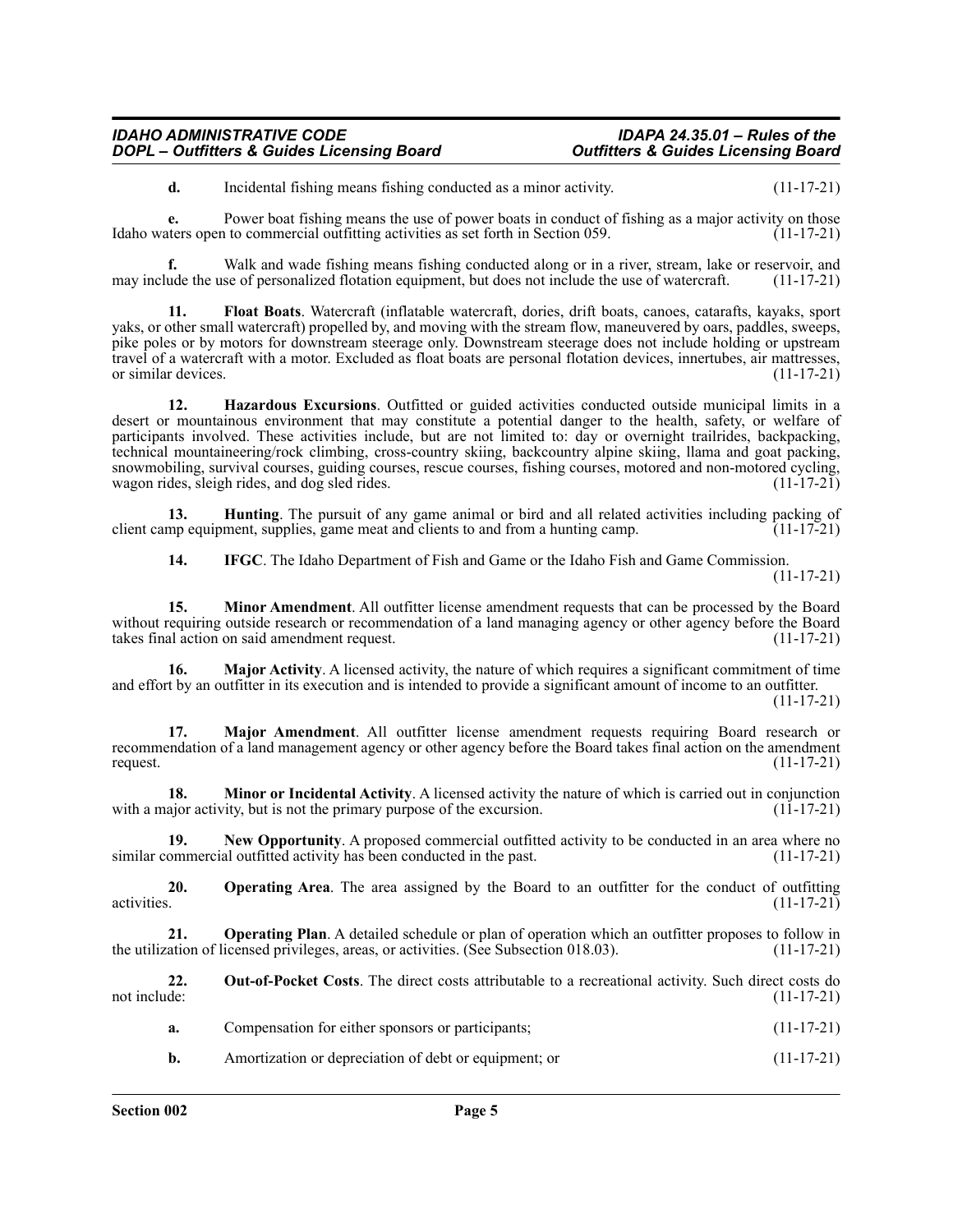**c.** Costs of non-expendable supplies. (11-17-21)

**23. Power Boats**. All motorized watercraft used on Idaho waters open to commercial outfitting activities. Excluded as power boats are hovercraft, jetskis or similar devices, and float boats using motors for downstream steerage. (11-17-21)

**24. Third Party Agreement**. The allowing of the conduct of an outfitted or guided activity by the outfitter licensed to conduct those activities by any persons not directly employed by said outfitter. (See Section 023). (11-17-21)

**25.** Trainee. A person not less than sixteen (16) years of age pursuing the necessary experience or skill qualifications for a guide license. A trainee may not provide any direct guiding services for clients, but may assist while under direct supervision. (11-17-21)

**26. Training Log**. A form approved by the Board and completed in detail and attested to by the outfitter documenting the training completed by a person pursuing training or licensure as a guide pursuant to these rules. The log is maintained and made available for inspection by the Board or its agent by the outfitter during the time the guide is employed by the outfitter and for one (1) complete license year following the termination of employment of the guide, and for three (3) years from the date of an accident or incident jeopardizing the health, safety or welfare of a client, in which the trainee or guide is involved. (11-17-21) safety or welfare of a client, in which the trainee or guide is involved.

**27. Unethical/Unprofessional Conduct**. Any activity(ies) by a licensee which is inappropriate to the conduct of the outfitting or guiding profession. These activities include, but are not limited to:  $(11-17-21)$ 

**a.** Providing false, fraudulent or misleading information to the Board or another governmental entity regulating outfitting activities including the use or verification of allocated tags; (11-17-21)

| b. | Violation of an order of the Board: | $(11-17-21)$ |  |
|----|-------------------------------------|--------------|--|
|    |                                     |              |  |

- **c.** Failure to provide services as advertised or contracted;  $(11-17-21)$
- **d.** Harassment of the public in their use of Idaho's outdoor recreational opportunities;  $(11-17-21)$

**e.** Violation of state or federal fish and game laws or rules or to condone or willfully allow a client's violation of those laws and rules; (11-17-21)

**f.** For a licensed boating outfitter or guide, violation of the Idaho Safe Boating Act (Title 67, Chapter 70, Idaho Code) and IDAPA 26.01.30 "Idaho Safe Boating Rules"; (11-17-21)

**g.** Engaging in unlicensed activities or conducting outfitter/guide services outside the operating area for which the licensee is licensed; (11-17-21)

**h.** Disregard for the conservation, maintenance or enhancement of fish, game, land and water resources; (11-17-21)

- **i.** Killing a client's game or catching a client's fish. (11-17-21)
	- **j.** Failure to pay a supplier of goods or services to the outfitter business; (11-17-21)
	- **k.** Failure to pay state taxes; (11-17-21)
	- **l.** Operating in a manner which endangers the health, safety, or welfare of the public. (11-17-21)

**m.** Selling lifetime excursions, lifetime hunts, or selling of outfitted activities to an individual for the at individual and collecting fees accordingly. (11-17-21) life of that individual and collecting fees accordingly.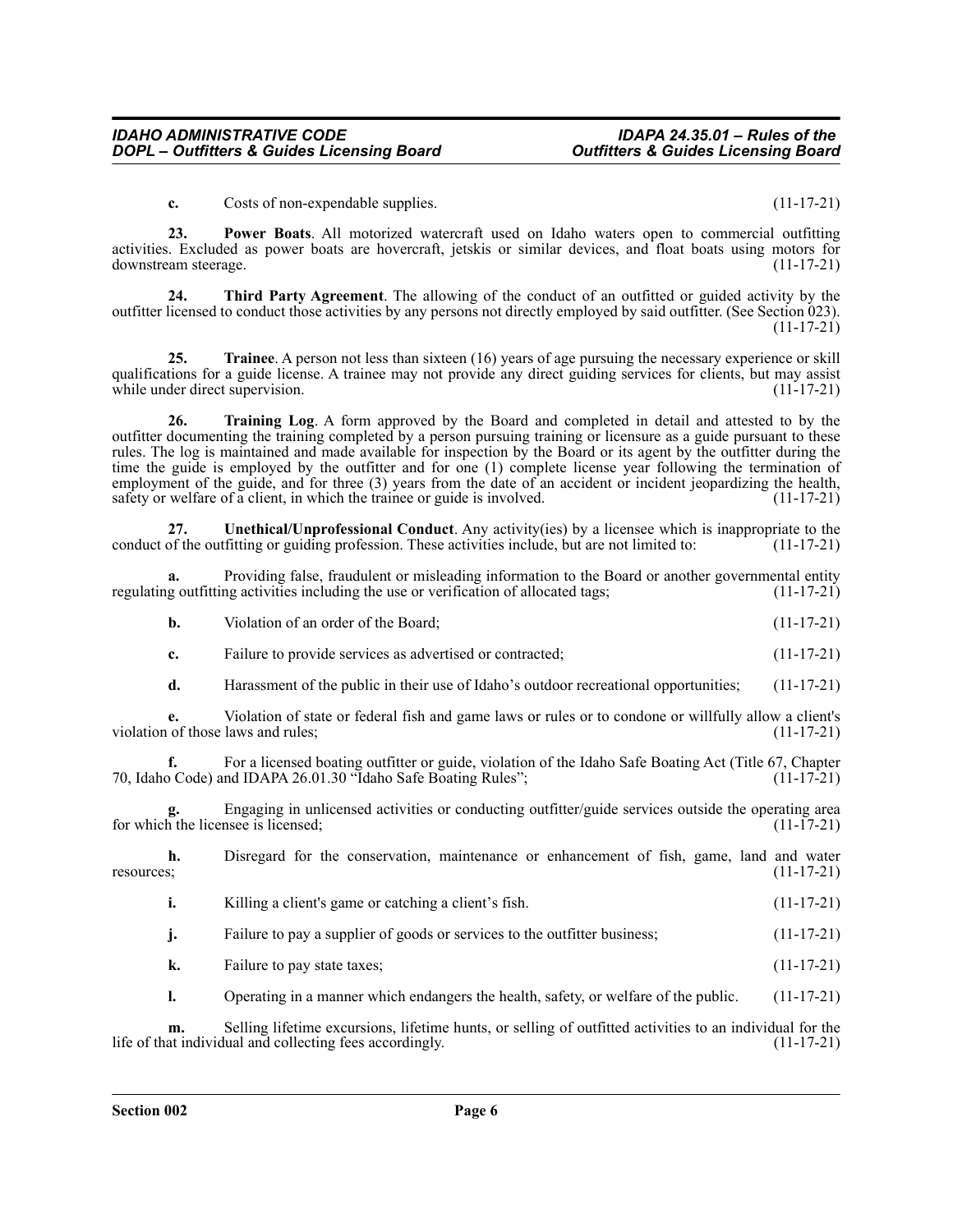**n.** Operating under a name that is not associated with the license issued by the Board; or (11-17-21)

**o.** Interference with private landowners, public land management agencies, and/or stockmen and their rights and privileges. (11-17-21)

**28. Watercraft**. A boat or vessel propelled mechanically or manually, capable of operating on inland water surfaces. Excluded as watercraft are hovercraft, jetskis, personal flotation devices (PFD's), or similar devices. (11-17-21)

#### <span id="page-6-0"></span>**003. -- 004. (RESERVED)**

#### <span id="page-6-1"></span>**005. LICENSE PRODUCTION.**

A license or proof of licensure must be in possession of the licensee while engaged in outfitting or guiding and be produced upon the request of an authorized person. (11-17-21)

#### <span id="page-6-2"></span>**006. FIRST AID KIT.**

A first aid kit must be present and available on every outfitted excursion. (11-17-21)

#### <span id="page-6-3"></span>**007. LICENSE RESTRICTIONS.**

**01.** Qualified. All outfitters must be qualified to guide or employ a licensed guide(s) qualified for the es) for which the outfitter is licensed. (11-17-21) activity(ies) for which the outfitter is licensed.

**02. Review**. An outfitter's qualifications to guide will be reviewed by the Board and, if approved, a guide license will be issued at no additional fee.  $(11-17-21)$ 

**03.** Qualifications. The qualification(s) of an outfitter or guide licensee are determined in accordance Act and these rules. (11-17-21) with the Act and these rules.

**04. Limitation**. A limitation in number of clientele served, operating area, or any other criteria affecting the safety, health, and welfare, of the public or viability of the fish, and wildlife, or other natural resources will be imposed in licensing where such limitation is deemed necessary by the Board in accordance with the Act and these rules.  $(11-17-21)$ 

**05. Temporary Employment**. An outfitter may employ a licensed guide who is not currently licensed under the outfitter's license in the case of temporary employment, or short term "loan" or transfer (less than fifteen (15) days duration and not on a routine basis) of a guide between outfitters, or termination of employment of a guide upon completion of the seasonal activity for which the guide was employed. The employing outfitter or authorized agent must keep written documentation of the loan or transfer and dates and times. Repeated transfers or loans of guides require a license amendment. (11-17-21) guides require a license amendment.

#### <span id="page-6-4"></span>**008. EMPLOYMENT OF OUTFITTERS.**

An outfitter may guide for another outfitter or rent or lease equipment or services as follows: (11-17-21)

**01. Other Outfitter**. An outfitter may guide for another outfitter when properly employed by that and approved by the Board. (11-17-21) outfitter and approved by the Board.

**Other**. If an outfitter is employed to guide activities not covered by his own guide license, the outfitter must apply to the Board for a license amendment and submit the employing outfitter certification prescribed in Subsection  $034.02$ .

**03. No Sharing of Profits**. While an outfitter is employed as a guide by another outfitter, the outfitters may not share profits or equipment and/or animals other than leased equipment and/or leased animals. An outfitter when employed as a guide may only render personal services as would any other guide. (11-17-21)

**Agreement**. When an outfitter utilizes equipment from another outfitter or a guide in the provision of facilities, services and transportation to clientele, a written notice of usage must be filed with the Board including a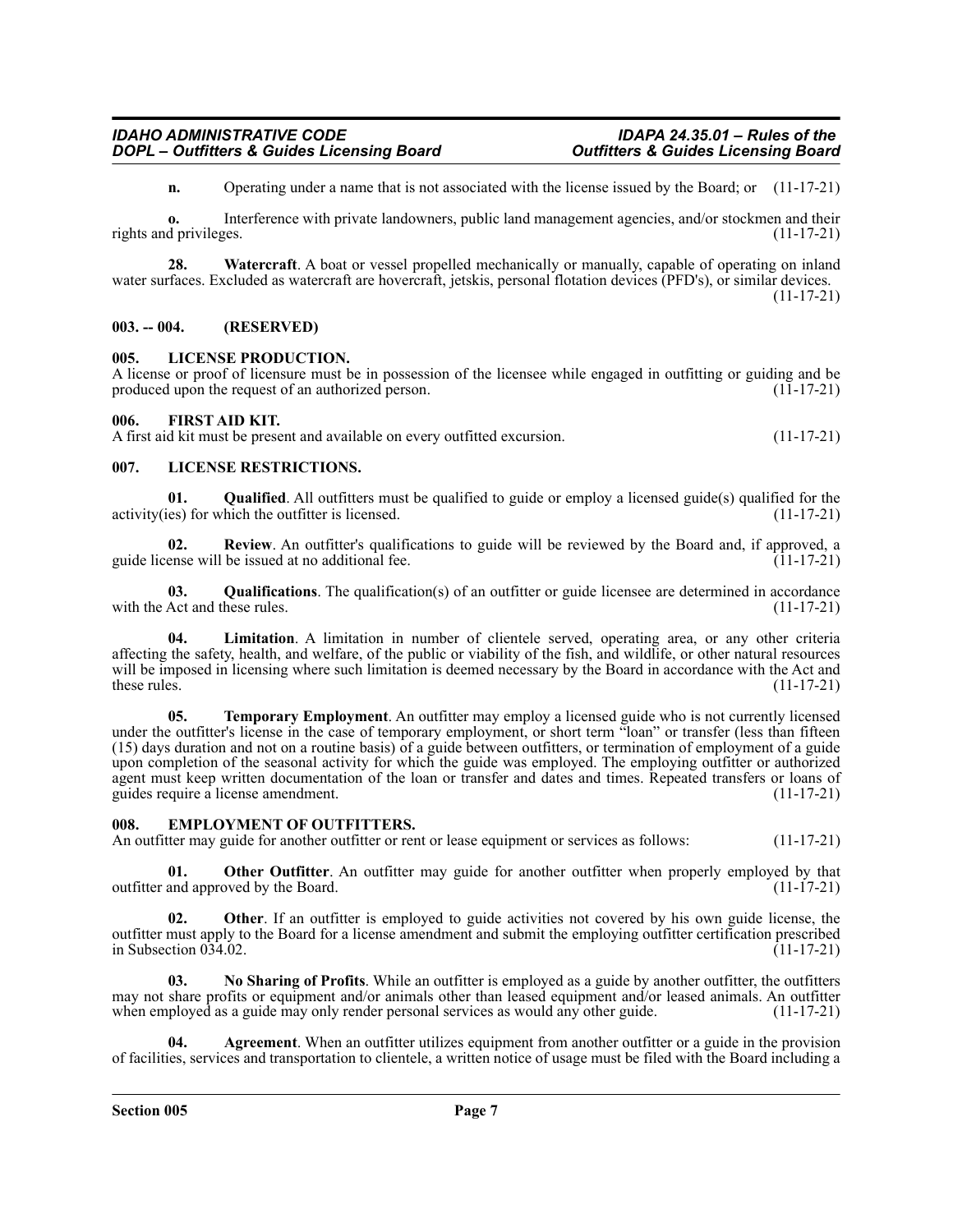current certificate or proof of non-owner liability insurance. (11-17-21)

#### <span id="page-7-0"></span>**009. (RESERVED)**

#### <span id="page-7-1"></span>**010. COMPLIANCE WITH LAWS.**

All licensees must comply with all local, state, and federal laws, and they must report all violations to a law enforcement officer. In instances where violations of local, state, or federal laws have occurred, such violations will be handled in accordance with the following discretionary criteria: (11-17-21)

**01. Violations**. An applicant who has never held an outfitter or a guide license and who has been convicted of a violation of local, state, or federal law may be required to appear before the Board. Each such conviction will be appraised and a decision to approve or deny the application will be based upon the nature and the circumstances of the violation.

**02. Examination by Board**. When a license holder is convicted of a violation of local, state, or federal law, the Board will examine the nature of the violation and the circumstances in determining whether or not a hearing will be held for the purpose of restricting, suspending or revoking the outfitter or guide license or imposing an administrative fine for any violation. Any such violator may be required to appear before the Board before a license will be issued for the following year. (11-17-21)

#### <span id="page-7-2"></span>**011. (RESERVED)**

#### <span id="page-7-3"></span>**012. OUTFITTER RESPONSIBILITIES.**

An outfitter is responsible for: (11-17-21)

**01. Camps**. Maintaining safe and sanitary camps at all times. (11-17-21)

**02. General**. Providing clean, fresh drinking water, protecting all food from contamination, and disposing of all garbage, debris, and human waste in the manner prescribed by regulations concerning use of private and public lands. (11-17-21)

**03. Livestock Facilities**. Ensuring that livestock facilities are kept separate from camp facilities, and that streams are protected from contamination. (11-17-21)

**04. Emergency Provisions**. Ensuring that all cross-country and backcountry alpine skiing and technical mountaineering/rock climbing tours have the necessary emergency provisions with them. (11-17-21)

**05. Actions**. The actions of all guides, and other persons, while in the scope of their employment.

(11-17-21)

#### <span id="page-7-4"></span>**013. -- 014. (RESERVED)**

#### <span id="page-7-5"></span>**015. ANNUAL DATE, FEES, AND PAYMENT.**

**01. Due Date**. All outfitter and designated agent license applications must be completed and received oard by January 31 of each year. (11-17-21) by the Board by January 31 of each year.

**02. Penalty Fee**. When a completed renewal application is filed with the Board after the last day of the license year, a penalty fee must be paid before the license is issued. (11-17-21)

**03. License Lapsed and Expired**. All licenses expire on March 31, and when a completed outfitter application has not been received by the Board after ninety (90) days after the last day of the license year, a renewal application will not be accepted for licensure. (11-17-21)

| 04. | Payment. |  | $(11-17-21)$ |
|-----|----------|--|--------------|
|-----|----------|--|--------------|

**a.** Prior to the issuance of a license, an applicant must submit the appropriate fee.  $(11-17-21)$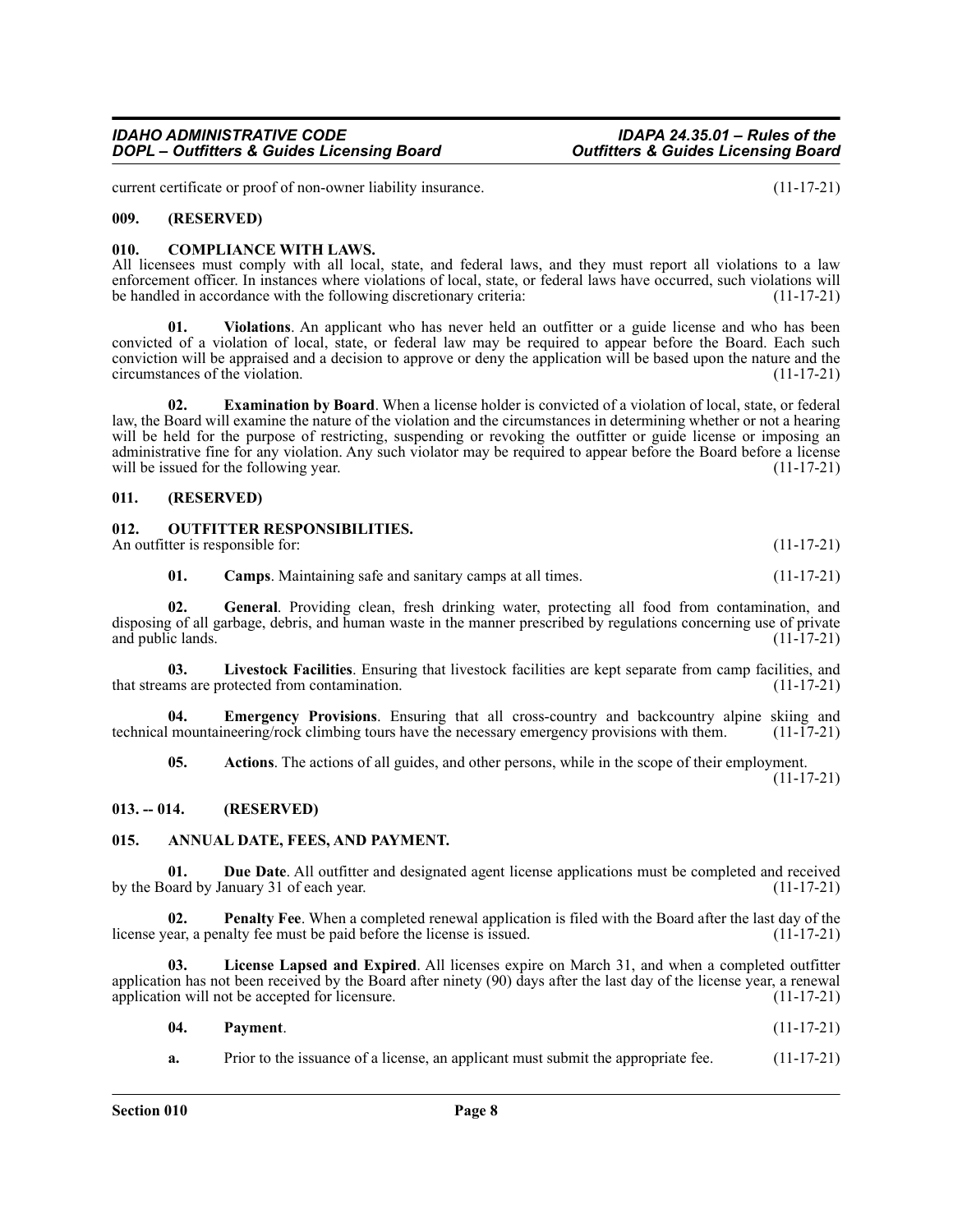**b.** The applicant must pay an annual license fee for each license issued, except for an outfitter licensed as a guide for the outfitter's operation. (11-17-21)

### <span id="page-8-0"></span>**016. -- 017. (RESERVED)**

#### <span id="page-8-1"></span>**018. NEW OUTFITTER OR OUTFITTER LICENSE AMENDMENT APPLICATION.**

A complete application for a new outfitter license, outfitter license major amendment, or new landowner statement in existing areas must, in addition to all other requirements include: (11-17-21)

**01. Name**. The name(s) registered with the Idaho Secretary of State as an assumed business name, the name of the business entity, or both.  $(11-17-21)$ 

**02. Other Signatures**. Signed landowner or land manager statement from: (11-17-21)

**a.** The affected state and federal land managers in all areas where an outfitter plans to utilize lands administered by the state or federal government (this may involve memorandum of understanding procedures as applicable to proposed operation on national forest or public domain lands); and, (11-17-21)

**b.** Private land owners, or their agents, where an outfitter applicant proposes to use such private lands in his operation.  $(11-17-21)$ 

**03. Operating Plan**. An operating plan that includes, among other things, the following: (11-17-21)

**a.** A list of the activities to be conducted in the operating area(s) requested. (11-17-21)

**b.** A detailed map showing the operating area(s) requested for each activity and a worded description of the boundaries of said operating area(s), described in terms of rivers, creeks, and ridges with prominent reference coordinates (section, township, and range). (11-17-21) coordinates (section, township, and range).

**c.** An outfitter whose operation is solely on rivers, streams, lakes or reservoirs should specify put-in-<br>out points but need not send maps. (11-17-21) and take-out points but need not send maps.

**d.** A detailed description of how and when each operating area(s) will be used for each activity.  $(11 - 17 - 21)$ 

**e.** The proposed number of guests intended to be accommodated for each activity within the proposed g area(s). (11-17-21) operating  $area(s)$ .

**f.** A list of the names and locations of camps that will be used for each activity, and whether on public e land. (11-17-21) or private land.

**g.** A list of the basic equipment, facilities, and livestock, and proof of financial capability necessary to conduct the proposed outfitted activity or business.

**h.** The number, title (guide, lead guide, etc.), and principal activities of individuals to be employed in the business operation.  $(11-17-21)$ 

**i.** A plan to assure the safety and provide for emergency medical care of guests. (11-17-21)

**04. Public Need and Existing Use**. Statement of the public need for the proposed service(s) in the area requested and the use by the general public and commercial use already licensed in the area. (11-17-21)

**05.** Insurance. Current certificate or proof of insurance for the following:  $(11-17-21)$ 

**a.** Insurance coverage against loss resulting from liability imposed by law for bodily injury or death or damage to property suffered by any person, excluding employees, caused by the outfitter's operation, in the minimum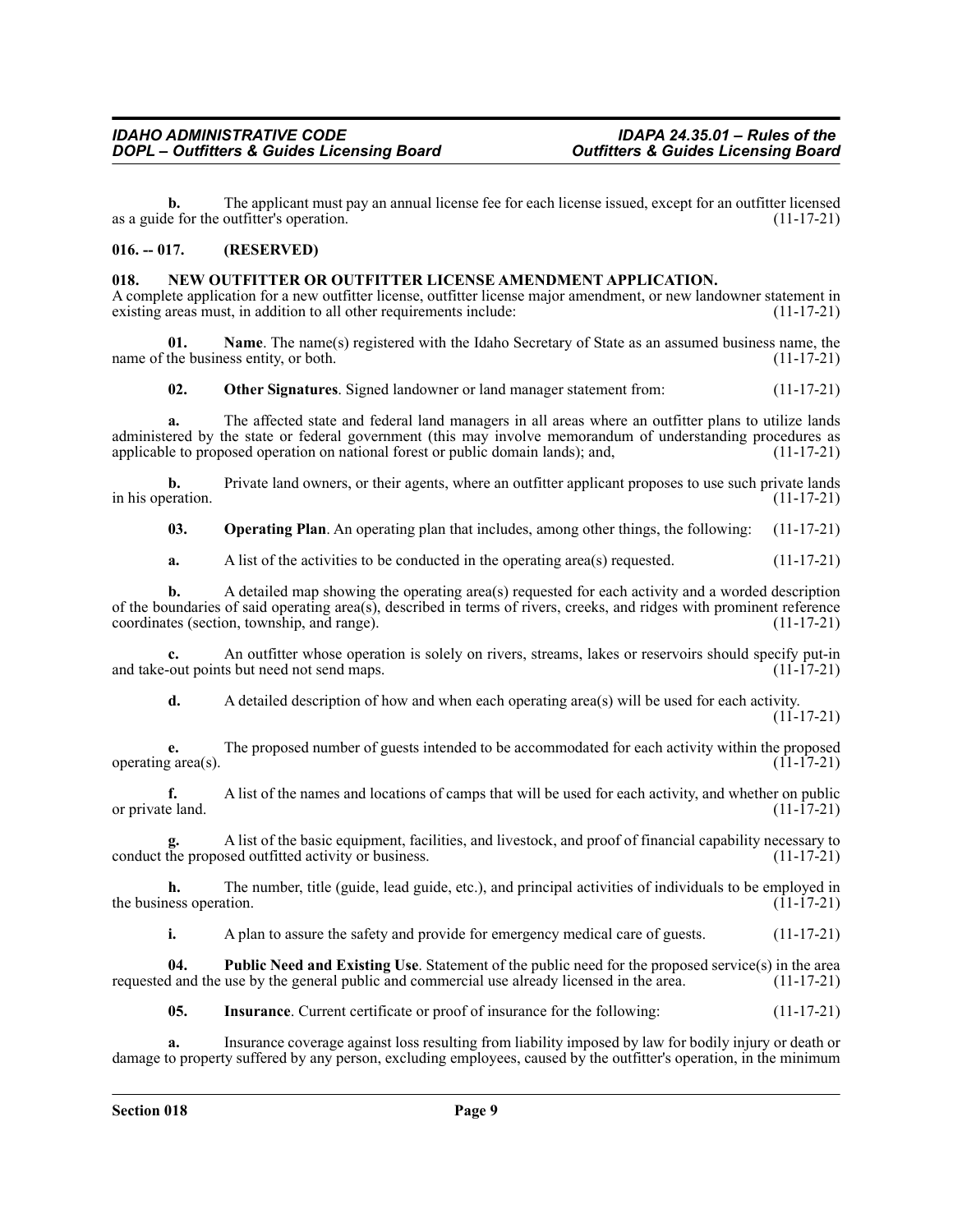amount of one hundred thousand (\$100,000) per accident, with the aggregate of three hundred thousand (\$300,000), because of bodily injury or death occurring in an accident. because of bodily injury or death occurring in an accident.

**b.** Insurance coverage on vehicles carrying passengers against loss resulting from liability for bodily injury or death or property damage suffered by any person caused by the outfitter's operation, in the amount of three hundred thousand (\$300,000) for vehicles carrying one (1) to fifteen (15) passengers, and in the minimum amount of five hundred thousand (\$500,000) for vehicles carrying sixteen (16) or more passengers. (11-17-21) five hundred thousand  $(\$500,000)$  for vehicles carrying sixteen  $(16)$  or more passengers.

**Designated Agent**. When the applicant is a corporation, firm, partnership, or other organization or combination thereof, the designation at least one (1) designated agent who is a qualified outfitter, covered by the outfitter's bond, and who will be responsible for the outfitting business. The designated agent must apply for and be granted a license. (11-17-21)

**07. Hearing**. If more than one (1) applicant submits a complete application with landowner statement(s), a hearing will be held to decide the successful applicant. (11-17-21)

**08. Existing Operating Area**. A licensed outfitter may be given priority for any opportunities within the outfitter's existing operating area boundaries. (11-17-21)

### <span id="page-9-0"></span>**019. (RESERVED)**

#### <span id="page-9-1"></span>**020. EXAMINATION.**

All new applicants applying for an outfitter or designated agent license must successfully pass a written and/or oral examination on the Act, the rules, and general outfitting procedures. An applicant who fails the test may retake it after a five (5) day waiting period. (11-17-21)

#### <span id="page-9-2"></span>**021. (RESERVED)**

#### <span id="page-9-3"></span>**022. ISSUANCE OF AN OUTFITTER LICENSE.**

In order to safeguard the health, safety, and welfare of the public and for the conservation of wildlife resources, the Board may place a limit on the number of outfitter licenses issued within an operating area. (11-17-21 Board may place a limit on the number of outfitter licenses issued within an operating area.

#### <span id="page-9-4"></span>**023. THIRD PARTY AGREEMENTS.**

An outfitter may not sublet or enter into any third party agreements involving the use of his activity(ies), operating area(s), or license. (11-17-21)  $area(s)$ , or license.

**01. Employed**. No outfitter may allow any person to conduct any of the activities for which he is licensed unless said person is employed directly by the outfitter as a guide. (11-17-21)

**02.** Other Activities. Any arrangement wherein an outfitter licensed to conduct outfitted activity(ies) in an operating area(s) knowingly allows, condones, or otherwise abets and supports the conduct of outfitting activity(ies) by another, wherein said outfitter does not assume full and complete responsibility for all clients booked for such activity(ies), constitutes an unlawful third party agreement. Complete responsibility includes providing liability insurance to cover the client, collection of fees paid for the activity(ies), payment of user fees and taxes, and making the client aware as to who is the responsible outfitter(s). Such unlawful activity(ies) is grounds for discipline as unethical and unprofessional conduct in addition to any other penalties which may be assessed for violations of these rules or the laws of the state of Idaho. (11-17-21)

**03. Booking Agent**. This Rule does not apply to the conduct of a booking agent or an agreement between two (2) or more outfitters in which the outfitters provide services to the same party or parties within their respective operating areas. (11-17-21)

### <span id="page-9-5"></span>**024. STANDARDS FOR NON-USE.**

In order to carry out the intent of the Act to promote and encourage participation in the enjoyment and use of the state's natural resources and fish and game and ensure an outfitter adequately serves the public, the Board will monitor, prioritize, and fairly administer identified remedies based on, among other factors, interest or demand for the particular activity or area and as set forth in this rule. (11-17-21)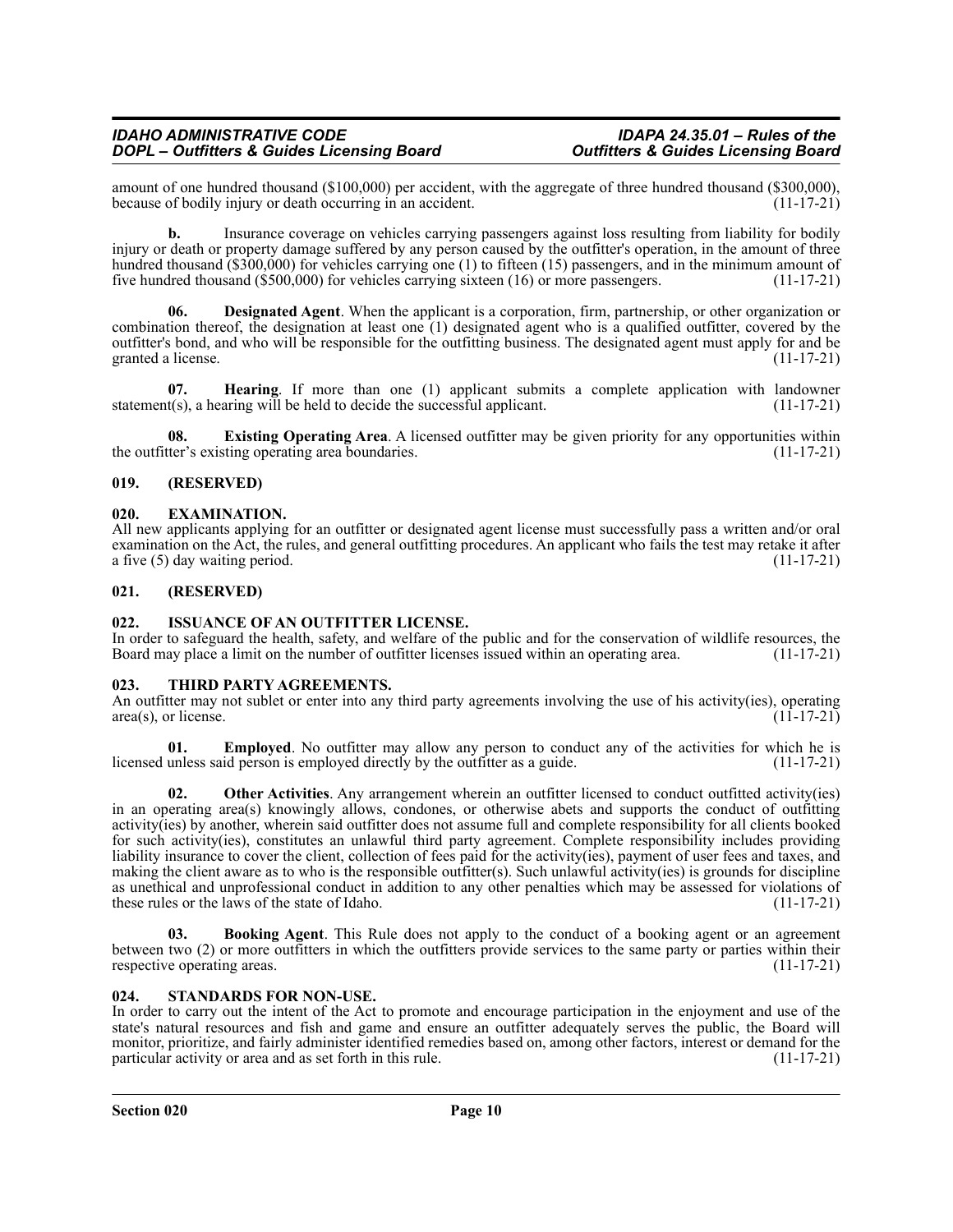non-use, a "notice of non-use" may be issued to the outfitter.

**01.** Requirement. The Board may annually review the outfitter's use reports for the preceding three (3) years to determine whether any licensed activity or operating area fall within non-use. If the outfitter falls within non-use, a "notice of non-use" may be issued to the outfitter.  $(11-17-21)$ 

#### **02. Definitions**. (11-17-21)

**a.** Non-use. When an outfitter is making zero (0) or negligible use of major licensed activities for any two (2) of the three (3) preceding years unless the lack of use is due to an act of nature or because of state or federal agency restrictions on hunting or fishing that limit the ability of the outfitter to seek and accommodate clients;

 $(11-17-21)$ 

**b.** Zero (0) use. No recorded use by an outfitter of their licensed area or activities; (11-17-21)

**c.** Negligible use. An unreasonable lack of use as determined by the Board for any one (1) or more of the particular activities in the assigned operating area. Typically, use may be determined by comparison of use levels for the same activity(s) in similar operating areas. Other factors in determining use are found in Subsection 024.04.

(11-17-21)

$$
03. Process. (11-17-21)
$$

**a.** The notice of non-use will include the activity(s) and operating area(s) that appear to be in non-use and an explanation of how the determination was made. The outfitter will be given the opportunity to correct the use records by supplying staff with evidence of use, prior to a hearing being scheduled. If adequate proof of use is not provided, the matter will be scheduled for a hearing. (11-17-21)

**b.** When the Board determines that any activity or operating area has had zero (0) use or negligible use, certain requirements may be imposed by the Board up to and including revocation of some or all of the outfitter's operating areas and activities. (11-17-21)

| -04 | <b>Examples of Acceptable Use:</b> | $(11-17-21)$ |
|-----|------------------------------------|--------------|
|     |                                    |              |

- **a.** Paying clients participating in activities occurring within a designated operating area; (11-17-21)
- **b.** Donated trips; (11-17-21)
- **c.** Outfitter initiated applications for controlled hunts in their licensed operating area; (11-17-21)
- **d.** Outfitter initiated applications for trophy species; and  $(11-17-21)$
- **e.** Use in conformance with a current and accepted operating plan. (11-17-21)

**05.** Required Records. Outfitters may be required to submit client records that include the name, and date of activity of individual clients or groups for a period of three (3) consecutive years. (11-17-21) address, and date of activity of individual clients or groups for a period of three  $(3)$  consecutive years.

**06. Non-Use During a Sale**. Board staff reviews all full or partial business sales for non-use. If it is determined a major activity or operating area has had zero (0) or negligible use, the Board may review the sale and the issuance of a license may be denied. In some instances the Board may approve the sale with notification to the buyer that use must be established within the following two (2) out of the next three (3) years or the area or activity may be removed from their license. may be removed from their license.

**Waiver of Compliance**. The Board may waive compliance with the non-use standard upon a showing of good cause, including an act of nature, state or federal agency seasonal restrictions on hunting or fishing or personal circumstances such as illness or injury that limit the ability of the outfitter to seek and accommodate clients. An outfitter must apply for a waiver prior to the beginning of the license year or immediately upon the event constituting good cause. If a federal permit holder is requesting zero  $(0)$  or negligible use, the request for a waiver must be accompanied by a Land Manager's Statement. (11-17-21)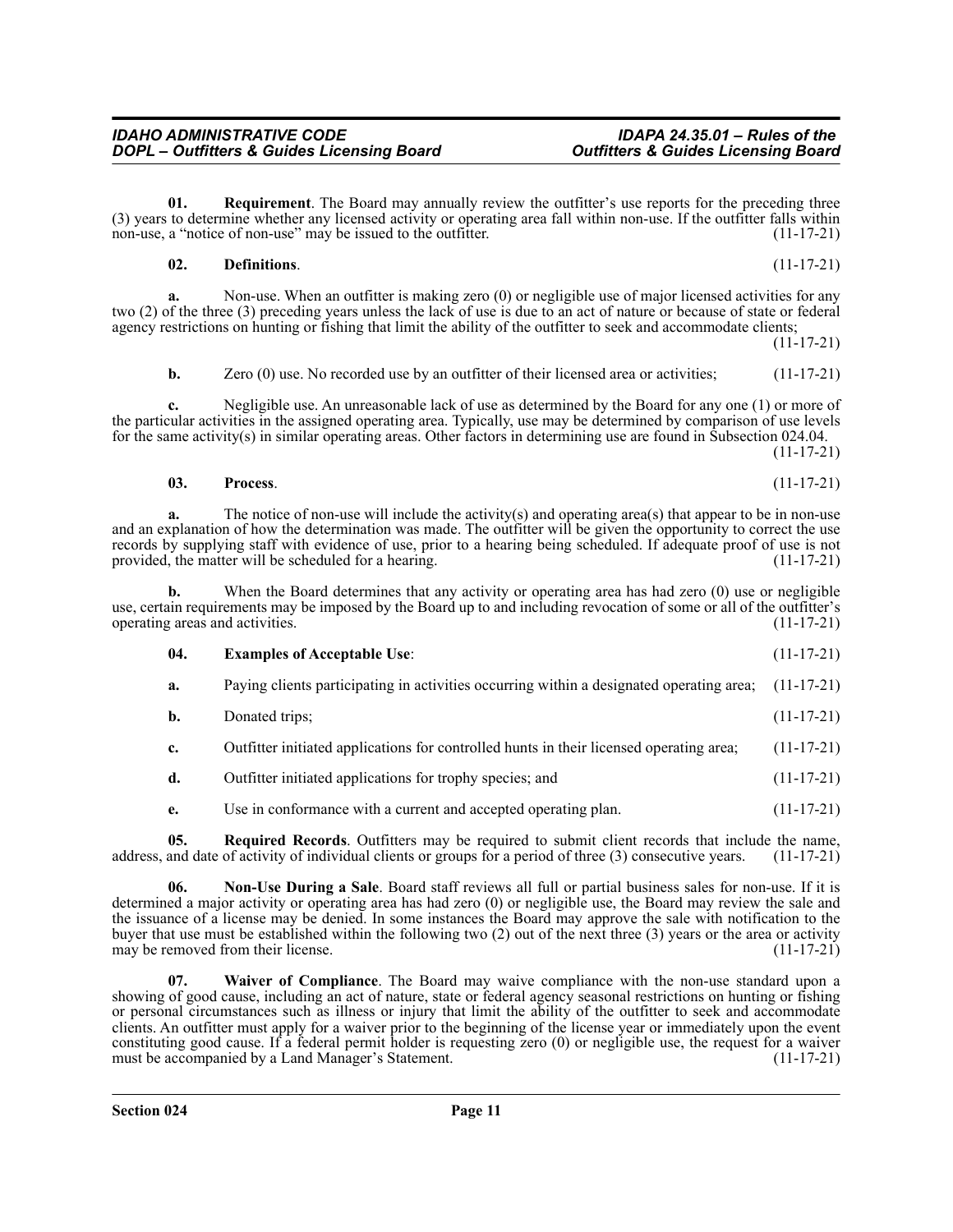#### <span id="page-11-0"></span>**025. OUTFITTER RENEWAL.**

All licenses expire on March 31 and every application for license renewal for an outfitter and designated agent must be complete and submitted by January 31 of the license year and include a use report containing an activity, use, and harvest report on the actual use during the preceding year and other information about outfitting or guiding activities. (11-17-21)

#### <span id="page-11-1"></span>**026. OPERATING AREA ADJUSTMENTS.**

An outfitter's operating area may be adjusted for reasons of wildlife harvest, where territorial conflict exists, or for the safety of persons utilizing the services of outfitters. (11-17-21)

Hearing. If the Board determines that a hearing is necessary prior to the adjustment of a licensee's operating area, such hearing will be conducted in accordance with the Idaho Administrative Procedures Act, Title 67, Chapter 52, Idaho Code, and all affected parties will be afforded an opportunity to participate. (11-17-21)

**02.** Consideration. In determining whether to adjust an operating area for reasons of wildlife harvest, d or the hearing officer considers, among other things, the following: (11-17-21) the Board or the hearing officer considers, among other things, the following:

**a.** Any changes in wildlife harvest, including any increase or decrease in wildlife harvest attributable ensee's activity(ies). (11-17-21) to the licensee's activity(ies).

**b.** Any new limitation(s) imposed or recommendation(s) made regarding wildlife harvest in the g area(s) by any governmental agency since the issuance of the license. (11-17-21) operating  $area(s)$  by any governmental agency since the issuance of the license.

**c.** Any environmental change(s) that have occurred in the operating area(s) that affect wildlife nent. (11-17-21) management.

**d.** Any undesirable wildlife impact(s) that may be ameliorated by a territorial adjustment. (11-17-21)

**e.** Any new information discovered since the issuance of the license regarding wildlife management erating area(s). (11-17-21) in the operating area(s).

**03. Consideration**. In determining whether to adjust an operating area for reasons of territorial conflict, the Board or the hearing officer considers, among other things, the following: (11-17-21)

**a.** Any incident(s) of territorial conflict and how they might be ameliorated by a territorial adjustment.  $(11-17-21)$ 

**b.** The extent of each licensee's legal use of the disputed area.  $(11-17-21)$ 

**c.** Any public or client safety concerns that might be ameliorated by or might arise from the inclusion of the disputed area as part of a particular licensee's operation. (11-17-21)

**d.** Any environmental or operational factors that indicate which licensee will be able to make the best use of the disputed area in providing services to the public considering, among other things, each licensee's licensed activity(ies) and the relationship of that activity(ies) to the activity(ies) conducted in the disputed area, each licensee's total operating area, the financial stability of each licensee, and the accessibility of the disputed area from adjacent operating area(s).  $(11-17-21)$ 

**e.** Any recommendation(s) submitted by any governmental agency that regulates or manages land or wildlife within the disputed area.  $(11-17-21)$ 

**04. Safety Adjustment**. In determining whether to adjust an operating area for reasons of safety of persons using the services of an outfitter, the Board or hearing officer considers, among other things, the following:  $(11-17-21)$ 

**a.** Any change(s) in the environmental condition(s) in the area that may pose a threat to the health and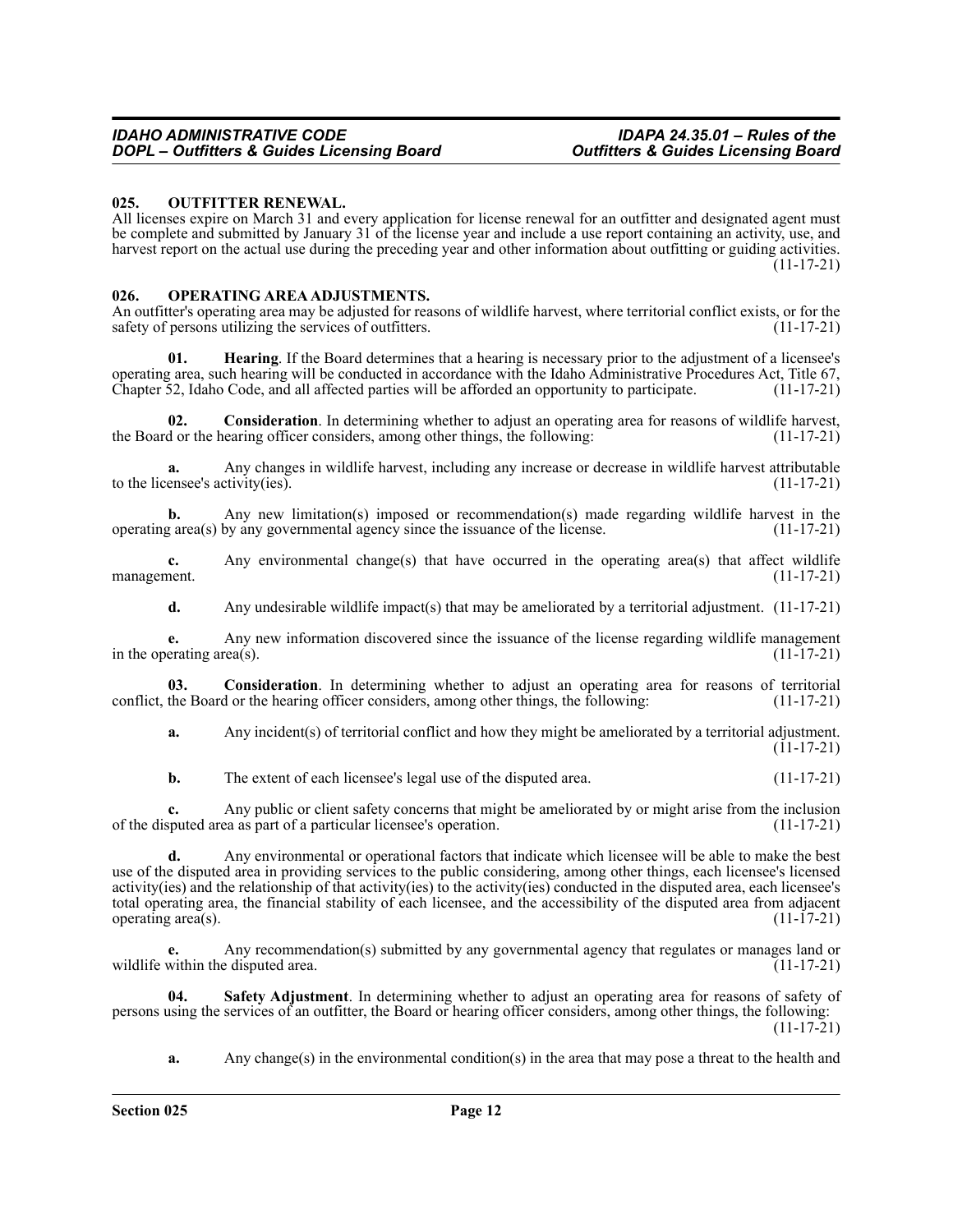safety of persons using the operating area. (11-17-21)

**b.** Any change(s) in the manner or amount of public use of the operating area since the issuance of the halth and safety of persons using the operating area.  $(11-17-21)$ license that may pose a threat to the health and safety of persons using the operating area.

**c.** Any change(s) in a licensee's manner of operation within the operating area that may affect clientele safety considering, among other things, change(s) in the condition(s) of the licensee's capability or equipment.  $(11-17-21)$ equipment.  $(11-17-21)$ 

**d.** Any safety-related incident(s) that have occurred in the operating area. (11-17-21)

**e.** Any safety concern(s) expressed by any governmental agency that regulates or manages land or within the operating area. (11-17-21) wildlife within the operating area.

**f.** Any new information discovered since the issuance of the license regarding safety. (11-17-21)

#### <span id="page-12-0"></span>**027. OUTFITTER LICENSE PRIORITY.**

Priority for licensure in any outfitter's operating area may be maintained by submitting a complete application for a license for the ensuing license period before the expiration date of the current license. (11-17-21)

#### <span id="page-12-1"></span>**028. OUTFITTER BUSINESS PURCHASE, LICENSE CONSIDERATIONS.**

**01. Sale of Outfitting Business**. The sale of an outfitting business requires an application for a new outfitter license by the purchaser, provided that the Board may give priority for licensure to an applicant who has negotiated an agreement related to a sale with a licensee if the applicant meets all other requirements or upon documentation from a court. documentation from a court.

**02. Notification to Clients**. When an existing operation is acquired by another outfitter, all clients who have booked with the original outfitter must be promptly notified and refunded any advanced payment, unless the client is satisfied with the new arrangements. (11-17-21)

#### <span id="page-12-2"></span>**029. OUTFITTER BOND OR INSURANCE CANCELLATION.**

An outfitter or designated agent must immediately notify the Board when their bond or insurance is canceled. The cancellation of an outfitter license bond or insurance by the insurer is grounds for emergency suspension of the outfitter's license under Section 67-5247, Idaho Code. (11-17-21) outfitter's license under Section 67-5247, Idaho Code.

#### <span id="page-12-3"></span>**030. AVAILABILITY OF OUTFITTING OPPORTUNITIES.**

Except as provided in other sections of this chapter, when a new opportunity or existing opportunity, which had previously been licensed to another outfitter, becomes available, the Board may use a competitive application process through a waiting list, public notice, or both to select a qualified applicant. A competitive application process may be coordinated with another governmental agency that has management or permitting authority over the opportunity.

(11-17-21)

**01. Waiting List**. The waiting list will be maintained for each individual river, lake and reservoir outlined in Section 059 and for each specific IFGC unit listed in IDAPA 13.01.08, "Rules Governing the Taking of Big Game Animals in the State of Idaho."

**02. Placement on Waiting List**. A written request, in a form specified by the Board, must be submitted to be placed on the waiting list, and a name on the waiting list will be maintained for a period of five (5) years or until December 31 of the fifth year that the name is placed on the list, whichever comes first years or until December 31 of the fifth year that the name is placed on the list, whichever comes first.

**Notification**. When public notice is used when an opening occurs, a public announcement will be made and may be made in conjunction with notice by another governmental agency. Persons on the waiting list will be notified of the available opportunity in any competitive application process.  $(11-17-21)$ 

**04. Application Period and Consideration**. Anyone wishing to apply for the opportunity must submit a complete application or amendment, including all applicable fees, by the date specified in the notice. The Board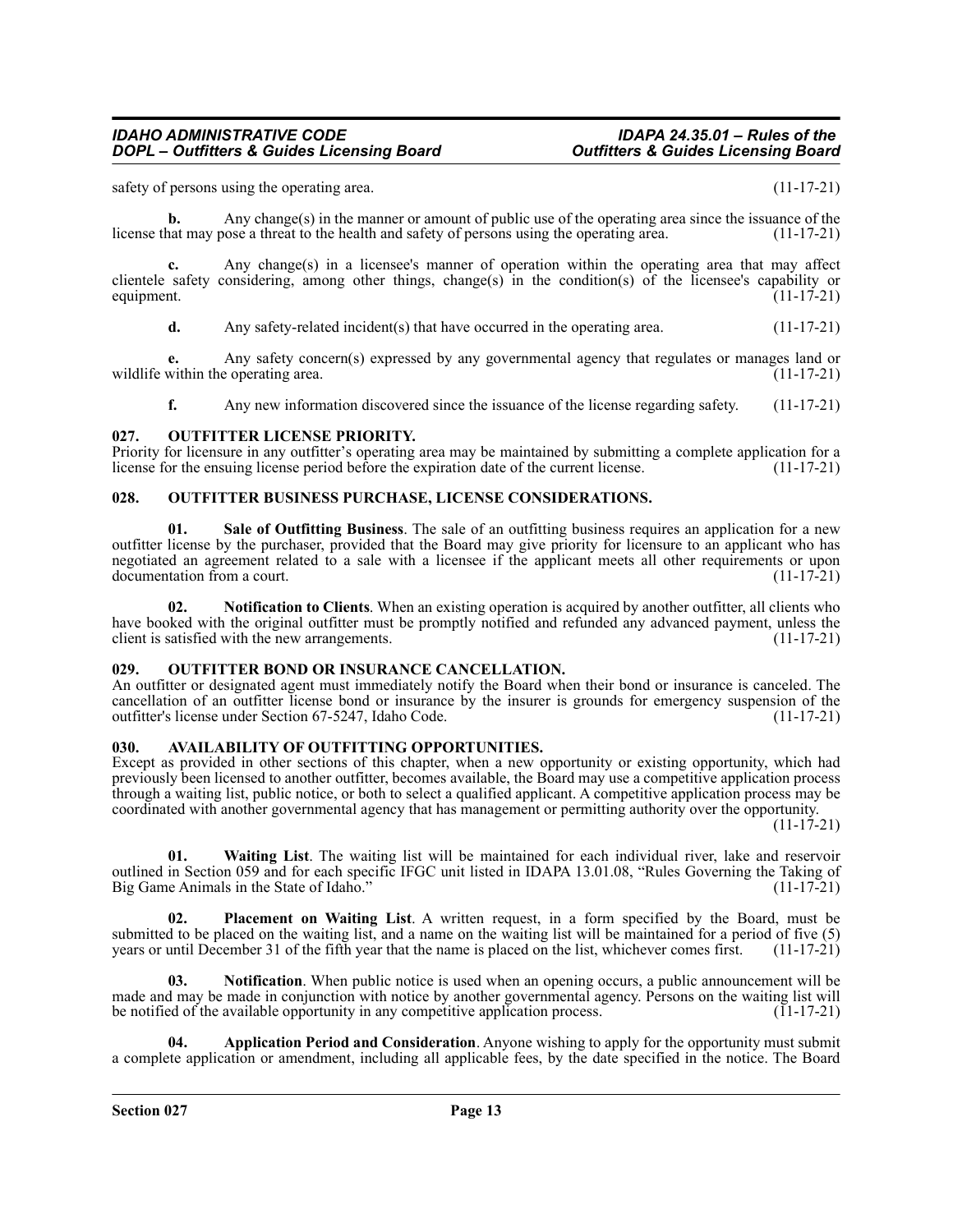will consider the qualifications of all applicants and in its discretion select the best qualified applicant. (11-17-21)

#### <span id="page-13-0"></span>**031. -- 033. (RESERVED)**

### <span id="page-13-1"></span>**034. GUIDE APPLICATION REQUIREMENTS - GENERAL.**

To be complete, an application for a guide license must: (11-17-21)

First Aid Card. Be accompanied by an affidavit signed by the employing outfitter that the applicant will have a current, valid first aid card before they are employed as a guide. (11-17-21)

**02.** Signatures. Be attested to by the applicant and certified by the licensed outfitter(s) who wishes to employ the applicant as a guide that the applicant: (11-17-21)

**a.** Is qualified to perform the type of guiding activity(ies) for which the applicant seeks licensure. (11-17-21)

**b.** Has extensive, first-hand knowledge of the operating area(s) and water(s) in or on which the applicant will be guiding. (11-17-21)

**c.** If the applicant is land based, is able to read and understand a map and compass or operate a global positioning system (GPS) or other computerized map system. (11-17-21)

**d.** If the applicant is water based, is proficient in reading the water and handling the type of boat required to be used.  $(11-17-21)$ 

**e.** Provide directly from the outfitter a training log or documentation demonstrating satisfaction of the training requirements pursuant to Sections 035 through 042, 044, 046, 047 and 048 of these rules, as applicable for the activities sought to be licensed to guide.  $(11-17-21)$ the activities sought to be licensed to guide.

**03. Amendment**. A guide may apply for an amendment to add additional employing outfitters or additional activities by submitting complete application that includes certification from the outfitter that training requirements for the area and activity to be added have been met and proof of such training will be available at the Board's request. (11-17-21)

### <span id="page-13-2"></span>**035. GUIDE APPLICATION REQUIREMENTS - HUNTING.**

A guide applicant for big game hunting may be licensed either as an apprentice guide or as a guide. (11-17-21)

**01. Apprentice Guide**. A new applicant may be licensed as an apprentice guide to pursue training necessary for licensure as a guide by submitting a completed application form and fee.  $(11-17-21)$ 

**02. Apprentice Guide**. An apprentice guide may assist a hunting guide in the scope of training, but may not be primarily responsible for guiding a hunt. (11-17-21)

**03. Guide**. In addition to Section 034, a new hunting guide applicant must have the following minimum training.  $(11-17-21)$ 

**a.** Been in the outfitter's operating area(s) for at least ten (10) days and is knowledgeable of trails, terrain, drainages, and game habits and habitat. (11-17-21)

**b.** Be able to care for meat and trophies, including the ability to correctly cape an animal and with adequate training to be able to instruct and assist clients in the proper care of meat. (11-17-21)

**04. Upgraded**. A licensed apprentice guide may apply by amendment to upgrade a guide license when the required training is completed as certified by the employing outfitter, and a copy of the completed training form is submitted to the Board. (11-17-21) submitted to the Board.

### <span id="page-13-3"></span>**036. (RESERVED)**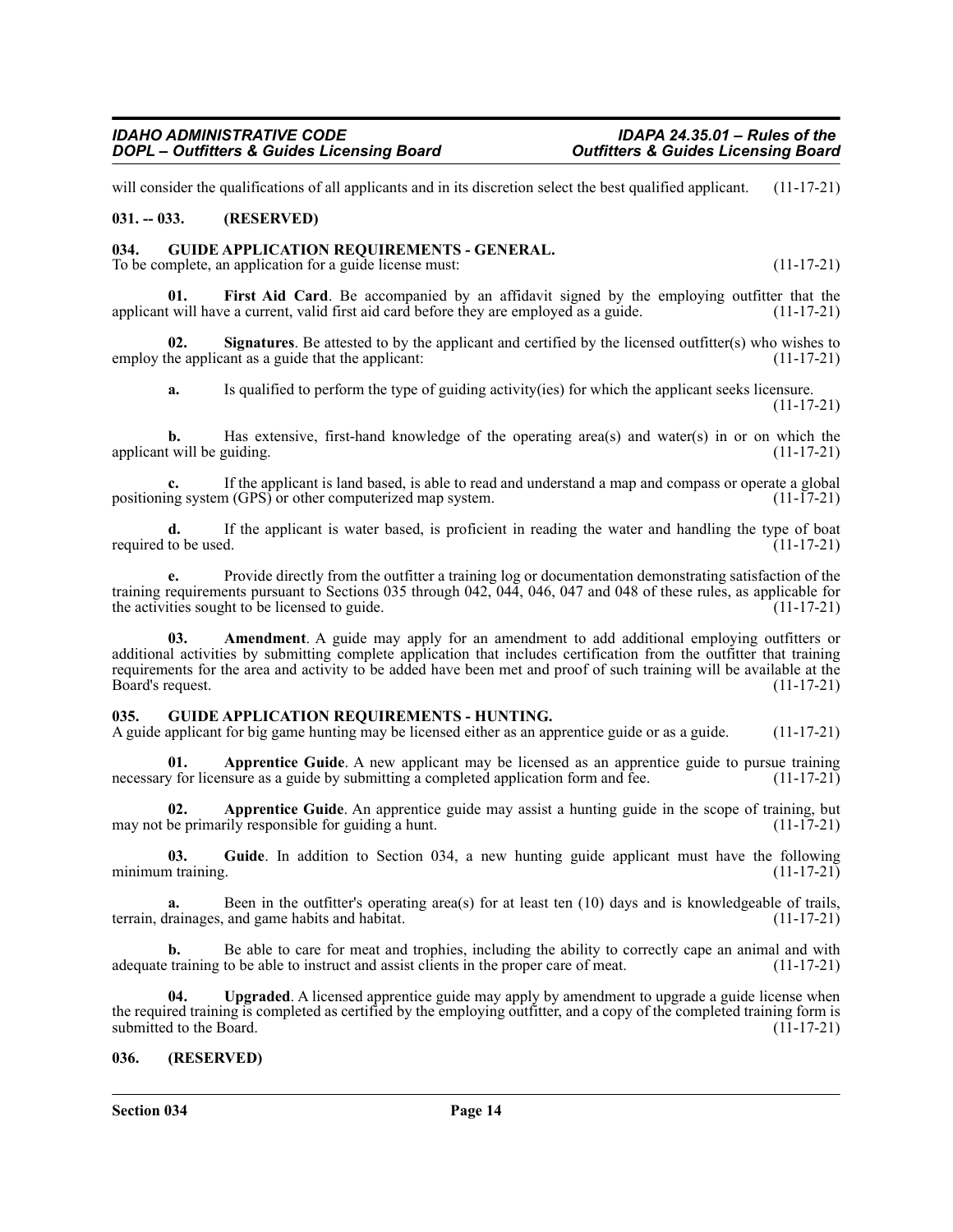### <span id="page-14-0"></span>**037. BOATMAN LICENSE TRAINEES.**

A trainee boatman may not obtain a guide license until training is complete and may not operate a boat except as prescribed in Section 040 and provided that the boat trainee must be in a boat operated by a licensed boatman, or one in which the operation is closely monitored by a licensed boatman. The licensed boatman need not be in the same boat during training as long as the trainee's activity is closely monitored. (11-17-21) (11-17-21)

### <span id="page-14-1"></span>038. FLOAT BOAT GUIDE -- UNCLASSIFIED RIVERS.

An applicant for a float boat guide on unclassified rivers and streams must have one (1) complete commercial float boat trip on each of the rivers applied for, (complete trip means the total section of river designated by the Board in Subsection 059.01), under the supervision of a float boat guide licensed for each of those rivers. (11-17-21)

### <span id="page-14-2"></span>039. FLOAT BOAT GUIDE -- CLASSIFIED RIVERS.

A float boat guide on a classified river must be licensed as a float boatman or a float lead boatman according to his experience on that specific river. Each trip on a classified river must have a lead boat operated by a guide licensed as a lead boatman for that specific river and all other boats participating in that trip must follow the lead boat and must be operated by a guide licensed as a boatman or a lead boatman for that specific river. (Note exception for trainees in Section 040). (11-17-21)

### <span id="page-14-3"></span>**040. FLOAT BOATMAN QUALIFICATIONS -- CLASSIFIED RIVERS.**

An applicant for a float boatman license on classified rivers may qualify in one (1) of three (3) ways: (11-17-21)

**01. General**. Three (3) complete float boat trips on each of the classified rivers applied for under the direct supervision of a float boatman licensed for that river (complete trip means the total section of river designated by the Board in Subsection 059.01), or he must have had one (1) or more complete float boat trips on each of the classified rivers applied for under the direct supervision of a float boatman licensed for that river with the remaining trip(s) in a boat with no more than one (1) other trainee, following a licensed float boatman for that river, but he must<br>not have passengers in the boat. (11-17-21) not have passengers in the boat.

**a.** Allowances may be made for experience gained as a commercial boat operator on selected whitewater rivers with characteristics similar to Idaho's classified rivers; e.g. Colorado River (Grand Canyon or Cataract Canyon), Yampa River, Rogue River, American and Toulumne Rivers, other Idaho classified rivers, or the unclassified section of the Salmon River from North Fork to Corn Creek, provided the applicant has logged at least five hundred (500) miles as a commercial float boat operator on one (1) or more of those rivers. (11-17-21)

**b.** To document this experience, a statement signed by the applicant under oath or affirmation and notarized must be recorded on a form provided by the Board office that includes precise put-in and take-out points, miles logged for each trip, and the names and addresses of the boat operators who have employed them. (11-17-21)

**02. Other**. Logged at least five hundred (500) miles as a commercial float boat guide on any rivers applicable to Subsection 040.01.a., and must have one (1) complete float boat trip on each river applied for under the direct supervision of a float boatman licensed for that river, or in a boat with no more than one (1) other trainee, following a float boatman licensed for that river, but there must not be any passengers in the boat. (Complete trip means the total section of river designated by the Board in Subsection 059.01). (11-17-21) means the total section of river designated by the Board in Subsection 059.01).

**03. Float Lead Boatman**. Or, hold a license as a float lead boatman on a classified Idaho river and complete one (1) complete float boat trip on each other classified river applied for, under the direct supervision of a float boatman licensed for that river, or in a boat with no more than one (1) other trainee, following a float boatman licensed for that river, but he must not have passengers in the boat. (Complete trip means the total section of river designated by the Board in Subsection 059.01.) (11-17-21) designated by the Board in Subsection  $059.01$ .)

### <span id="page-14-4"></span>**041. FLOAT LEAD BOATMAN QUALIFICATIONS.**

An applicant for a float lead boatman license must have six (6) complete float boat trips except that upon Board approval, a licensee may train on and be licensed for a specific reach of a section only. (Complete trip means the total section or reach of a section of river designated by the Board in Subsection 059.01). One (1) trip must have been within the sixty (60) months preceding the date of the application on each of the classified rivers applied for.

(11-17-21)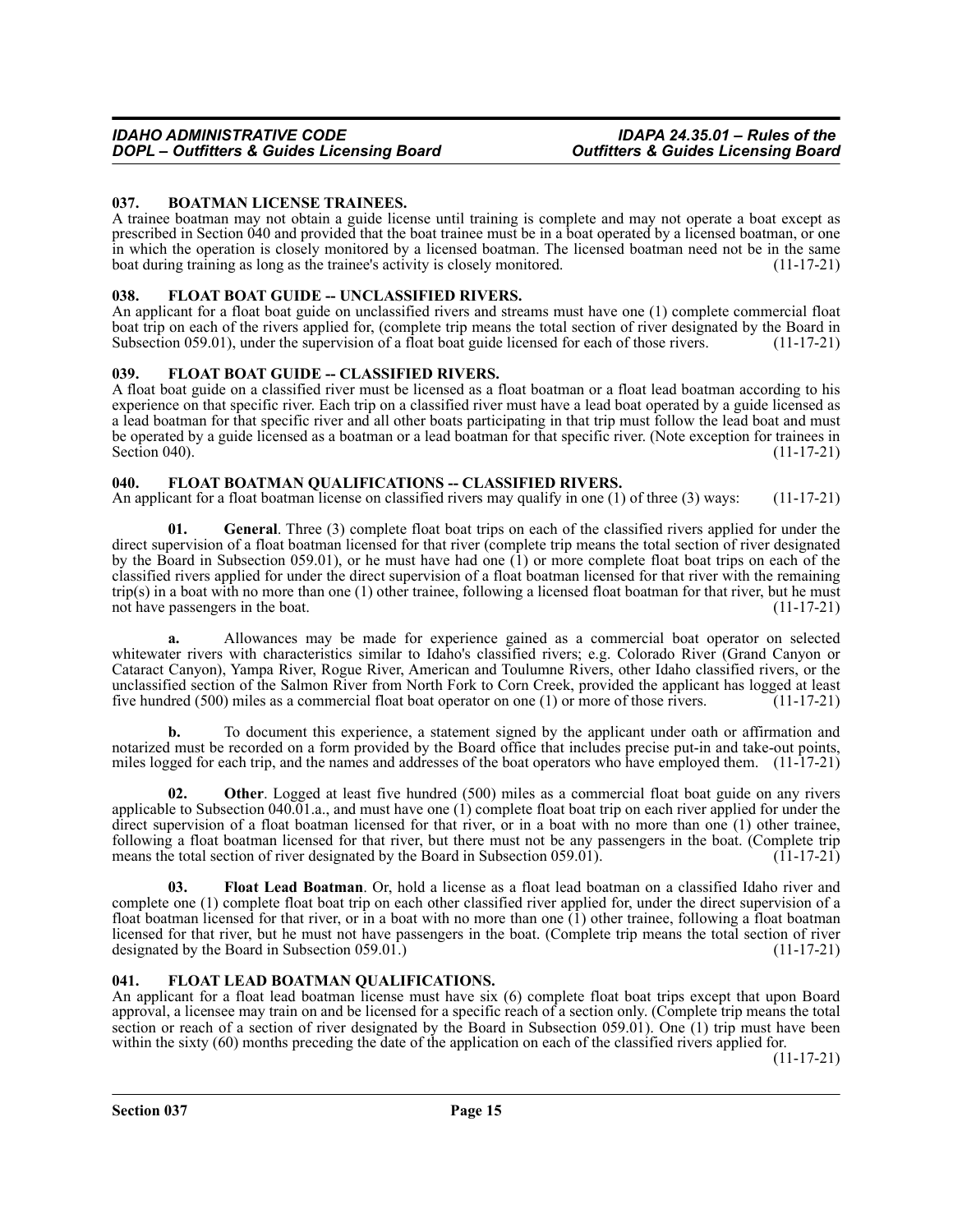#### <span id="page-15-0"></span>**042. POWER BOAT GUIDE.**

To qualify for a power boat guide license on the following waters, an applicant must have spent the following power boating hours that are distributed as evenly as possible along the total length or section of river or area of the lake or reservoir and under the direct supervision of a power boat guide licensed for the body of water for which qualification  $\frac{1}{11-17-21}$  is sought:

**01. Classified Rivers**. Fifty (50) hours on the total length of the river or section of river designated on the application by the Board for which he wishes to operate, except that an applicant may have spent twenty-five (25) hours on each section for the Salmon River from the mouth of the Middle Fork to Salmon Falls, Salmon Falls to<br>Ludwig Rapids to Vinegar Creek or Spring Bar. (11-17-21) Ludwig Rapids, and Ludwig Rapids to Vinegar Creek or Spring Bar.

**02. Unclassified Rivers and Streams**. At least ten (10) hours on the total length of the river or section of river designated by the Board on the application for which he wishes to operate. (11-17-21)

**03. Lakes and Reservoirs**. Ten (10) hours on the lake or reservoir on which he wishes to operate.  $(11-17-21)$ 

**04. Log**. The outfitter must maintain a log of this experience recorded on a form provided by the Board, showing the dates, river, lake or reservoir, location of put-in, destination, take-out, hours logged, and signature of outfitter.  $(11-17-21)$ 

#### <span id="page-15-1"></span>**043. (RESERVED)**

#### <span id="page-15-2"></span>**044. SKIING, NON-HAZARDOUS AND HAZARDOUS TERRAIN OUTFITTER, DESIGNATED AGENT, SKI GUIDE AND SKI GUIDE TRAINEE.**

#### **01. Applications**. (11-17-21)

**a.** An outfitter, designated agent or guide must submit an outfitter or a guide application with current operating plan, if required, ski resume, and avalanche training certificates. (11-17-21) outfitter operating plan, if required, ski resume, and avalanche training certificates.

**b.** The Technical Advisory Committee (TAC) will evaluate and advise the Board on the scope and appropriate designations for licensure of any application for outfitting or guiding principally in non-hazardous and hazardous terrain skiing. The TAC is a five (5) member body of qualified backcountry ski outfitters and ski guides appointed by the Executive Director and confirmed by the Board. (11-17-21)

**02. Designations and Qualifications for Outfitters, Designated Agents, Guides and Trainees**. The designations and qualifications are as follows: (11-17-21)

**a.** Level I ski guide (non-hazardous terrain, principally sub-alpine or skiing operations in forests). Is qualified to lead ski tours in the outfitter's operating area. One (1) year training as a ski guide assistant in a nonhazardous backcountry setting. Level I Ski Guides may work in hazardous terrain as a Level II Ski Guide Trainee under the supervision of a Level II Ski Guide. Level I Ski Guides are required to have: (11-17-21)

i. Level I field-based avalanche training consisting of a twenty-four (24) hour curriculum submitted and an instructor roster; (11-17-21)

ii. Knowledge of Outfitters Scope of Operation including logistics, services, terrain; and (11-17-21)

**b.** Level II ski guide (hazardous terrain with a high degree of avalanche exposure). Has in-depth ski guiding experience on hazardous terrain and has the following qualifications: (11-17-21)

i. Two (2) winter seasons training with licensed Level II Ski Outfitter or Guide or equivalent work experience with another Level II ski operation which conduct services principally in hazardous or avalanche terrain; (11-17-21)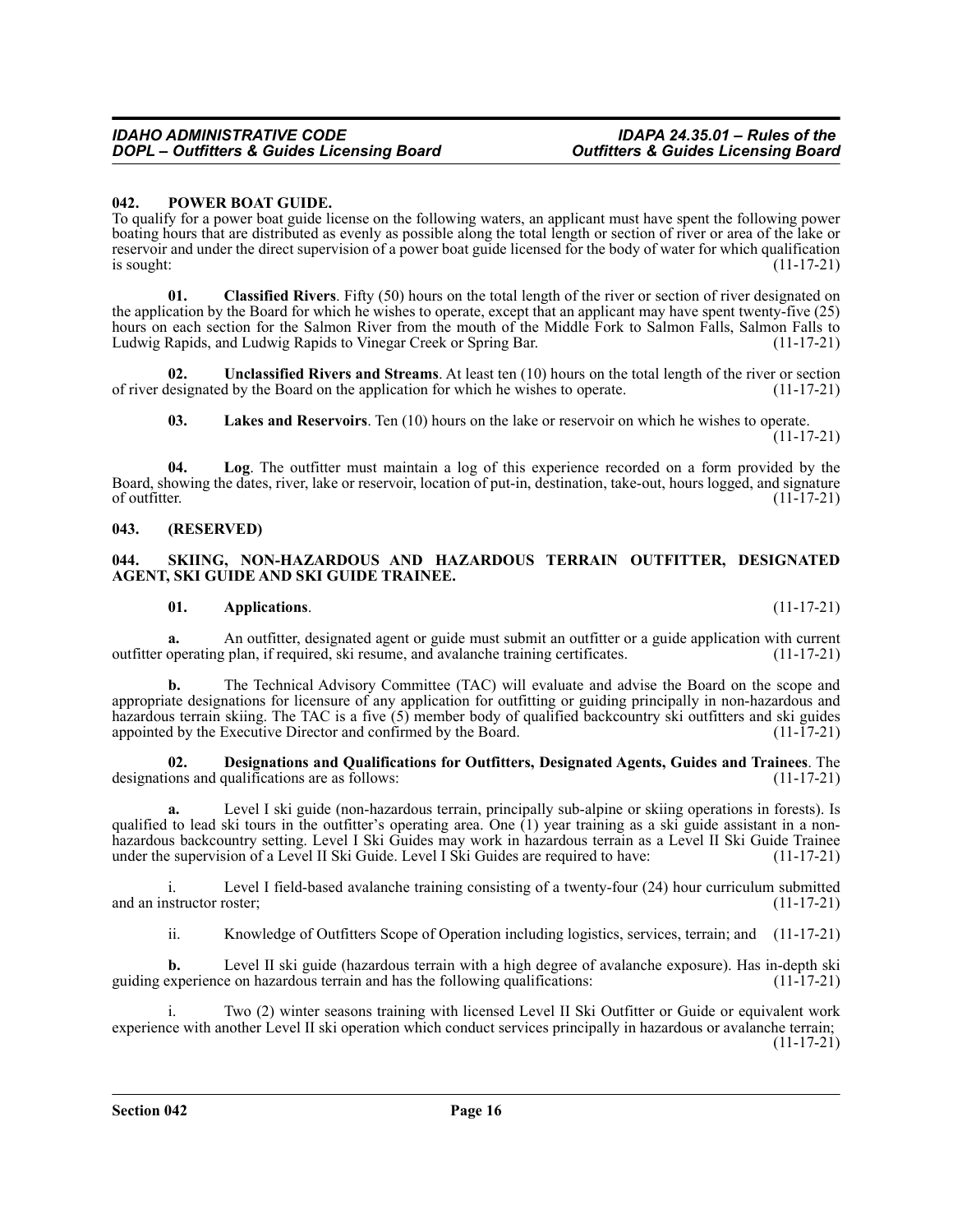ii. Advanced First Aid, WFR, or EMT of a minimum of forty-eight (48) hours; (11-17-21)

iii. Level 1 and Level II field-based avalanche training consisting of at least forty-eight (48) hours curriculum with a submitted instructor roster;

iv. Knowledge of the Outfitters Scope of Operation including logistics, services, terrain; and (11-17-21)

**03. Outfitters**. Outfitters who conduct winter ski-based operations may be designated as: (11-17-21)

**a.** Level I: self-propelled, with snowcat, or with snowmobile assisted including day skiing, hut skiing azardous terrain; in non-hazardous terrain;

**b.** Level II: self-propelled including day skiing, hut skiing, multi-day expeditions, in hazardous terrain; or (11-17-21)

**c.** Level II skiing operations with snowcats, helicopters, or ski from out of bounds from ski areas. (11-17-21)

**04. Outfitters Plan of Operation**. The outfitter's operating plan will include a plan for snowpack, terrain and avalanche safety assessment, additional transport utilized (i.e., snowmobiles, snowcats, helicopters) and instruction and training plans of guides working around related equipment, and any additional safety and training standards for guides.

**05. Field Supervisor**. The Outfitter must employ at least one individual acting as a field supervisor who is a working Guide with the appropriate level of licensing for the operation and a minimum of five (5) years working at that level of guiding as to the scope of the operation, unless the outfitter or Designated Agent has this experience. (11-17-21) experience. (11-17-21)

**06. Ski Guide Trainee**. An outfitter may employ an unlicensed trainee, provided the trainee may only assist when under the direct supervision of a licensed guide and a trainee may not provide guided services to clients. A trainee who applies for licensure must have thirty  $(30)$  days experience with a licensed ski guide in the outfitter's operating area and meet all other qualifications of Section 044. (11-17-21)

### <span id="page-16-0"></span>**045. (RESERVED)**

### <span id="page-16-1"></span>**046. TECHNICAL MOUNTAINEERING/ROCK CLIMBING GUIDE.**

Any applicant for a technical mountaineering/rock climbing guide license must submit to the Board a detailed explanation of the applicant's qualifications, experience, and training. (11-17-21)

### <span id="page-16-2"></span>**047. SNOWMOBILING GUIDE.**

An applicant for a snowmobiling guide license must:  $(11-17-21)$ 

**01. Snowmobiling Techniques**. Have working knowledge of snowmobiling techniques; (11-17-21)

**02. Avalanche**. Have good leadership qualities and be knowledgeable in regards to potential avalanche conditions and proper route selection; (11-17-21)

**03. Hypothermia**. Be knowledgeable in the treatment of hypothermia and in winter survival es; and (11-17-21) techniques; and

**04. Mechanics**. Have knowledge of the mechanical characteristics of snowmobiles and other equipment being used. (11-17-21)

### <span id="page-16-3"></span>**048. POWER BOAT FISHING GUIDE -- (LAKES AND RESERVOIRS).**

All applicants for a power boat fishing guide license must possess the ability and knowledge to: (11-17-21)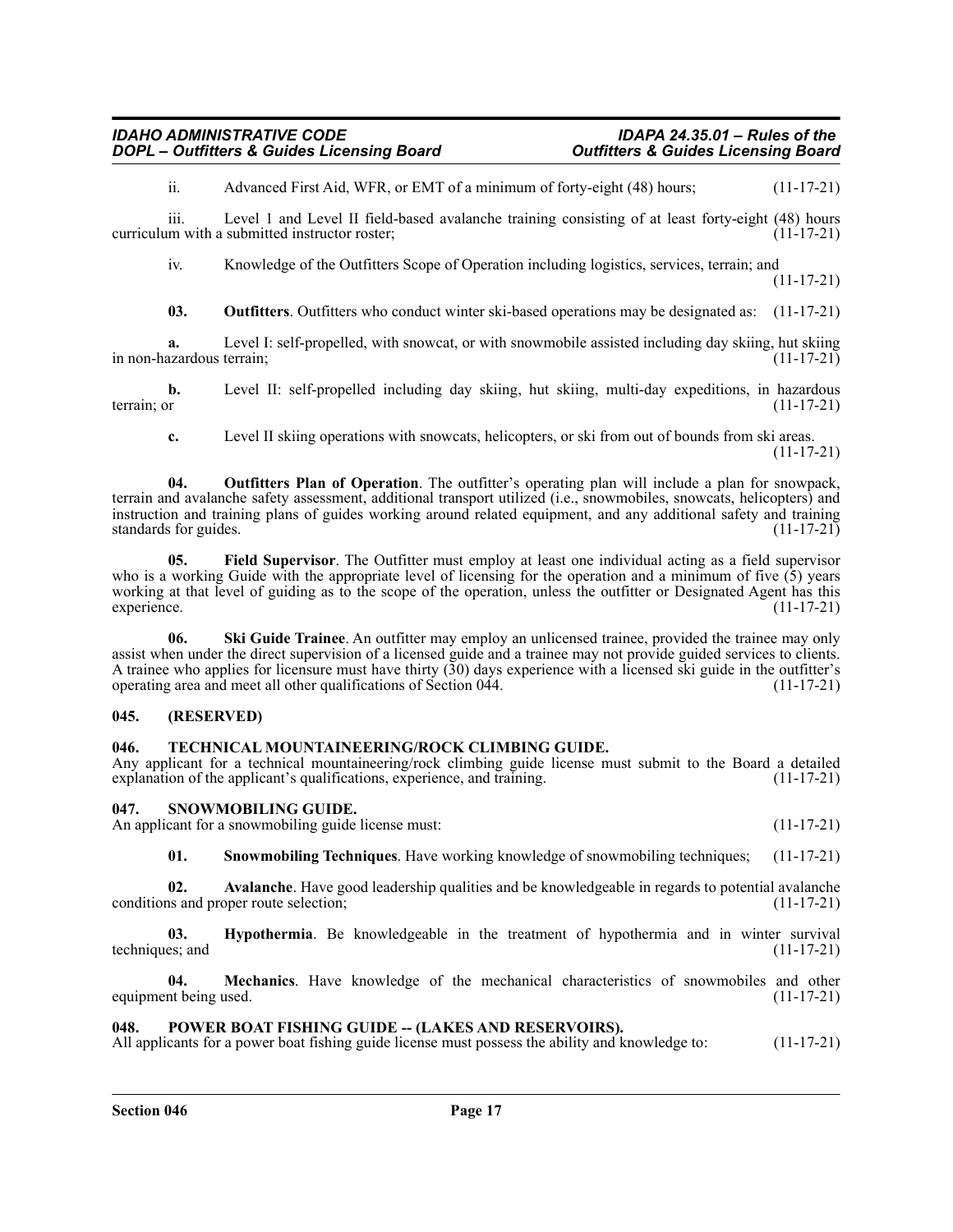**01. Maneuver or Pilot**. Maneuver or pilot a power boat upon Idaho lakes and reservoirs open to power boat fishing.  $(11-17-21)$ 

**02. Operation**. Have operated a power boat for a minimum of ten (10) hours upon the lakes and reservoirs being requested. (11-17-21)

**03.** Law. Comply with the Idaho Safe Boating Act (Title 67, Chapter 70, Idaho Code). (11-17-21)

### <span id="page-17-0"></span>**049. -- 050. (RESERVED)**

#### <span id="page-17-1"></span>**051. PLACEMENT OF HUNTING CAMPS AND LEAVING OUTFITTER'S OPERATING AREA, BIG GAME HUNTING AND INCIDENTAL TRAPPING.**

**01. Hot Pursuit of Bear and Cougar With Hounds and Hot Pursuit Agreements**. The Board may approve a minor amendment to allow an outfitter licensed for bear and cougar hunting to enter into an adjacent area with a client for hot pursuit of bear and cougar hunting when hunting with hounds, provided that the pursuit starts inside the outfitter's licensed area. The application for minor amendment must include: (11-17-21) inside the outfitter's licensed area. The application for minor amendment must include:

**a.** Written permission from all outfitters whose licensed area(s) will be directly involved in the hunt h will be provided annually to the Board; and which will be provided annually to the Board;

**b.** Written permission from all applicable landowners or land managers;  $(11-17-21)$ 

**c.** With prior Board approval, on a case by case basis and under special circumstances, the Board may e requirement for approval from the adjacent outfitter. (11-17-21) waive the requirement for approval from the adjacent outfitter.

**02. Camps**. A hunting outfitter may not place a camp, nor cause one to be placed, in an area for which he is not licensed, except as identified in his approved operating plan. Whenever possible, camps used for big game<br>hunting must be placed well within the operating area and not near the boundary line. (11-17-21) hunting must be placed well within the operating area and not near the boundary line.

**03. Wolf Trapping Incidental to Big Game Hunts**. Outfitters licensed for big game hunting and for hunting wolves may qualify to provide wolf trapping as a hazardous excursion during the course of big game hunting as a minor (incidental) activity during open wolf trapping season as set forth below.  $(11-17-21)$ 

**a.** The Outfitter or Designated Agent and guide must have completed the mandatory wolf trapping education class prior to the activity taking place. The outfitter is responsible for maintaining the certificate(s) of completion on file and making it available for inspection.  $(11-17-21)$ completion on file and making it available for inspection.

**b.** Wolf trapping may not be advertised, promoted, or booked as an outfitted or guided service. (11-17-21)

**c.** Outfitter or Designated Agent may not kill or allow domestic livestock or animals to be killed for use as bait while in their operating area or to use live animals as bait and will be otherwise expected to follow existing state laws regarding handling of domestic livestock. (11-17-21) state laws regarding handling of domestic livestock.

**d.** A trapped animal must be killed quickly and humanely. It cannot be released and then "hunted" or killed. (11-17-21)

Outfitters and guides may not directly engage a client in trapping activities handle or be involved<br>os or trapped animals. Clients may be allowed to: (11-17-21) with handling traps or trapped animals. Clients may be allowed to:

i. Hunt and kill any free ranging animal for which they have an appropriate license and tag, except when the animal is in or within two hundred  $(200)$  yards of the Outfitter's or guide's trap line.  $(11-17-21)$ 

ii. Accompany a properly licensed guide who is checking the outfitter's traps provided the client is accompanied by that guide at all times. directly accompanied by that guide at all times.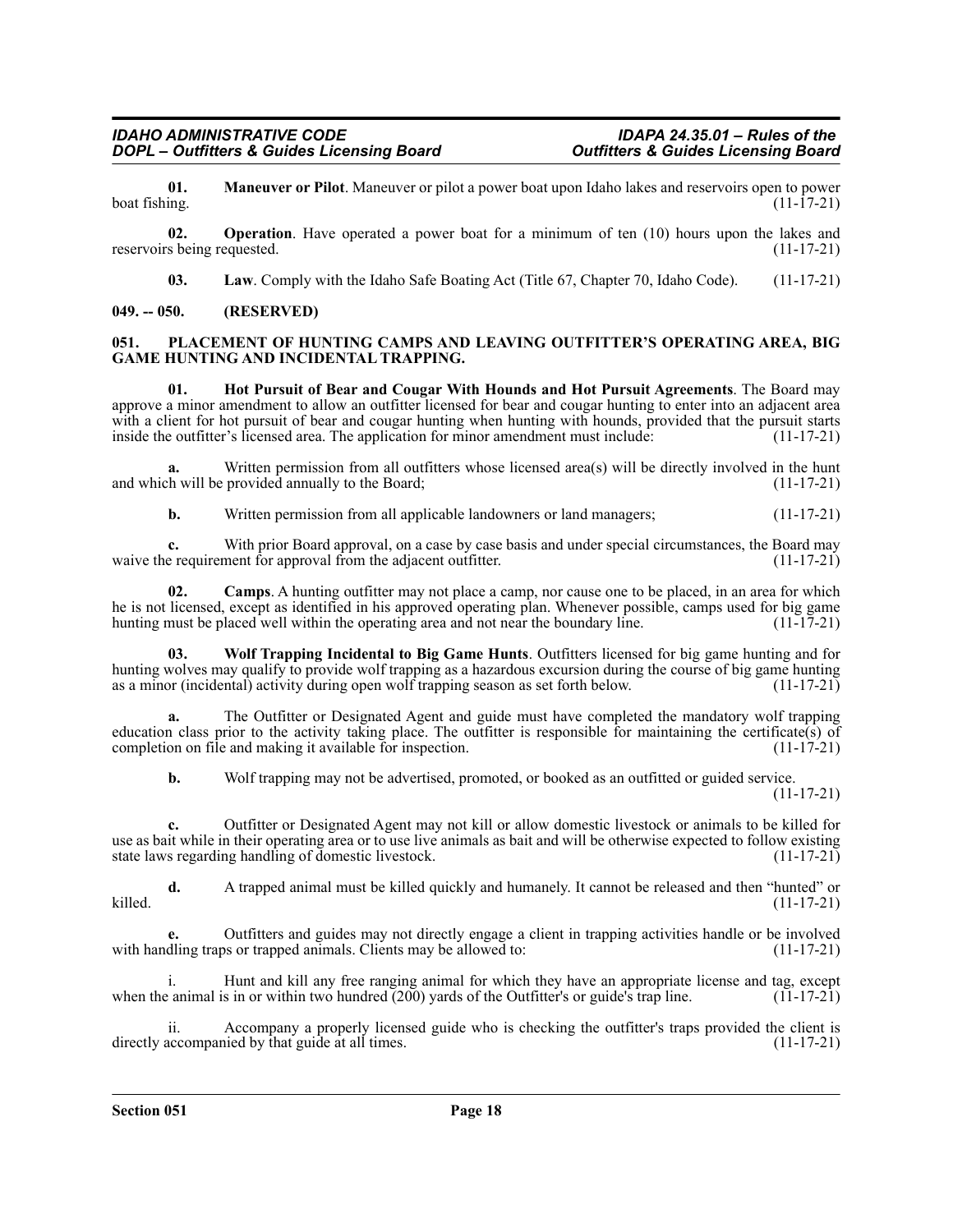iii. Only observe the handling of trapped animals by properly licensed guides. (11-17-21)

**f.** Guides who have completed the required education in Paragraph 051.01.a. are subject to the following: (11-17-21) following: (11-17-21)

Guides may check their employing outfitter's or their own wolf traps as per state requirements as ig game hunts. (11-17-21) part of outfitted, big game hunts.

ii. May not provide services to the same client for two (2) different outfitters within a five (5) day period.  $(11-17-21)$ 

#### <span id="page-18-0"></span>**052. BOAT TRANSPORT OF HUNTING CLIENTS.**

A boatman licensee (either power or float) must not transport big game hunters to any big game hunting area unless licensed to outfit for big game hunting in that area or is in the employ of the licensed outfitter for that area.

#### <span id="page-18-1"></span>**053. CONTROLLED HUNTS OUTSIDE OUTFITTER'S OPERATING AREA.**

The Board may authorize an outfitter who is licensed for a controlled hunt species to conduct a one-time hunt for a controlled hunt outside of the outfitter's licensed area when the outfitter submits a minor amendment fee and a written request with the following:  $(11-17-21)$ 

**01.** Written Permission. Written permission from all outfitters whose licensed area(s) will be directly in the hunt and all applicable landowners or land managers; (11-17-21) involved in the hunt and all applicable landowners or land managers;

**02. Identification of Hunter**. The hunter name and address, hunting license, tag and permit numbers, d hunt number, and dates of hunt. controlled hunt number, and dates of hunt.

**03. Compensation Between Outfitters**. No compensation is permitted between outfitters participating in the conduct of a controlled hunt in another outfitter's area, unless the outfitter supplies a service for that compensation. (11-17-21)

#### <span id="page-18-2"></span>**054. BOAT EQUIPMENT REQUIREMENTS.**

Each float or power boat must be identified as follows: (11-17-21)

**01. Identification**. Identification recorded with the Board on the outfitter application consisting of words, names, or letters not less than three (3) inches in height, and be of a contrasting color indicating the current licensed outfitter and that is placed above the water line on each side of the bow or stern of the boat utilized by that outfitter in letters. (Does not apply to single person boats or two (2) person inflatable boats). (11-17-21)

**02. Clearwater**. On Sections CL2 and CL3 of the Clearwater River, a sticker affixed to the surface of any boat used for anadromous fishing that is not less than eight (8) inches in height and placed immediately adjacent to the identification words, names or letters on each side of the boat towards the bow, identifying the boat as operated by a licensed outfitter. Stickers will be provided and sold annually by the Board or a vendor designated by the Board. (11-17-21)

#### <span id="page-18-3"></span>**055. BOATING CLIENT/GUIDE RATIO.**

All float boats, occupied by three (3) or more clients, must be under the control of a licensed guide; except a boat guide trainee may operate a boat under the direct supervision of a licensed boatman, or may train as indicated in Section 040. Kayaks and canoes and clients rowing rafts that they provide are exempt from this rule. (11-17-21)

#### <span id="page-18-4"></span>**056. (RESERVED)**

#### <span id="page-18-5"></span>**057. DESIGNATION OF ALLOCATED DEER AND ELK TAGS.**

For the purposes of this section, an outfitting operation is an outfitter licensee whose licensed activities include hunting for the species in the area of the allocated tag being designated. When IFGC sets big game seasons all allocated tags will be designated pursuant to Section 36-2120, Idaho Code, and IDAPA 24.35.01.057. The designation applies until the next big game season setting by IFGC. (11-17-21)

(11-17-21)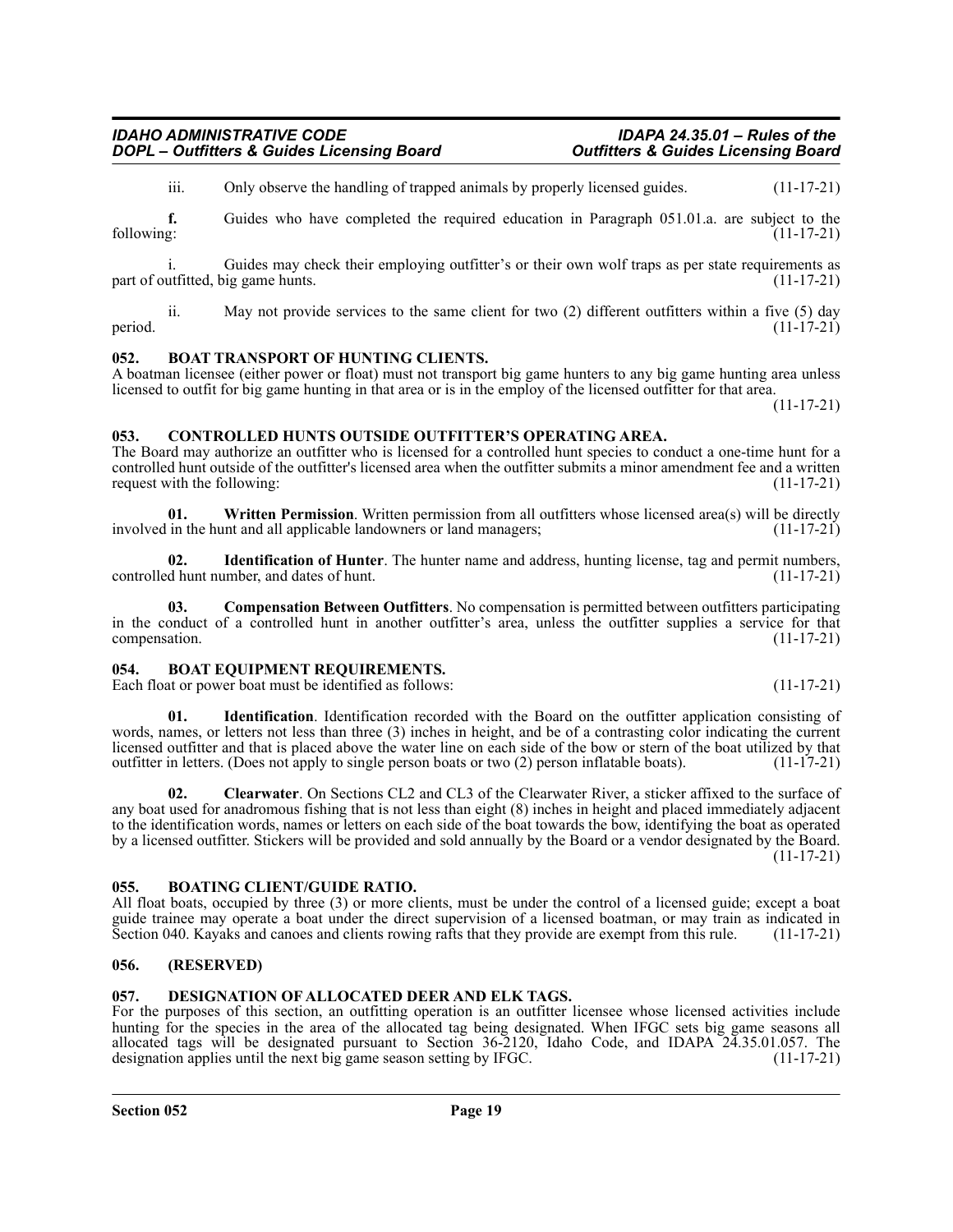**01. Base Allocation**. The base allocation number is computed pursuant to Section 36-2120(b), Idaho Code. (11-17-21)

**02. Outfitted Hunter Tag Use History**. Until the IFGC is able to collect and verify outfitted tag use pursuant to Section 36-408(4), Idaho Code, the use history will be based on each outfitter's use reports, or the best data available, and subject to verification by documentation or other reliable information acceptable to the Board showing that the outfitter provided outfitting services to the hunter using the tag. (11-17-21)

The use history for a capped hunt is the number of tags used by clients of each outfitter for the hunt ilar framework to the hunt for which the allocated tag is being designated. (11-17-21) with the most similar framework to the hunt for which the allocated tag is being designated.

**b.** The use history for a controlled hunt is the number of tags used by clients of each outfitter in the hunt or hunts that have the most similar framework to the hunt for which the allocated tag is being designated. Both the hunt with allocated tags and the matching hunt with non-allocated tags will be used. (11-17-21)

**c.** Transfers – The original outfitter may transfer a designated allocated tag(s) to another outfitting operation for use that year in the same hunt and still retain credit for the tag.  $(11-17-21)$ 

**d.** Surrenders - An outfitter may surrender a designated allocated tag(s) to the undesignated tag pool at any time after notification of its tag designation. The surrendering outfitter does not retain credit for the surrendered tag unless it later uses the tag from the pool. The surrendered tag will be available to any outfitter in the same hunt pursuant to IDAPA 24.35.01.057.09. pursuant to IDAPA 24.35.01.057.09.

**03.** New Hunt Allocated Tag Designation. When the IFGC initially allocates tags for a new capped or d hunt, allocated tags will be designated for that hunt proportionately as follows: (11-17-21) controlled hunt, allocated tags will be designated for that hunt proportionately as follows:

**a.** Divide each outfitting operation's base allocation by the total of all base allocations in the hunt, in a percentage of total use. Truncate the decimal at the hundredths place. (11-17-21) resulting in a percentage of total use. Truncate the decimal at the hundredths place.

**b.** Multiply the percentage of total use from IDAPA 24.35.01.057.03.a. by the total number of allocated tags for the hunt, which determines the number of allocated tags designated to the outfitting operation. (11-17-21)

**04. Use of Previously Designated Allocated Tags**. For established capped or controlled hunts, allocated tags will first be designated to each outfitting operation in an amount equal to the outfitting operation's use of the allocated tags previously designated to it for the same hunt. (11-17-21) of the allocated tags previously designated to it for the same hunt.

In a capped hunt, the use of previously designated allocated tags is the average use of allocated tags wo (2) years. (11-17-21) in the preceding two  $(2)$  years.

**b.** In a controlled hunt, the use of previously designated allocated tags is the highest year of use of allocated tags in the preceding two  $(2)$  years. (11-17-21)

**05. Remaining or Additional Allocated Tags**. Allocated tags that were not designated pursuant to (4.35.01.057.04 will be designated proportionately as follows: (11-17-21) IDAPA  $24.35.01.057.04$  will be designated proportionately as follows:

**a.** Subtract each outfitting operation's use of previously designated allocated tags from its base allocation number to determine the number of non-allocated tags it used; then (11-17-21)

**b.** Divide the result by the total number of non-allocated tags used by all outfitting operations, resulting in a percentage of the total non-allocated tags used by all outfitting operations in that hunt. Truncate the decimal at the hundredths place; and finally (11-17-21) (11-17-21)

**c.** Multiply the percentage of total use from IDAPA 24.35.01.057.05.b. by the number of allocated tags yet to be designated, which determines the number of allocated tags designated to the outfitting operation.

(11-17-21)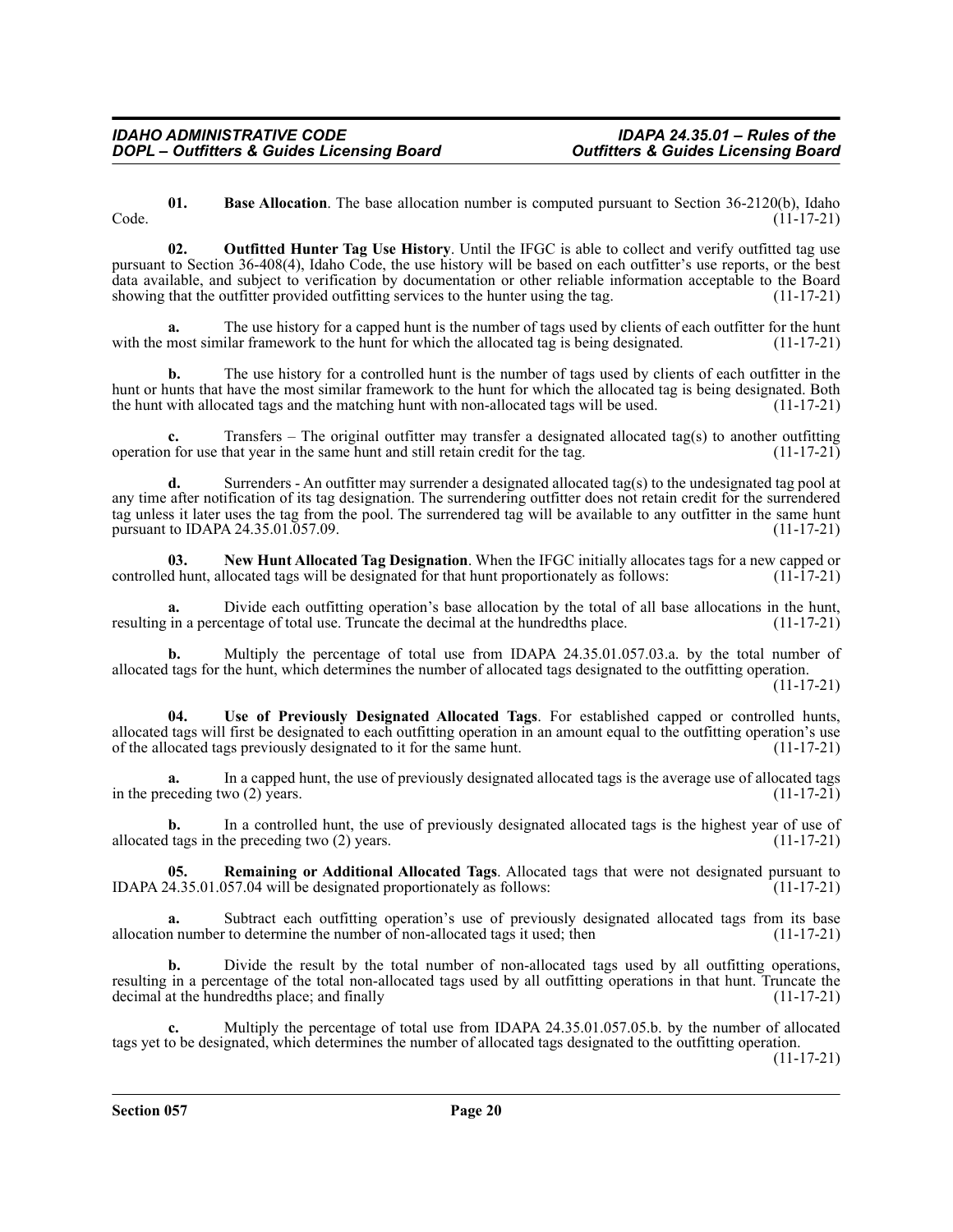**06. Rounding**. If allocated tag designation results in a partial tag, the calculation will be rounded up when a decimal equals or exceeds six tenths (.6) and rounded down when a decimal is less than six tenths (.6). When calculating the reduction to the designation of allocated tags pursuant to Section 36-2120(4), Idaho Code, the calculation will be rounded up when a decimal equals or exceeds five tenths (.5) and rounded down when a decimal is less than five tenths  $(.5)$ . (11-17-21)

**07. Tie-breaker**. If after applying IDAPA 24.35.01.057.03-06 there is a surplus or deficit of allocated tags to be designated, the unrounded proportion, with as many decimal places as necessary, will be used as follows: (11-17-21)

**a.** A surplus allocated tag will be designated to the outfitting operation whose unrounded proportion is the greatest. In the event there is more than one outfitting operation with the same unrounded proportion, the undesignated tag will be designated based on a random drawing between those outfitting operations. (11-17-21)

**b.** A deficit will be resolved from the outfitting operation whose unrounded proportion is closest to six tenths (.6). If there is more than one (1) outfitting operation with the same unrounded proportion, a random drawing will be held between those outfitters. (11-17-21)

**08. Stipulation by Outfitters**. Outfitting operations in a hunt may submit to the Board a written stipulation determining the number of allocated tags designated for each outfitting operation within that hunt. The stipulation must be signed by all eligible outfitting operations for the hunt. If the Board approves the stipulation, the stipulation will be effective until the IFGC sets the next big game season. On or before November 1 preceding the hunt, any outfitting operation may petition the Board to vacate the stipulation for good cause that would make it unconscionable or unjust to enforce the stipulation. If the Board vacates the stipulation, the allocated tags in that hunt will be designated pursuant to Section  $36-2120$ , Idaho Code, and IDAPA 24.35.01.057. (11-17-21)

**09. Undesignated Tag Pool**. Any designated allocated tags that are surrendered or have not been utilized by an outfitting operation on or before the tenth (10) business day prior to July 31 for a capped hunt, or on or before September 10 or the next business day for a controlled hunt, will be available in an undesignated pool for any outfitting operation, as follows: outfitting operation, as follows:

**a.** Beginning April 10 preceding the hunt, an outfitting operation without any designated allocated tags or who has utilized all of its designated allocated tags may submit a request for an allocated tag from the pool.<br>The request must be in such a form as designated by the Board. (11-17-21) The request must be in such a form as designated by the Board.

**b.** Beginning April 20 preceding the hunt or next business day, an allocated tag will be designated from the pool on a first-come, first-served basis, using a waiting list when as necessary, with a maximum of two (2) allocated tags designated to each requesting outfitting operation until all other requesting outfitting operations have been served, then a requesting outfitting operation is eligible to receive a maximum of two (2) additional allocated tags from the pool, repeated until all requesting outfitting operations are served or until no tags remain. (11-17-21)

**10. Objection to Calculation**. If an outfitting operation believes the calculation is incorrect it may object by filing a petition with the Board within fourteen  $(14)$  days from the date the notification was sent and in accordance with the Idaho administrative procedures act. The petition will include any supporting information or documentation. (11-17-21) documentation.

**a.** All outfitting operations in the hunt in question will be notified of the petition. (11-17-21)

**b.** The outfitting operation bears the burden of establishing that the calculation was incorrect.

(11-17-21)

**11. Hardship Request.** A written hardship request to maintain all or a portion of previous outfitted hunter tag use history may be submitted to the Board on or before the November 1 preceding the biennial IFGC big game season setting. If a hardship occurs after October 21 but prior to the hunt being completed the request may be submitted within ten (10) days of the occurrence. A hardship may include health, act of nature, state or federal restrictions on hunting or access, or other good cause that prevented or limited the outfitting operation's ability to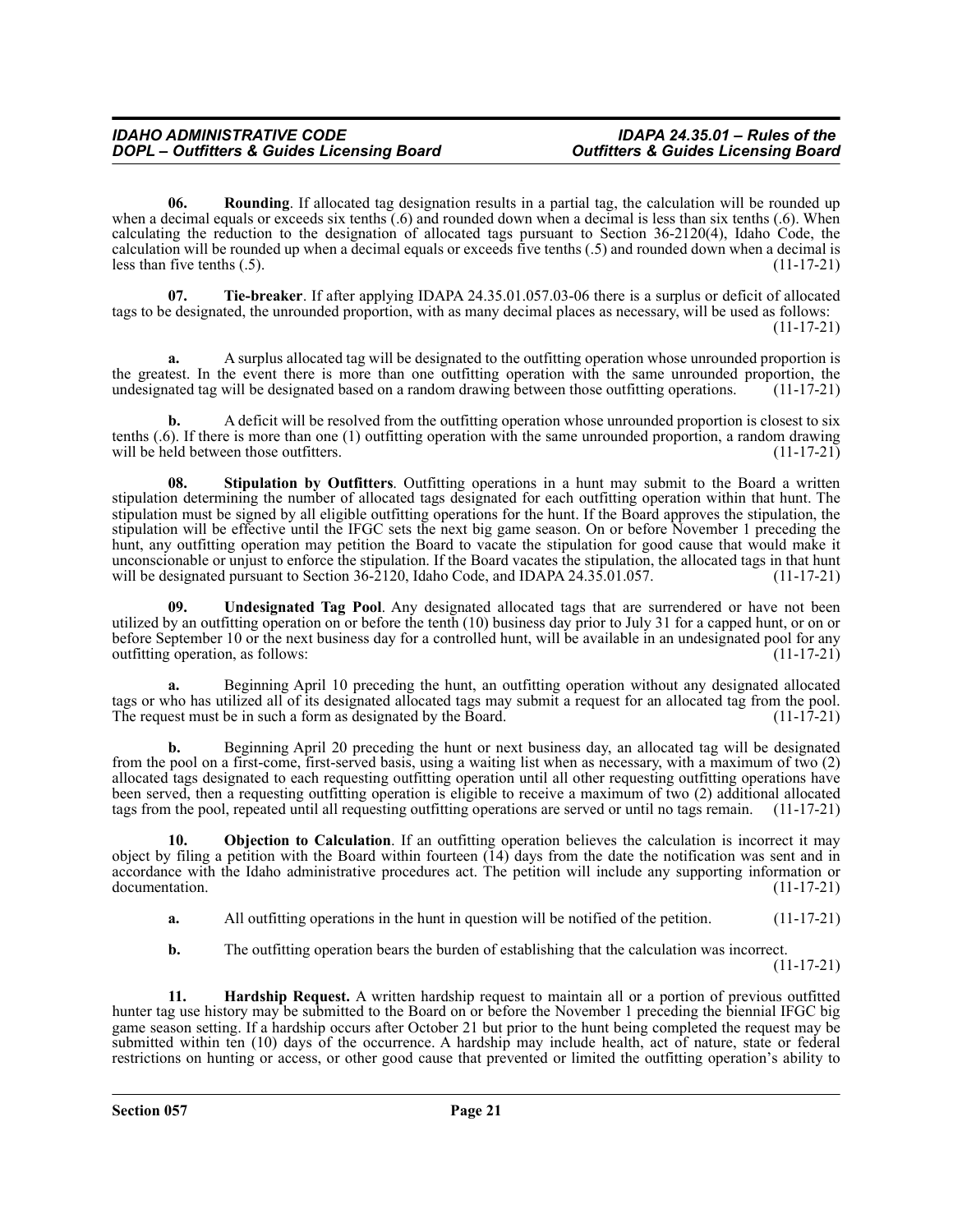seek and accommodate clients and impacted its use of designated allocated tags. The outfitting operation must<br>provide any information requested by the Board to substantiate the request. (11-17-21) provide any information requested by the Board to substantiate the request.

**12. Change in Operating Area or Owner of Business**. When an outfitting operation is sold or when an operating area is adjusted and designated allocated tags are associated with the affected operating area, the associated designated allocated tags will transfer to the new owner. (11-17-21)

#### <span id="page-21-0"></span>**058. NUMBER OF OUTFITTERS AND GUIDES LIMITED.**

Big Lost and Little Lost Rivers and the Big Wood and the Little Wood Rivers -- All reaches from headwaters to the termination of the flow of the Big Lost and the Little Lost Rivers and all reaches of the Big Wood and Little Wood Rivers are limited to a maximum of five (5) outfitters on both rivers combined. (11-17-21)

#### <span id="page-21-1"></span>**059. RIVER, LAKE AND RESERVOIR POWER AND FLOAT OUTFITTER LIMITS.**

The following rivers and streams or sections that lie totally or partially within the state of Idaho are open to commercial boating operations by outfitters and guides. The Board may open other rivers and streams or sections upon a petition to adopt rules under Section 67-5230, Idaho Code.

#### **01. Licensable Waters -- River Sections (BL1) Blackfoot River through (PR1) Priest River -- Table**.

| <b>River/Section</b>                                                                                                                                                                                                                                                                                                                                                                                         | <b>Maximum</b><br>No. Power                                         | <b>Maximum</b><br>No. Float |
|--------------------------------------------------------------------------------------------------------------------------------------------------------------------------------------------------------------------------------------------------------------------------------------------------------------------------------------------------------------------------------------------------------------|---------------------------------------------------------------------|-----------------------------|
| (BL1) Blackfoot River - Morgan Bridge to Trail Creek Bridge                                                                                                                                                                                                                                                                                                                                                  | none                                                                | $\mathcal{P}$               |
|                                                                                                                                                                                                                                                                                                                                                                                                              |                                                                     |                             |
| (BO1) Boise River, South Fork - Danskin Bridge to the Neal Bridge EXCEPT<br>on weekends or holidays. Each outfitter may use only one (1) boat for fishing<br>only with a maximum of two (2) fisherman. No overnight camping or walk-and-<br>wade fishing allowed.                                                                                                                                            | none                                                                | $\overline{2}$              |
| <b>(BO1A) Boise River</b> - Eckert Road Bridge to Main Street Bridge.                                                                                                                                                                                                                                                                                                                                        | none                                                                |                             |
| (BO1B) Boise River - Main Street Bridge to West side of Garden City limits.                                                                                                                                                                                                                                                                                                                                  | none                                                                |                             |
| <b>(BO2) Boise River</b> - Downstream from the west side of the Garden City<br>municipal limits to the east side of the Caldwell municipal limits. Each outfitter<br>may use at any time a maximum of four (4) boats for boating activities. The<br>Board may approve adjustments of these boat limitations to accommodate<br>canoeing or kayaking activities that are part of an outfitters operating plan. | none                                                                | 2                           |
| (CF1) Clark Fork River - Montana stateline to Lake Pend Oreille<br>(boating closing date September 30)                                                                                                                                                                                                                                                                                                       | 4 outfitters for either<br>power or float or<br>combination thereof |                             |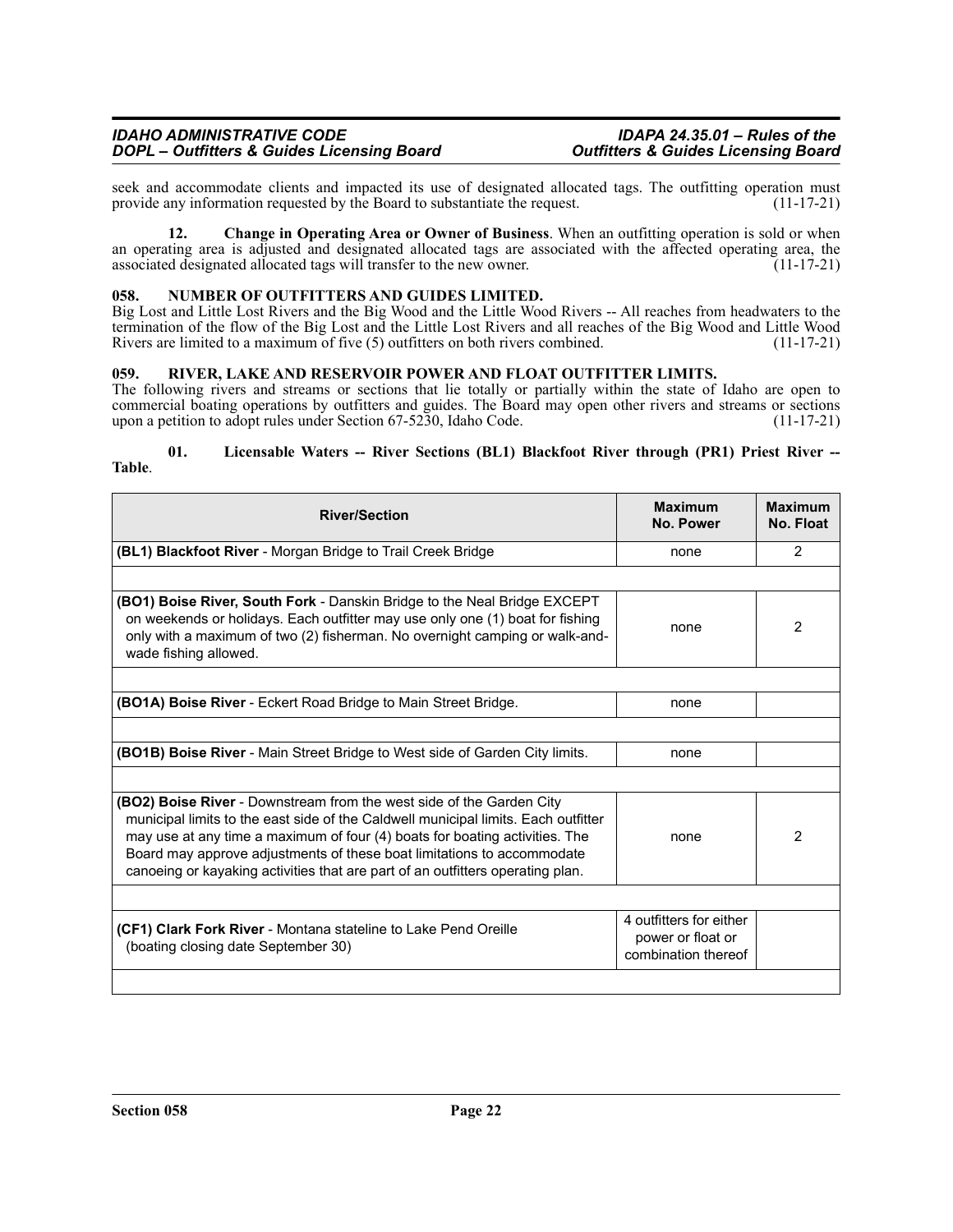| <b>River/Section</b>                                                                                                                                                                                                                                                                                                                                                                                                                                                            | <b>Maximum</b><br><b>No. Power</b> | <b>Maximum</b><br>No. Float |
|---------------------------------------------------------------------------------------------------------------------------------------------------------------------------------------------------------------------------------------------------------------------------------------------------------------------------------------------------------------------------------------------------------------------------------------------------------------------------------|------------------------------------|-----------------------------|
| (CL1) Clearwater River - Lowell to the Lower Bridge at Kooskia. Each outfitter<br>may use at any one time a maximum of (a) three (3) boats for fishing, and (b)<br>five (5) boats for other boating activities. Fishing may not be conducted<br>downstream from the Upper Bridge at Kooskia by CL1 outfitters. The Board<br>may approve adjustments of these boat limitations to accommodate canoeing<br>or kayaking activities that are part of an outfitter's operating plan. | none                               | 5                           |
|                                                                                                                                                                                                                                                                                                                                                                                                                                                                                 |                                    |                             |
| (CL2) Clearwater River - The Upper Bridge at Kooskia to the Orofino Bridge.<br>Each outfitter may use at any one time a maximum of (a) three (3) boats for<br>fishing, and (b) five (5) boats for other boating activities. The Board may<br>approve adjustments of these boat limitations to accommodate canoeing or<br>kayaking activities that are part of an outfitter's operating plan.                                                                                    | 6                                  | 10                          |
|                                                                                                                                                                                                                                                                                                                                                                                                                                                                                 |                                    |                             |
| (CL3) Clearwater River - The Orofino Bridge to the mouth of the Clearwater<br>River with the Snake River at Lewiston. Each outfitter may use at any one time<br>a maximum of (a) three (3) boats for fishing, and (b) five (5) boats for other<br>boating activities. The Board may approve adjustments of these boat<br>limitations to accommodate canoeing or kayaking activities that are part of an<br>outfitters operating plan.                                           | 10                                 | 10                          |
|                                                                                                                                                                                                                                                                                                                                                                                                                                                                                 |                                    |                             |
| * (NFCL) North Fork Clearwater River - Kelly Forks Bridge downstream<br>to backwaters of Dworshak Reservoir                                                                                                                                                                                                                                                                                                                                                                     | none                               | 4                           |
|                                                                                                                                                                                                                                                                                                                                                                                                                                                                                 |                                    |                             |
| (CDNF) Headwaters of North Fork Coeur d'Alene - Including tributaries<br>(Independence and Tee Pee Creeks) upstream from Devils Elbow<br>Campground. Three (3) walk and wade only licenses. Up to four (4) clients on<br>the river at one time per license.                                                                                                                                                                                                                     | none                               | none                        |
|                                                                                                                                                                                                                                                                                                                                                                                                                                                                                 |                                    |                             |
| (CD1) Coeur d'Alene River - Devil's Elbow to South Fork confluence.<br>Fishing limit is two (2) float boats per license with a maximum of two (2) clients<br>at a time per boat. Two (2) additional walk and wade licenses can be issued.<br>Walk and wade limited to a maximum of two (2) clients at a time per license.                                                                                                                                                       | none                               | 1                           |
|                                                                                                                                                                                                                                                                                                                                                                                                                                                                                 |                                    |                             |
| (CD2) Coeur d'Alene River - South Fork confluence downstream to Cataldo<br>Mission Boat Ramp. Fishing limit is one (1) float boat per license with a<br>maximum of two (2) clients or two walk and wade clients per license at a time.<br>Walk and wade activities do not have to be initiated from a float boat.                                                                                                                                                               | none                               | 1                           |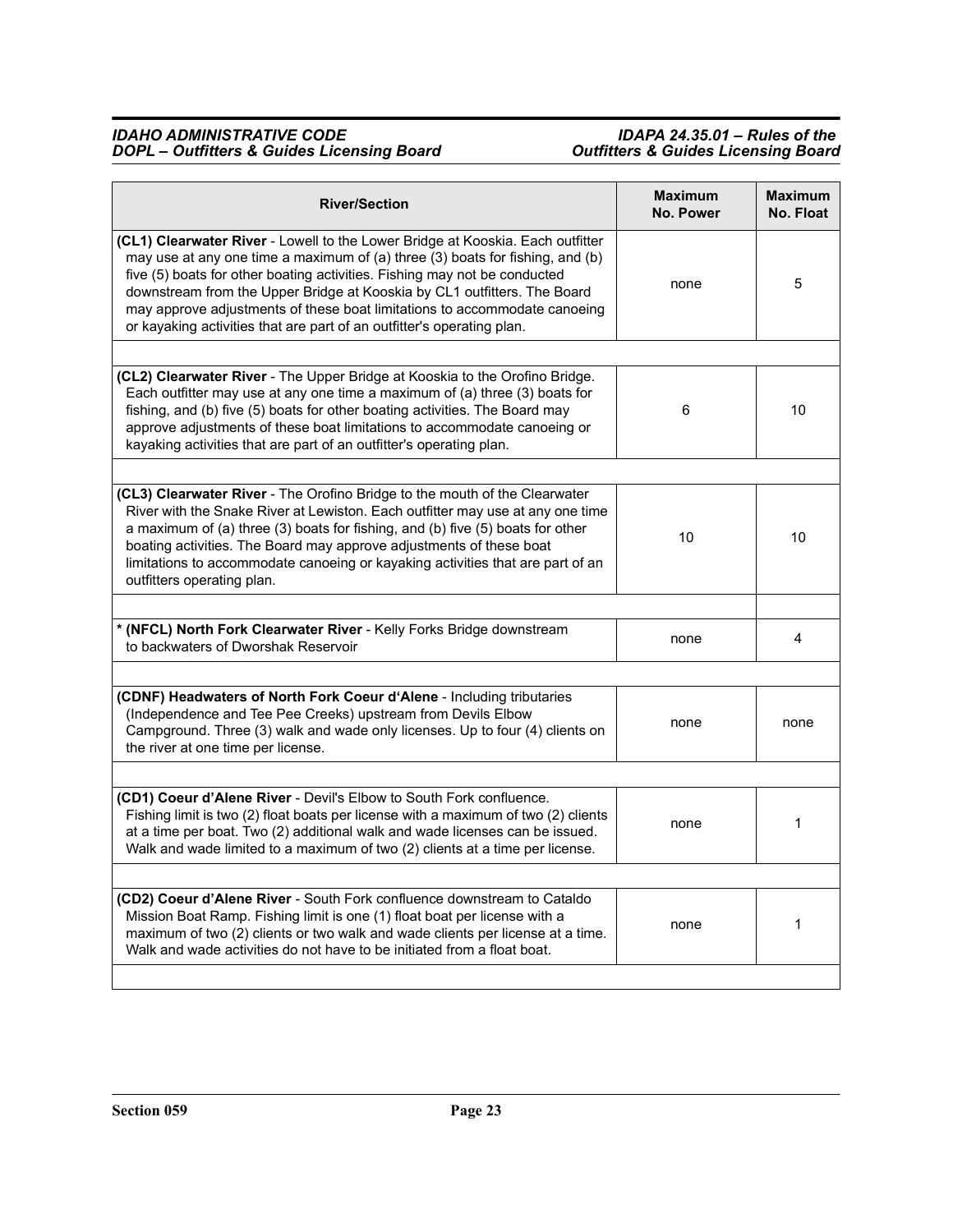| <b>River/Section</b>                                                                                                                                                                                                                                                                                                                                                                                                             | <b>Maximum</b><br><b>No. Power</b> | <b>Maximum</b><br>No. Float |
|----------------------------------------------------------------------------------------------------------------------------------------------------------------------------------------------------------------------------------------------------------------------------------------------------------------------------------------------------------------------------------------------------------------------------------|------------------------------------|-----------------------------|
| (CD3) Lateral (Coeur d'Alene chain) Lakes - Connected by the Coeur d' Alene<br>river. Cataldo Mission Boat Ramp to Highway 97 Bridge. A limit of one (1)<br>power boat per license with a maximum of two (2) clients at a time or a limit of<br>one (1) guide per license and two (2) float tubes at a time or two (2) clients<br>walking and wading. The walk and wade activities must be associated with the<br>power boating. | 3                                  | none                        |
| * (JB1) Jarbidge/Bruneau Rivers                                                                                                                                                                                                                                                                                                                                                                                                  | none                               | 4                           |
|                                                                                                                                                                                                                                                                                                                                                                                                                                  |                                    |                             |
| (KO1) Kootenai River - Montana stateline to Canada boundary                                                                                                                                                                                                                                                                                                                                                                      | 5                                  | 5                           |
| (LCL1) Little North Fork Clearwater River - Mouth of Canyon Creek to first<br>bridge on the Little North Fork Clearwater River. Fishing only. Each outfitter<br>may use only two (2) boats per day with a maximum of two (2) fishermen per<br>boat.                                                                                                                                                                              | none                               | 2                           |
| * (LO1) Lochsa River                                                                                                                                                                                                                                                                                                                                                                                                             | none                               | 5                           |
| (MO1) Moyie River - Canada boundary to Bonners Ferry Municipal Dam<br>(boating closing date July 20)                                                                                                                                                                                                                                                                                                                             | none                               | 5                           |
| * (OW1) Owyhee River - Nevada stateline to Oregon stateline or South Fork<br>to confluence with Owyhee River and continuing on to a take-out point.                                                                                                                                                                                                                                                                              | none                               | 6                           |
| (PN1) Payette River, North Fork - Payette Lakes Outlet to Hartsell Bridge.<br>Restrictions: NO FISHING ALLOWED. Four (4) boat or ten (10) canoe limit<br>per trip, and only two (2) trips per day per outfitter.                                                                                                                                                                                                                 | none                               | 2                           |
| (PN1A) Payette River, North Fork - Cascade City Park, 1/4 mile south of<br>Cascade on Highway 55 to Cabarton. Restrictions: Catch and release for<br>TROUT ONLY, other species F & G rules apply. No stopping by commercial<br>groups from 1/4 mile above to 1/4 mile below heron nesting trees. Four (4)<br>boat or ten (10) canoe limit per trip, and only two (2) trips per day per outfitter.                                | none                               | $\overline{c}$              |
| (PN2) Payette River, North Fork - Cabarton to Smiths Ferry Bridge                                                                                                                                                                                                                                                                                                                                                                | none                               | 5                           |
| (PS1) Payette River, South Fork - Grandjean to Deadwood River                                                                                                                                                                                                                                                                                                                                                                    | none                               | 5                           |
| * (PS2) Payette River, South Fork - Deadwood River to Banks                                                                                                                                                                                                                                                                                                                                                                      | none                               | 5                           |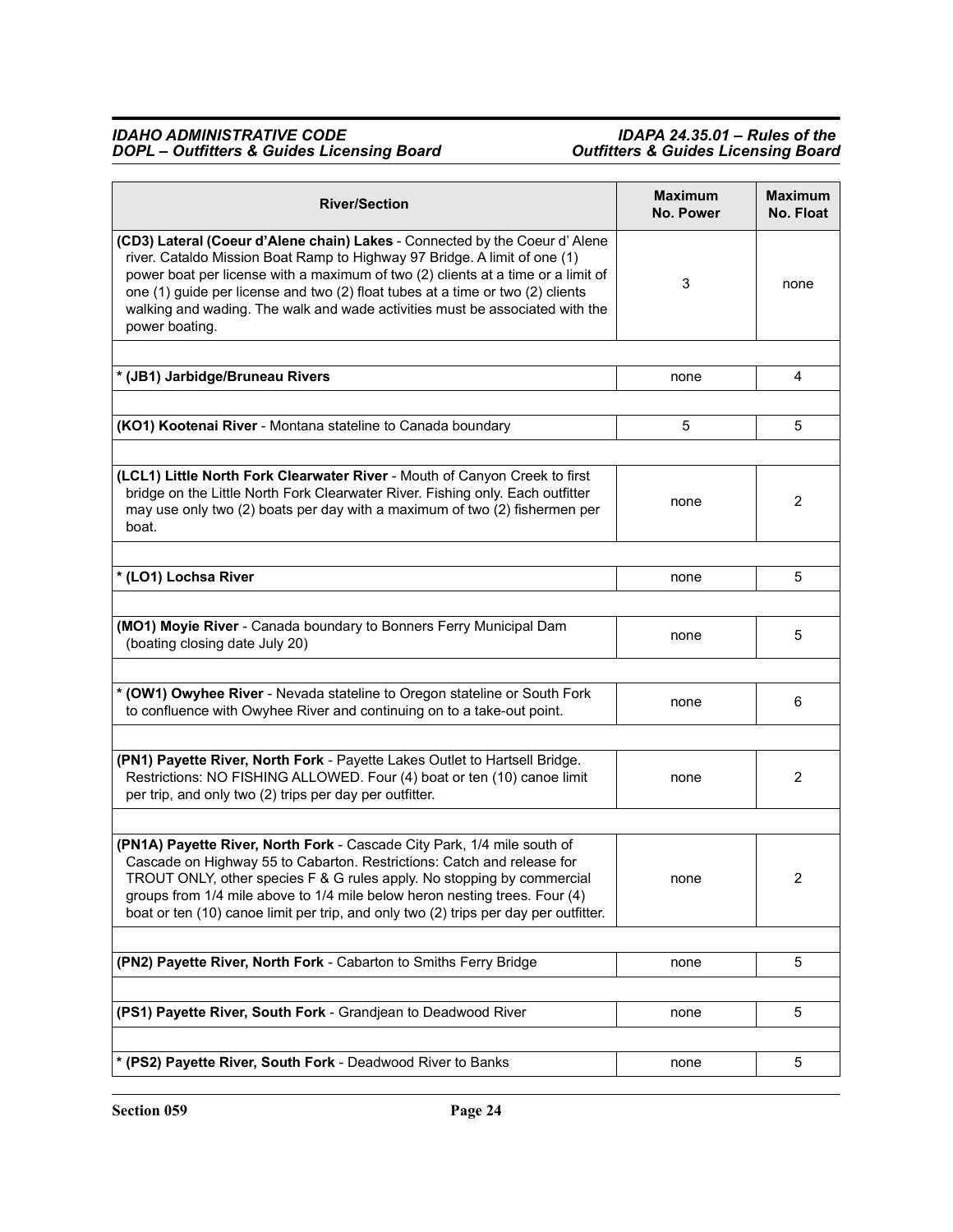| <b>River/Section</b>                                                    | <b>Maximum</b><br>No. Power | <b>Maximum</b><br>No. Float |
|-------------------------------------------------------------------------|-----------------------------|-----------------------------|
|                                                                         |                             |                             |
| (PA1) Payette River - Banks to Black Canyon Dam                         | none                        | 5                           |
|                                                                         |                             |                             |
| (PO1) Pend Oreille River                                                | 5                           | 5                           |
|                                                                         |                             |                             |
| <b>(PR1) Priest River</b> - Dickensheet Campground to Priest River City | none                        | 5                           |
|                                                                         |                             | $(11-17-21)$                |

**02. Licensable Waters -- River Sections (MF1) Middle Fork Salmon River Through (SE2) Selway River -- Table**.

| <b>River/Section</b>                                                                                                                                                                                                                                                                                                                                                                                                        | <b>Maximum</b><br><b>No. Power</b> | <b>Maximum</b><br>No. Float |
|-----------------------------------------------------------------------------------------------------------------------------------------------------------------------------------------------------------------------------------------------------------------------------------------------------------------------------------------------------------------------------------------------------------------------------|------------------------------------|-----------------------------|
| *##(MF1) Salmon River, Middle Fork - Boundary Creek to Cache Bar on the<br>Salmon River                                                                                                                                                                                                                                                                                                                                     | none                               | 27                          |
|                                                                                                                                                                                                                                                                                                                                                                                                                             |                                    |                             |
| (SA1) Salmon River - First bridge across Salmon River above Redfish Lake<br>Creek to Torrey's Bar                                                                                                                                                                                                                                                                                                                           | none                               | 6                           |
|                                                                                                                                                                                                                                                                                                                                                                                                                             |                                    |                             |
| (SA2) Salmon River - Torrey's Bar to first Highway 93 bridge above Challis.<br>Each outfitter may use at any one time a maximum of (a) three (3) boats<br>for fishing, and (b) five (5) boats for other boating activities. The Board may<br>approve adjustments of these boat limitations to accommodate canoeing or<br>kayaking activities that are a part of an outfitter's operating plan.                              | none                               | 5                           |
|                                                                                                                                                                                                                                                                                                                                                                                                                             |                                    |                             |
| (SA3) Salmon River - First Highway 93 bridge above Challis to Kilpatrick River<br>access. Each outfitter may use at any one time a maximum of (a) three (3)<br>boats for fishing, and (b) five (5) boats for other boating activities. The Board<br>may approve adjustments of these boat limitations to accommodate canoeing<br>or kayaking activities that are a part of an outfitter's operating plan.                   | none                               | 6                           |
|                                                                                                                                                                                                                                                                                                                                                                                                                             |                                    |                             |
| (SA4A) Salmon River - Kilpatrick River access to North Fork - License period<br>from May 1 to September 30. Each outfitter may use at any one time a<br>maximum of (a) three (3) boats for fishing and (b) five (5) boats for other<br>boating activities. The Board may approve adjustments of these boat<br>limitations to accommodate canoeing or kayaking activities that are part of an<br>outfitter's operating plan. | 5                                  | 11                          |
|                                                                                                                                                                                                                                                                                                                                                                                                                             |                                    |                             |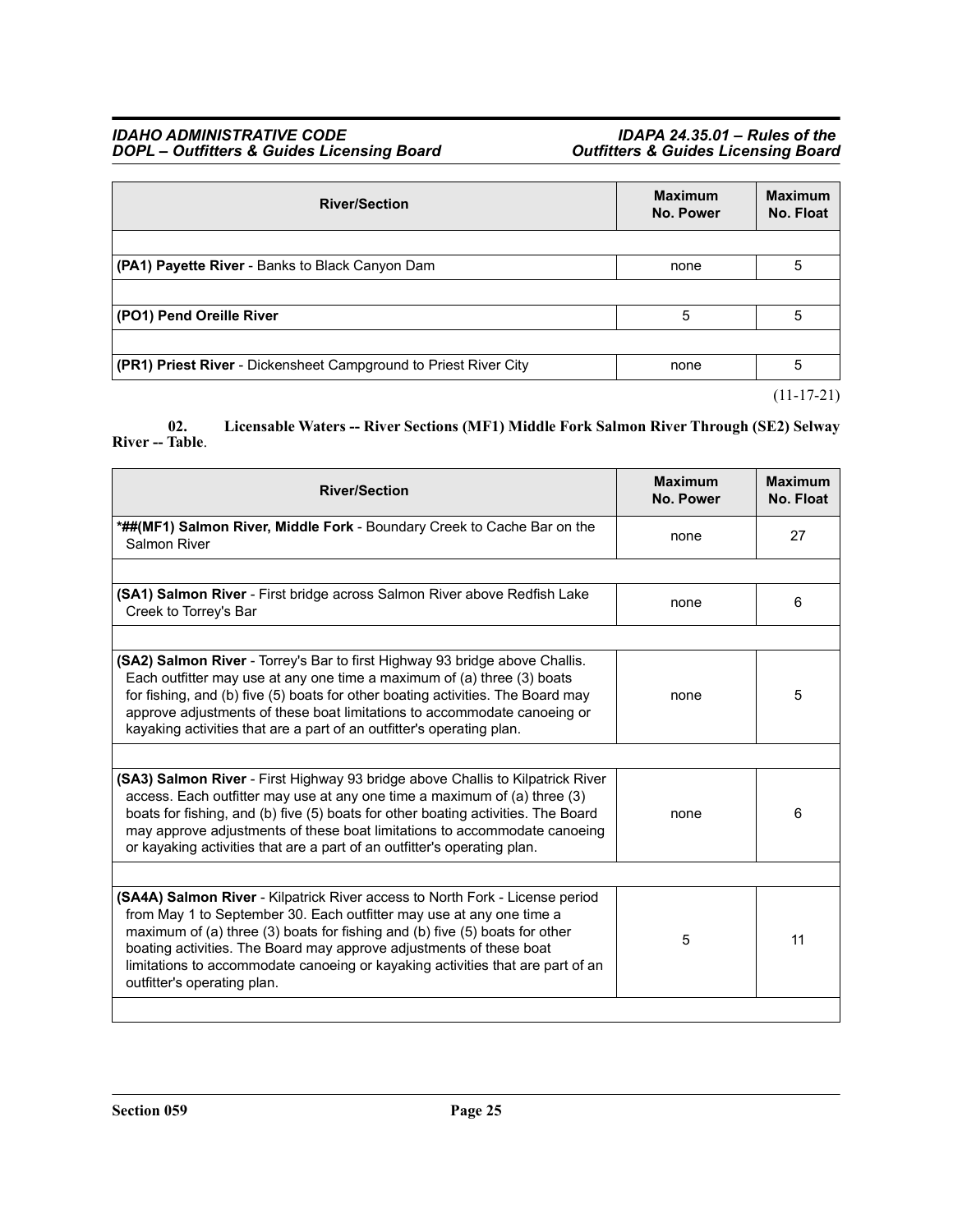| <b>River/Section</b>                                                                                                                                                                                                                                                                                                                                                                                                                                                                                                                                                                                                                                                                                 | <b>Maximum</b><br>No. Power | <b>Maximum</b><br>No. Float |
|------------------------------------------------------------------------------------------------------------------------------------------------------------------------------------------------------------------------------------------------------------------------------------------------------------------------------------------------------------------------------------------------------------------------------------------------------------------------------------------------------------------------------------------------------------------------------------------------------------------------------------------------------------------------------------------------------|-----------------------------|-----------------------------|
| (SA4B) Salmon River - Kilpatrick River access to North Fork - License period<br>from October 1 to April 30. Each power boat outfitter may use at any one time a<br>maximum of one (1) boat and each float boat outfitter may use at any one time<br>a maximum of three (3) boats.                                                                                                                                                                                                                                                                                                                                                                                                                    | 2                           | 8                           |
| (SA5) Salmon River - North Fork to Corn Creek                                                                                                                                                                                                                                                                                                                                                                                                                                                                                                                                                                                                                                                        | 3                           | 9                           |
| *##(SA6) Salmon River - Corn Creek to Spring Bar Boat Ramp with no outfitter<br>fishing below Vinegar Creek from September 15 through March 31 except that<br>on a case-by-case basis, outfitter fishing may occur when permitted by the<br>BLM and with the notification to and concurrence of the Board Executive<br>Director.                                                                                                                                                                                                                                                                                                                                                                     | 14                          | 31                          |
| * (SA7A) Salmon River - Vinegar Creek to Hammer Creek - License period<br>from March 15 to October 15. No power boating is allowed from the Saturday<br>before Memorial Day through Labor Day from 10:30 a.m./Mountain Time to<br>5:00 p.m./Mountain Time daily between the Riggins City Boat Dock and Lucile.                                                                                                                                                                                                                                                                                                                                                                                       | 10                          | 26                          |
| * (SA7B) Salmon River - Power boats from Vinegar Creek to Spring Bar Boat<br>Ramp and float boats from Vinegar Creek to Island Bar Boat Ramp, open from<br>September 15 to March 31 only. Each float boat outfitter may use at any one<br>time a maximum of three (3) boats for fishing, or two (2) additional boats for<br>fishing when permitted by the BLM and with the notification to and concurrence<br>of the Board Executive Director; and each power boat outfitter may use at any<br>one time a maximum of two (2) boats for fishing, or one (1) additional boat for<br>fishing when permitted by the BLM and with the notification to and concurrence<br>of the Board Executive Director. | 6                           | 12                          |
| * (SA7C) Salmon River - Riggins City Park Boat Ramp to Hammer Creek.<br>Three (3) designated outfitters may utilize float boats to fish from the Riggins<br>City Boat Dock to Hammer Creek during the period from September 15 to<br>March 31.                                                                                                                                                                                                                                                                                                                                                                                                                                                       | none                        | 3                           |
| *##(SA8) Salmon River - Hammer Creek to Heller Bar<br>or Lewiston on the Snake River                                                                                                                                                                                                                                                                                                                                                                                                                                                                                                                                                                                                                 | 15                          | 35                          |
| * (SE1) Selway River - Paradise Campground to Selway Falls                                                                                                                                                                                                                                                                                                                                                                                                                                                                                                                                                                                                                                           | none                        | 4                           |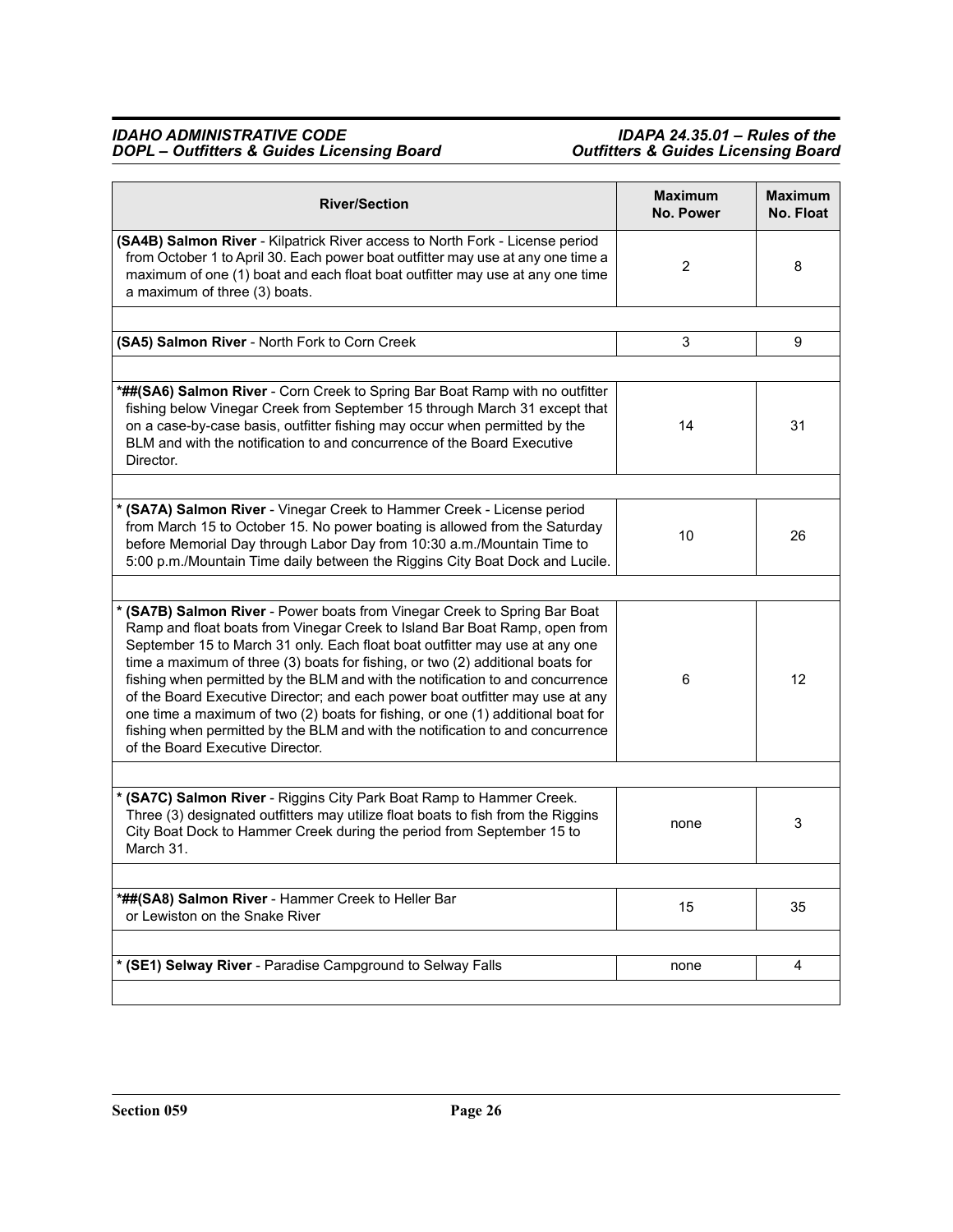| <b>River/Section</b>                                                                                                                                                                                                                                                                                                                                                                           | <b>Maximum</b><br>No. Power | <b>Maximum</b><br>No. Float |
|------------------------------------------------------------------------------------------------------------------------------------------------------------------------------------------------------------------------------------------------------------------------------------------------------------------------------------------------------------------------------------------------|-----------------------------|-----------------------------|
| (SE2) Selway River - Selway Falls to the mouth of the Selway River at Lowell.<br>Each outfitter may use at any one time a maximum of (a) three (3) boats for<br>fishing, and (b) five (5) boats for other boating activities. The Board may<br>approve adjustments to these boat limitations to accommodate canoeing or<br>kayaking activities that are part of an outfitter's operating plan. | none                        | 5                           |

(11-17-21)

### **03. Licensable Waters -- River Sections (SH1) Henry's Fork Snake River Through (TE3) Teton River -- Table**.

| <b>River/Section</b>                                                                                                                                                                                                                                                                                                                                                                                                                                                                                                                                                                                                                                  | <b>Maximum</b><br>No. Power | <b>Maximum</b><br>No. Float |
|-------------------------------------------------------------------------------------------------------------------------------------------------------------------------------------------------------------------------------------------------------------------------------------------------------------------------------------------------------------------------------------------------------------------------------------------------------------------------------------------------------------------------------------------------------------------------------------------------------------------------------------------------------|-----------------------------|-----------------------------|
| (SH1) Snake River, Henry's Fork - Henry's Lake Outlet to Hatchery Ford.<br>(Each outfitter may use at any one time a maximum of (a) eight (8) boats for<br>fishing No more than three (3) of these boats may be used at any one time on<br>any of the following river reaches: Henry's Lake Outlet to Island Park Dam,<br>Island Park Dam to Last Chance, Last Chance to Osborn Bridge, and Osborn<br>Bridge to Hatchery Ford), and (b) five (5) boats for other boating activities. The<br>Board may approve adjustments to these boat limitations to accommodate<br>canoeing or kayaking activities that are part of an outfitter's operating plan. | none                        |                             |
| (SH2) Snake River, Henry's Fork - Mesa Falls to St. Anthony. Each outfitter<br>may use at any one time a maximum of (a) eight (8) boats for fishing, no more<br>than three (3) of these boats may be used at any one time on any one of the<br>following river reaches: Mesa Falls to Warm River, Warm River to Ashton Dam,<br>and Ashton Dam to St. Anthony, and (b) five (5) boats for other boating<br>activities. The Board may approve adjustments of these boat limitations to<br>accommodate canoeing or kayaking activities that are part of an outfitter's<br>operating plan.                                                                | none                        | 8                           |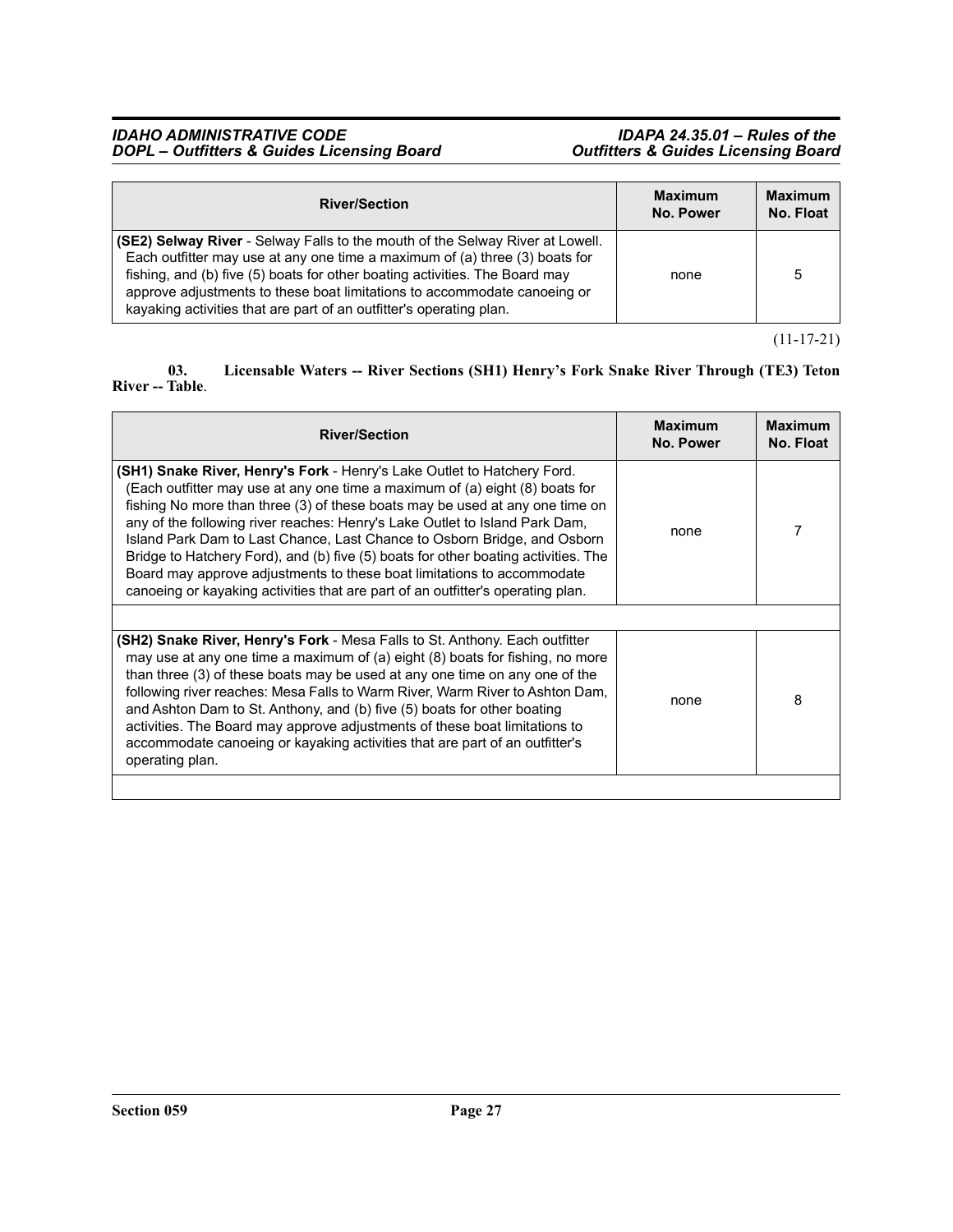| <b>River/Section</b>                                                                                                                                                                                                                                                                                                                                                                                                                                                                                                                                                                            | <b>Maximum</b><br>No. Power | <b>Maximum</b><br>No. Float |
|-------------------------------------------------------------------------------------------------------------------------------------------------------------------------------------------------------------------------------------------------------------------------------------------------------------------------------------------------------------------------------------------------------------------------------------------------------------------------------------------------------------------------------------------------------------------------------------------------|-----------------------------|-----------------------------|
| (SH3) Snake River, Henry's Fork - No more than three (3) boats for fishing may<br>be used by an outfitter at any one (1) time in each of the following river<br>sections:                                                                                                                                                                                                                                                                                                                                                                                                                       |                             |                             |
| St. Anthony to Red Road Bridge Boat Access (i.e., Parker/Salem or<br>a)<br>Fort Henry)<br>b)<br>Red Road Bridge Boat Access to Warm Slough Boat Access<br>c)<br>Warm Slough Boat Access to Menan Boat Access                                                                                                                                                                                                                                                                                                                                                                                    |                             |                             |
| No outfitter may have more than $six(6)$ boats on the SH3 in any one (1) day.<br>When permitted by the BLM and with the notification to and concurrence of the<br>IOGLB Executive Director, each outfitter may be allowed adjustments to the<br>maximum boat limits in order to accommodate non-fishing boating activities<br>(e.g., canoeing, paddle boards, and kayaks) and hazardous excursions that<br>are part of an outfitter's operating plan. These adjustments must be reviewed<br>and approved annually.<br>IOGLB licenses are for the entire SH3 segment; a section of SH3 cannot be | none                        | 4                           |
| separated from SH3 for the purposes of selling a portion of an outfitter's<br>business.                                                                                                                                                                                                                                                                                                                                                                                                                                                                                                         |                             |                             |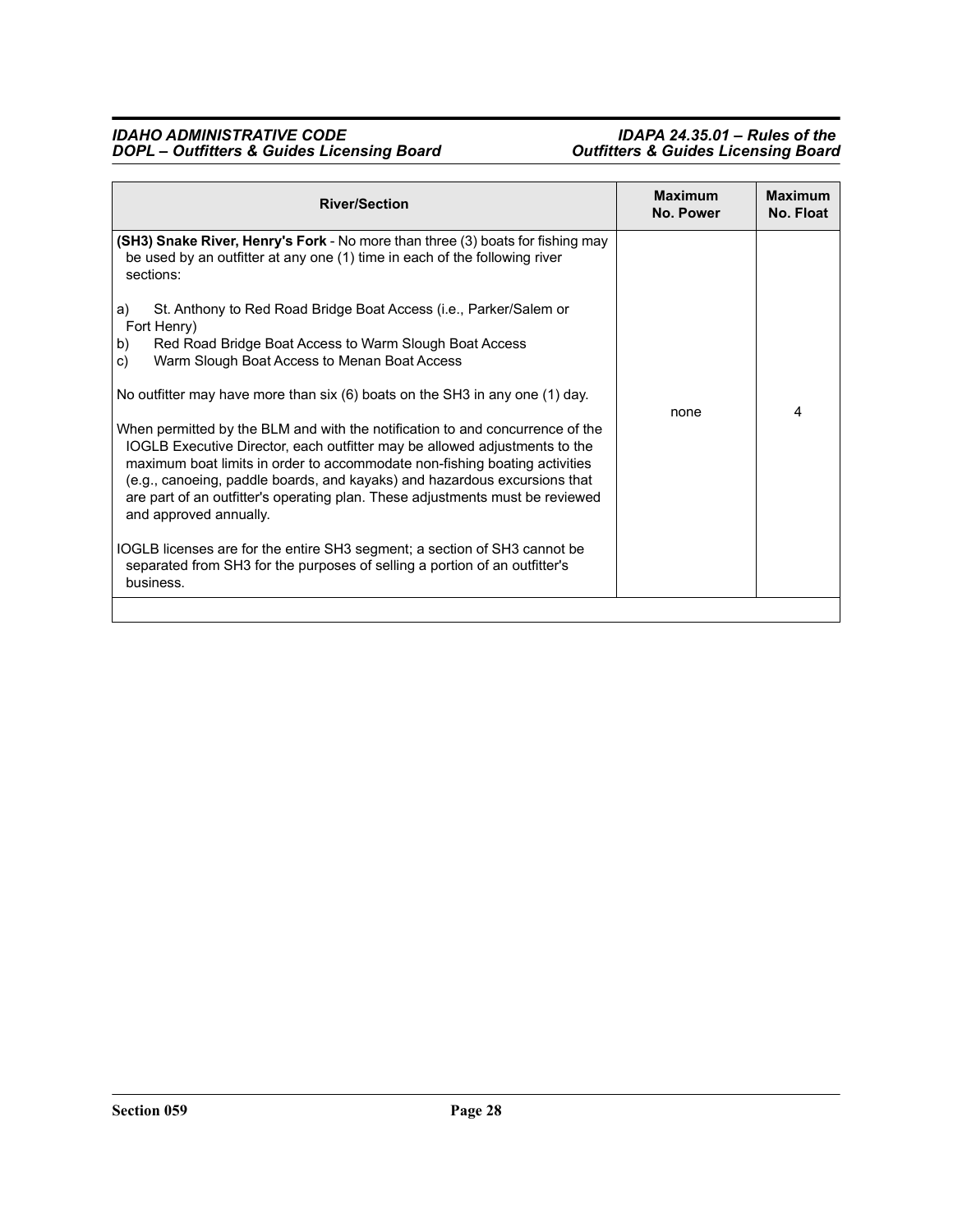| <b>River/Section</b>                                                                                                                                                                                                                                                                                                                                                                                                                                                                                                                                                                                                                                                                                                                                                                                                                                                                                                                                                                                                                                                                                                                                                                                                                                                                                                                                                                                                                                                                                                                                                                                                                                                                                                                         | <b>Maximum</b><br>No. Power | <b>Maximum</b><br>No. Float |
|----------------------------------------------------------------------------------------------------------------------------------------------------------------------------------------------------------------------------------------------------------------------------------------------------------------------------------------------------------------------------------------------------------------------------------------------------------------------------------------------------------------------------------------------------------------------------------------------------------------------------------------------------------------------------------------------------------------------------------------------------------------------------------------------------------------------------------------------------------------------------------------------------------------------------------------------------------------------------------------------------------------------------------------------------------------------------------------------------------------------------------------------------------------------------------------------------------------------------------------------------------------------------------------------------------------------------------------------------------------------------------------------------------------------------------------------------------------------------------------------------------------------------------------------------------------------------------------------------------------------------------------------------------------------------------------------------------------------------------------------|-----------------------------|-----------------------------|
| (SS1) Snake River - South Fork - No more than four (4) boats per section/per<br>day may be used by an outfitter at any one (1) time in each of the following<br>river sections:<br>Palisades Dam to the Conant Boat Access;<br>a)<br>b)<br>Conant Boat Access to Fullmer Boat Access. Exception: Not more than<br>eight (8) boats would be permitted in Section (b) on the same day, provided<br>that no more than four (4) of said boats are in this Section after 11:00 a.m. due<br>to overnight use at designated outfitter camps;<br>Fullmer Boat Access to Byington Boat Access;<br>c)<br>Byington Boat Access to Lorenzo Boat Access; and<br>d)<br>Lorenzo Boat Access to Menan Boat Access;<br>e)<br>Additionally, no outfitter may have more than twelve (12) boats on the SS1 in any<br>one day.<br>A one-time per year exception after July 15 may be granted from Conant Boat<br>Access to Byington Boat Access that would allow two (2) additional boats per<br>section to accommodate large client groups. During this one-time exception, if<br>the two (2) additional boats do not accommodate the large client group,<br>additional boats must come from slots allocated to other outfitters. The<br>maximum daily boat limit for SS1 may not be exceeded. This would require<br>written concurrence from the BLM/USFS and the IOGLB Executive Director.<br>Float boats may use motors (5HP or less) for downstream steerage only within<br>the entire SS1 reach. Downstream steerage would not include holding or<br>upstream travel of watercraft with a motor.<br>IOGLB licenses are for the entire SS1 segment; a section of SS1 cannot be<br>separated from SS1 for the purposes of selling a portion of an outfitter's | None*                       | $8**$                       |
| business.<br>* Each licensed float boat outfitter may use one (1) supply boat (float or power)<br>that does not carry clients. During periods of preparing overnight camps (i.e.,<br>setting up tents and portable toilet facilities, boating in grills and other cooking<br>supplies) for the season, usually May or June of each year; and removing the<br>same items listed above from overnight camps at the end of the season,<br>usually October or November; multiple supply boats may be used.                                                                                                                                                                                                                                                                                                                                                                                                                                                                                                                                                                                                                                                                                                                                                                                                                                                                                                                                                                                                                                                                                                                                                                                                                                       |                             |                             |
| ** One (1) license additional for waterfowl hunting covering both BLM and USFS<br>managed lands and waters for the South Fork (Palisades Dam to Wolf Flats<br>Boat Access may be issued. This license opportunity is in addition to the eight<br>(8) float licenses and is limited to providing waterfowl hunting during waterfowl<br>hunting season as defined by Idaho Fish and Game Rules and where no more<br>than two (2) float or power boat boats per day per section a and b only can be<br>used by the outfitter at any one time for that purpose. Fishing may not be<br>provided or conducted unless the outfitter is also licensed and permitted as<br>one (1) of the eight (8) outfitters addressed in this rule who may not provide<br>hunting activities. This business opportunity may be sold separately.                                                                                                                                                                                                                                                                                                                                                                                                                                                                                                                                                                                                                                                                                                                                                                                                                                                                                                                    |                             |                             |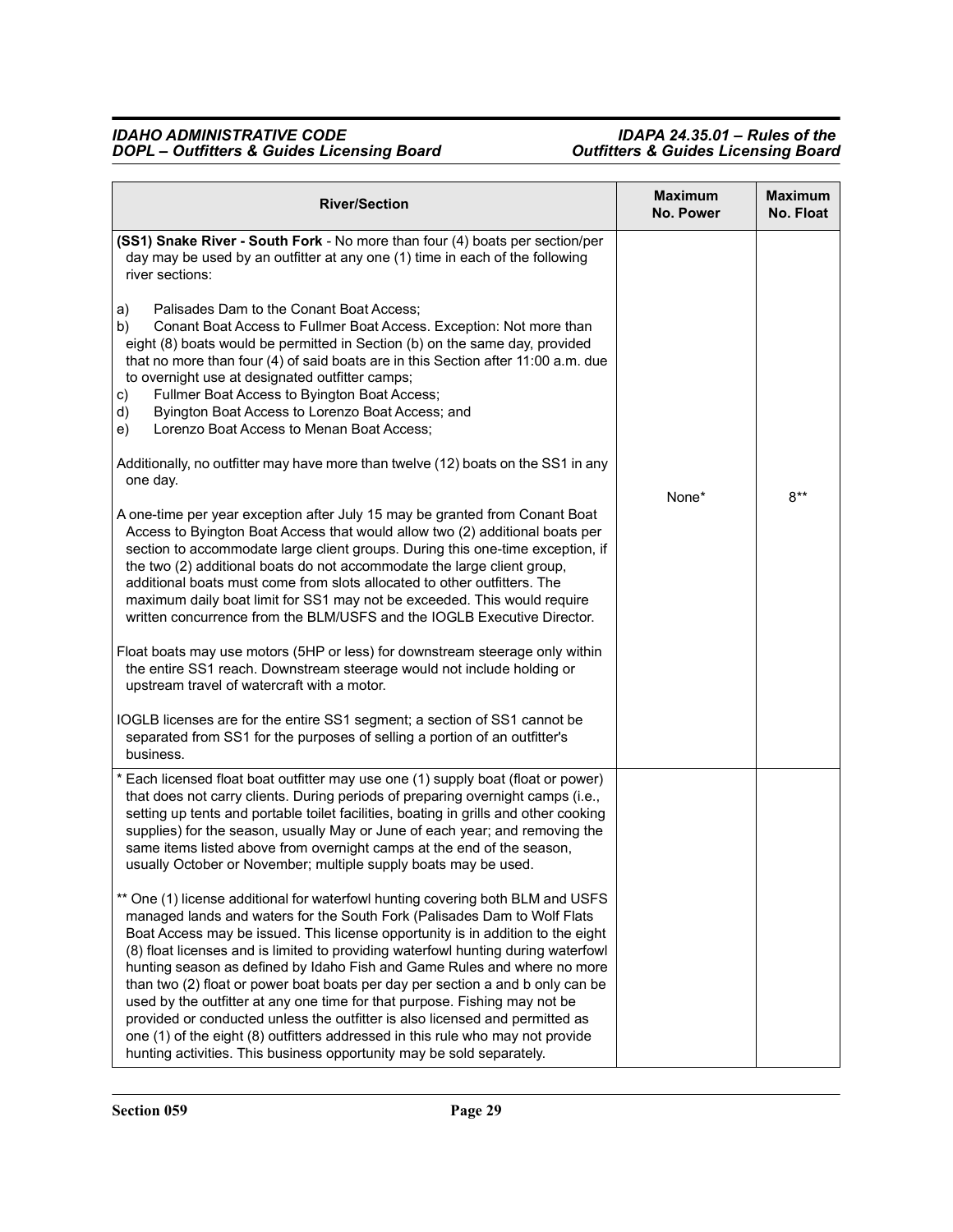| <b>River/Section</b>                                                                                                                                                                                  | <b>Maximum</b><br>No. Power                  | <b>Maximum</b><br>No. Float |
|-------------------------------------------------------------------------------------------------------------------------------------------------------------------------------------------------------|----------------------------------------------|-----------------------------|
| (SN1) Snake River - For each license/permit issued, no more than four (4) boats<br>per section/per day may be used by an outfitter at any one time in each of the<br>following river sections:        |                                              |                             |
| Menan Boat Access to Mike Walker Boat Access (includes Federally<br>a)<br>managed lands);                                                                                                             |                                              |                             |
| Mike Walker Boat Access to Gem State Power Plant (includes non-<br>b)<br>Federal lands).                                                                                                              | 3 outfitters either<br>float or power or     |                             |
| Float boats may use motors (5HP or less) for downstream steerage only within<br>the entire SS1 reach. Downstream steerage would not include holding or<br>upstream travel of watercraft with a motor. | combination thereof                          |                             |
| OGLB licenses are for the entire SN1 segment; a section of SN1 cannot be<br>separated from SN1 for the purposes of selling a portion of an outfitter's<br>business.                                   |                                              |                             |
|                                                                                                                                                                                                       |                                              |                             |
| (SN2) Snake River - Gem State Power Plant downstream to headwaters of<br>American Falls Reservoir                                                                                                     | 3                                            | 3                           |
|                                                                                                                                                                                                       |                                              |                             |
| (SN3) Snake River - American Falls Dam to Massacre Rocks State Park                                                                                                                                   | 3                                            | 3                           |
| (SN4) Snake River - Massacre Rocks State Park to Milner Dam                                                                                                                                           | 3                                            | 3                           |
| * (SN5) Snake River - Milner Dam to Star Falls                                                                                                                                                        | none                                         | 3                           |
| * (SN6) Snake River - Star Falls to Twin Falls                                                                                                                                                        | none                                         | 5                           |
|                                                                                                                                                                                                       |                                              |                             |
| (SN7) Snake River - Twin Falls to Lower Salmon Falls Dam                                                                                                                                              | 3                                            | 3                           |
| (SN8) Snake River - Lower Salmon Falls Dam to Bliss Dam                                                                                                                                               | 3                                            | 5                           |
|                                                                                                                                                                                                       |                                              |                             |
| (SN9) Snake River - Bliss Dam to headwaters of C.J. Strike Reservoir                                                                                                                                  | 5                                            | 5                           |
| (SN10) Snake River - C.J. Strike Dam to Walter's Ferry                                                                                                                                                | 5 outfitters for either<br>power or float or |                             |
|                                                                                                                                                                                                       | combination thereof                          |                             |
|                                                                                                                                                                                                       |                                              |                             |
| (SN11) Snake River - Walter's Ferry to headwaters of Brownlee Reservoir                                                                                                                               | 5                                            | none                        |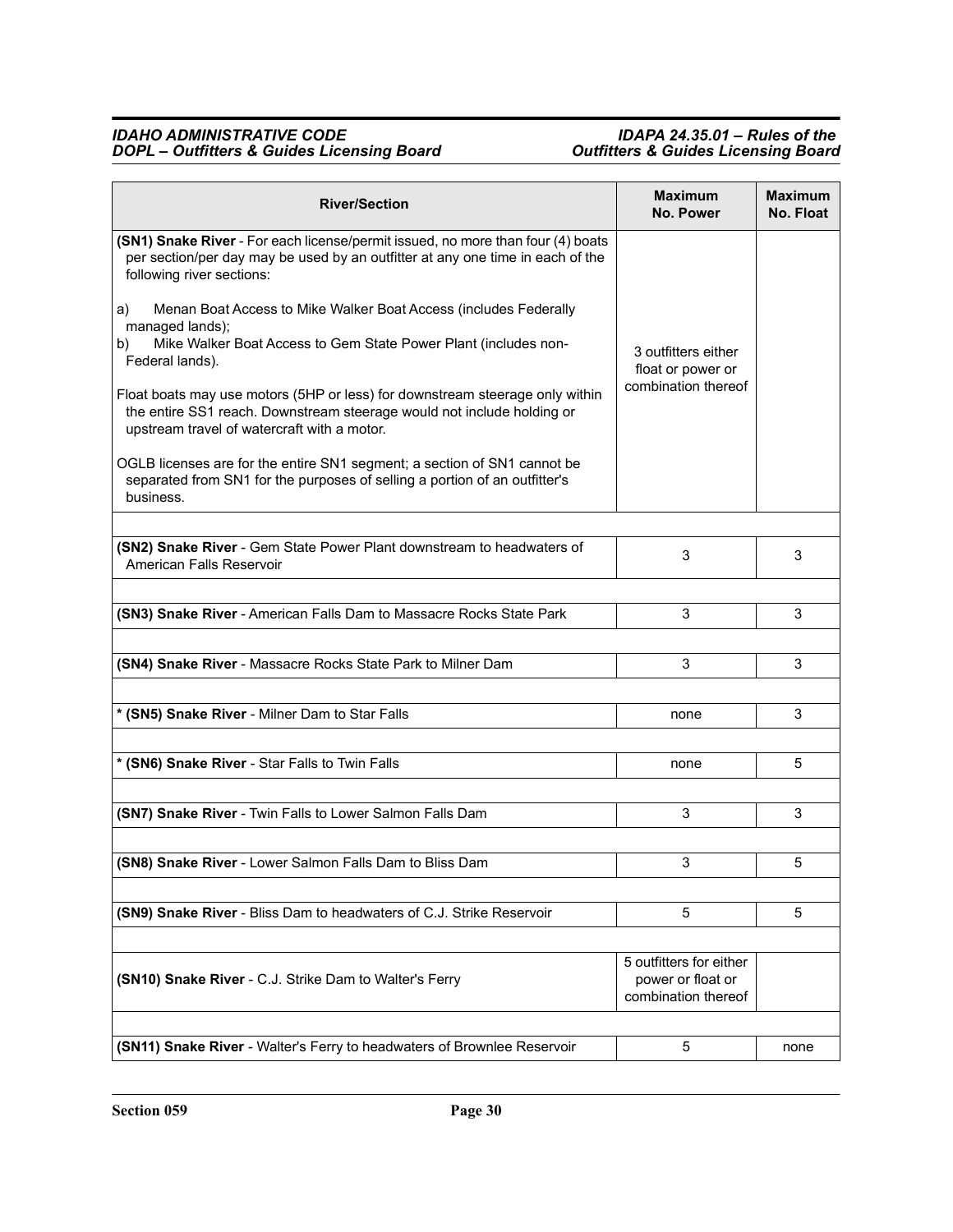| <b>River/Section</b>                                                                                                                                                                                     | <b>Maximum</b><br><b>No. Power</b>                                                                        | <b>Maximum</b><br>No. Float |
|----------------------------------------------------------------------------------------------------------------------------------------------------------------------------------------------------------|-----------------------------------------------------------------------------------------------------------|-----------------------------|
|                                                                                                                                                                                                          |                                                                                                           |                             |
| * (SN12) Snake River - Hells Canyon Dam to Pittsburg Landing                                                                                                                                             | 18                                                                                                        | 15                          |
|                                                                                                                                                                                                          |                                                                                                           |                             |
| * (SN13) Snake River - Hells Canyon Dam to Pittsburg Landing,<br>two (2) one-day float trips only                                                                                                        | none                                                                                                      | 2                           |
| (SN14) Snake River - Pittsburg Landing to Heller Bar or Lewiston                                                                                                                                         | 19                                                                                                        | 15                          |
|                                                                                                                                                                                                          |                                                                                                           |                             |
| (SN15) Snake River - Washington/Oregon stateline to Lewiston                                                                                                                                             | Limitations pending.<br>(This section is set<br>aside for future<br>rules of fishing<br>only outfitters.) |                             |
| (SJ1) St. Joe River - St. Joe River Headwaters to Red Ives. No outfitted boating.<br>One (1) walk and wade only fishing outfitter.                                                                       | none<br>2                                                                                                 | none                        |
|                                                                                                                                                                                                          |                                                                                                           |                             |
| (SJ2) St. Joe River - Red Ives to Avery. In addition to one (1) float boat license,<br>three (3) walk and wade only outfitters. No fishing from float boats, boat clients<br>may fish via walk and wade. | none                                                                                                      | 1                           |
|                                                                                                                                                                                                          |                                                                                                           |                             |
| (SJ3) St. Joe River - Avery to St. Joe City Bridge                                                                                                                                                       | none                                                                                                      | $\overline{2}$              |
|                                                                                                                                                                                                          |                                                                                                           |                             |
| (SJ4) St. Joe River - St. Joe City Bridge to Lake Coeur d'Alene                                                                                                                                          | 2                                                                                                         | none                        |
|                                                                                                                                                                                                          |                                                                                                           |                             |
| (SM1) St. Maries River                                                                                                                                                                                   | 5                                                                                                         | 5                           |
| (TE1) Teton River - Upper put-in to Cache Bridge,<br>motors not to exceed 10 hp                                                                                                                          | 5 outfitters for either<br>power or float or<br>combination thereof                                       |                             |
| (TE2) Teton River - Cache Bridge to Harrop Bridge,<br>motors not to exceed 10 hp                                                                                                                         | 6 outfitters for either<br>power or float or<br>combination thereof                                       |                             |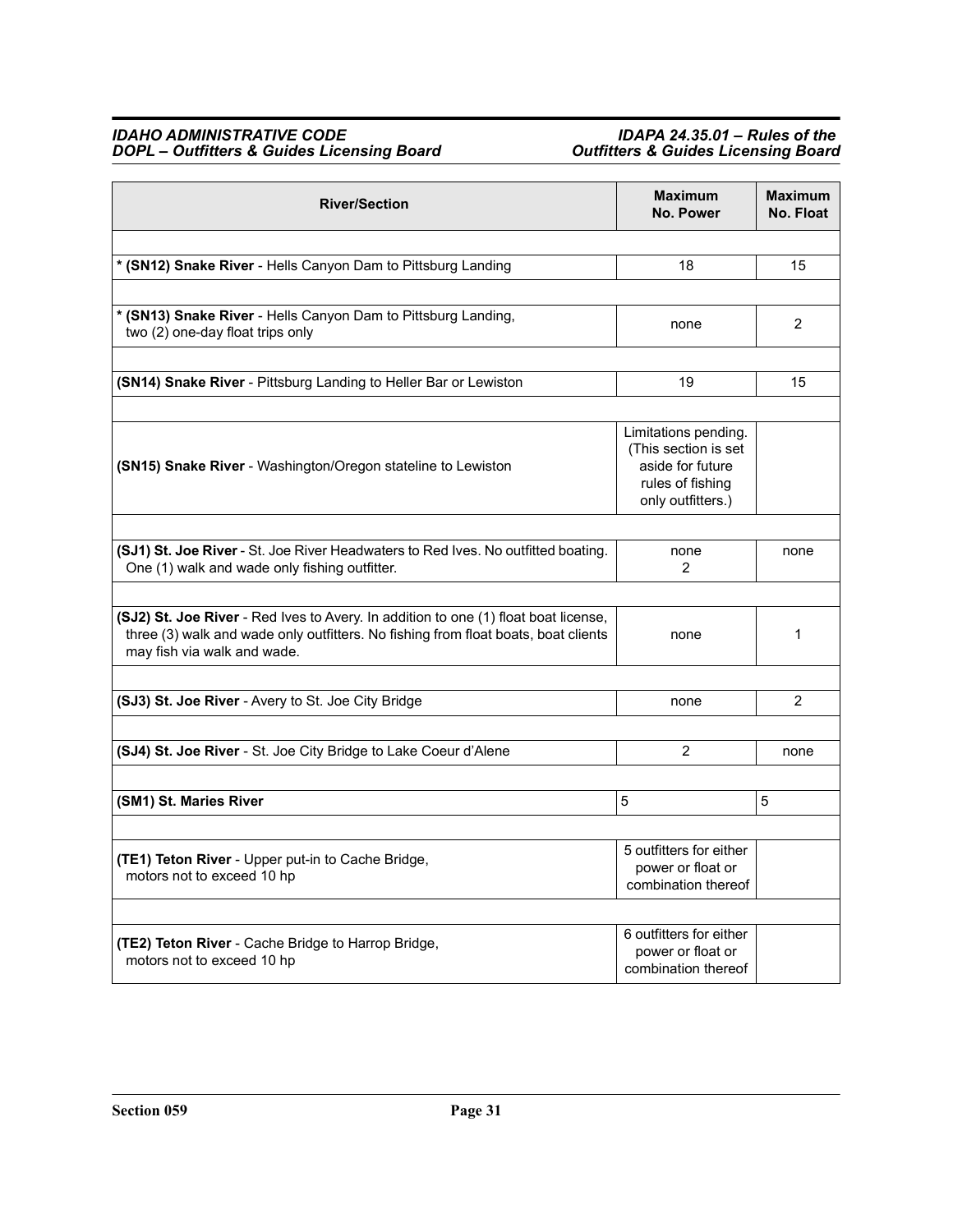| <b>River/Section</b>                                                                                                                                                                                                                                                                                                                                                                                                                                                                                                                                                                       | <b>Maximum</b><br><b>No. Power</b> | <b>Maximum</b><br>No. Float |
|--------------------------------------------------------------------------------------------------------------------------------------------------------------------------------------------------------------------------------------------------------------------------------------------------------------------------------------------------------------------------------------------------------------------------------------------------------------------------------------------------------------------------------------------------------------------------------------------|------------------------------------|-----------------------------|
| <b>(TE3) Teton River</b> - No more than two (2) boats per section/per day may be<br>used by an outfitter at any one time in each of the following river sections: a),<br>b), d), e) and f). No more than four (4) boats per section/per day may be used<br>by an outfitter at any one time on river section c) and where two (2) boats from<br>same outfitter must be spaced at three-hour (3) intervals:                                                                                                                                                                                  |                                    |                             |
| Harrop Bridge Boat Access to Felt Dam Boat Access;<br>a)<br>b)<br>Felt Dam Boat Access to Spring Hollow Boat Access;<br>Spring Hollow Boat Access to Teton Dam Site Boat Access;<br>c)<br>Teton Dam Site Boat Access to Hog Hollow Bridge Boat Access<br>d)<br>Hog Hollow Bridge Boat Access to Teton Highway;<br>e)<br>f)<br>Teton Highway to confluence with the Henrys Fork of the Snake River.<br>Note: No boat access exists at the confluence with the Henrys Fork of the<br>Snake River. Outfitters would utilize Hibbard Bridge or Warm Slough Access on<br>SH3. No fishing on SH3 | none                               | 5                           |
| No outfitter may have more than eight (8) boats on the TE3 in any one day.                                                                                                                                                                                                                                                                                                                                                                                                                                                                                                                 |                                    |                             |
| Float boats may use motors not to exceed 10 hp in section a) (Harrop Bridge to<br>Felt Dam Access) only. Float boats may use motors (5HP or less) for<br>downstream steerage only in sections d), e) and f). Motors are not allowed in<br>other sections. Downstream steerage does not include holding or upstream<br>travel of watercraft with a motor.                                                                                                                                                                                                                                   |                                    |                             |
| IOGLB licenses are for the entire TE3 segment; a section of TE3 cannot be<br>separated from TE3 for the purposes of selling a portion of an outfitter's<br>business.                                                                                                                                                                                                                                                                                                                                                                                                                       |                                    |                             |

#### \* Classified rivers

## Floatboat and powerboat outfitters on these sections are considered within their area of operations when hiking from the river or fishing in tributaries away from the river, but does not include overnight activities. Conflicts with land-based outfitters will be handled on a case-by-case basis. (11-17-21)

**04. Other -- Table**. The following lakes and reservoirs or portions thereof that lie totally or partially within the state of Idaho are open to fishing by outfitters with the following limitations:

| Lake or Reservoir            | <b>Maximum No. of Operators</b> | Maximum No. Boats per<br>Operator per Lake or<br><b>Reservoir</b> |
|------------------------------|---------------------------------|-------------------------------------------------------------------|
| Lake Coeur d'Alene           | 8                               |                                                                   |
| Dworshak Reservoir           | 7                               | 2                                                                 |
| Hayden Lake                  |                                 | 2                                                                 |
| Henry's Lake                 | 8                               | 2                                                                 |
| <b>Island Park Reservoir</b> |                                 | 2                                                                 |
| Magic Reservoir              | 3                               | 2                                                                 |
| Palisades Reservoir          | 10                              | 2                                                                 |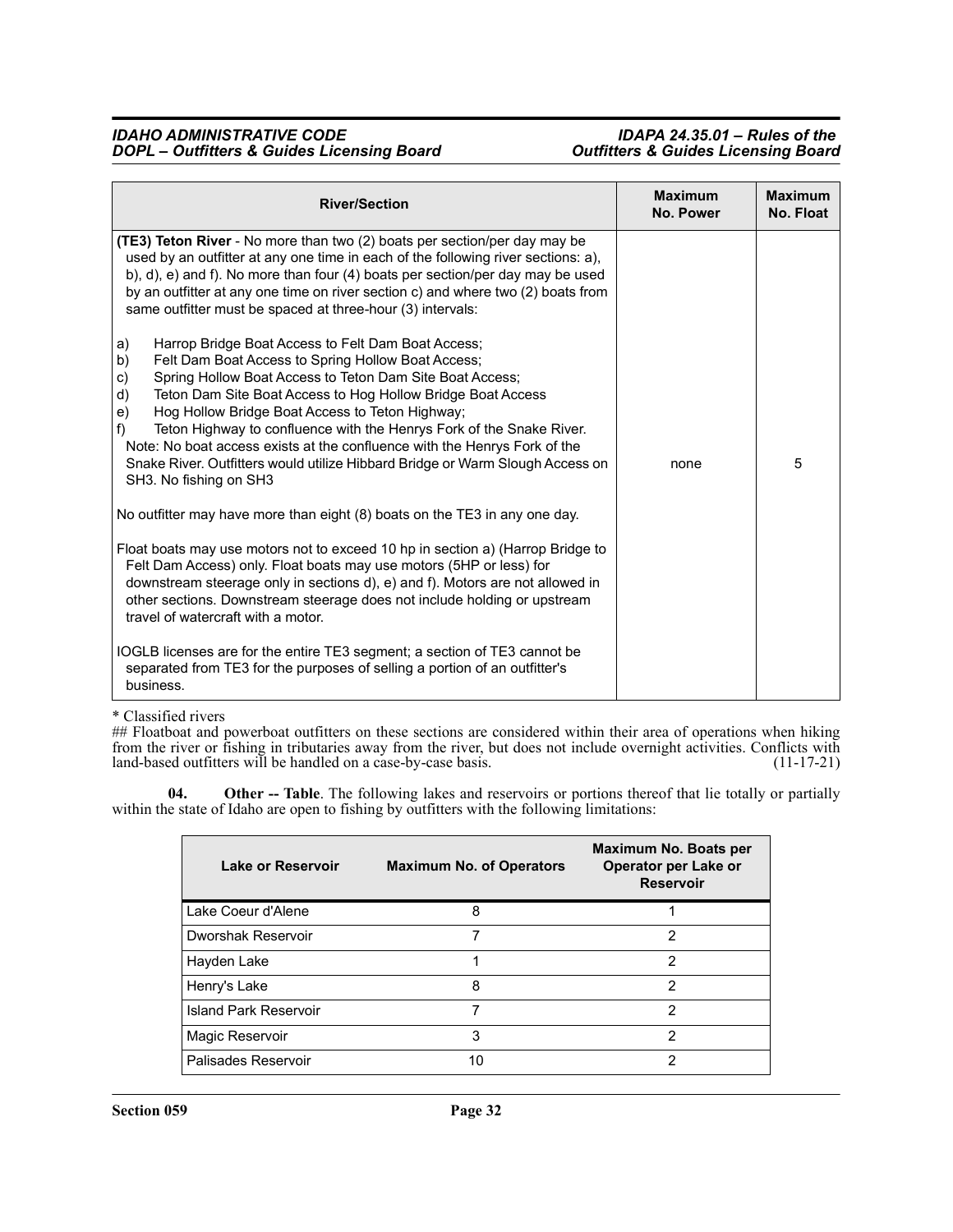| Lake or Reservoir         | <b>Maximum No. of Operators</b> | Maximum No. Boats per<br>Operator per Lake or<br><b>Reservoir</b> |
|---------------------------|---------------------------------|-------------------------------------------------------------------|
| Lake Pend Oreille         | 11                              |                                                                   |
| Priest Lake               | 5                               |                                                                   |
| American Falls Reservoir  | 3                               | 2                                                                 |
| C.J. Strike Reservoir     |                                 | 2                                                                 |
| <b>Brownlee Reservoir</b> | 5                               | 2                                                                 |
| Oxbow Reservoir           | 3                               | 2                                                                 |
| Hells Canyon Reservoir    | 3                               | 2                                                                 |

(11-17-21)

**05. Other Lakes and Reservoirs**. All other Idaho lakes and reservoirs are limited to two (2) outfitters with a maximum of two (2) boats (float or power) per outfitter. (11-17-21)

#### <span id="page-32-0"></span>**060. (RESERVED)**

#### <span id="page-32-1"></span>**061. TECHNICAL MOUNTAINEERING/ROCK CLIMBING.**

Any outfitter applicant for technical mountaineering/rock climbing must appear before the Board to explain in full detail his qualifications, experience, plans, and areas of operation demonstrating the necessary specialized training and skill. (11-17-21) and skill.  $(11-17-21)$ 

### <span id="page-32-2"></span>**062. (RESERVED)**

### <span id="page-32-3"></span>**063. SNOWMOBILING.**

In addition to other requirements, outfitters and guides for snowmobiling must ensure the following: (11-17-21)

**01. Non-Groomed Trails**. All machines are accompanied by at least one (1) guide for one (1) through five (5) snowmachines, two (2) guides for six (6) through twelve (12) snowmachines, and one (1) additional guide for each additional ten (10) snowmachines. The maximum number of snowmachines allowed in one (1) group may not exceed thirty (30). One (1) guide leads and one (1) trails where more than five (5) snowmachines are involved.

 $(11-17-21)$ 

**02. Groomed Trails**. All machines are accompanied by at least one (1) guide for one (1) through fifteen (15) snowmachines, and two (2) guides for sixteen (16) through a total of thirty (30) snowmachines. One (1) guide leads and one (1) trails where more than fifteen (15) machines are involved. The maximum number of snowmachines allowed in one group may not exceed thirty  $(30)$ .  $(11-17-21)$ 

**03. Emergency Equipment**. All snowmobiling tours have with them necessary emergency equipment, d spare parts for the machine(s) in use. tools, and spare parts for the machine $(s)$  in use.

**04. Reduction in Guide Ratios**. An outfitter may apply to the Board to reduce the number of guides on non-groomed trails to one (1) guide for six (6) through twelve (12) snowmachines and the number of guides on groomed trails to one (1) guide for sixteen (16) through thirty (30) snowmachines, when the guide has electronic communication for summoning assistance at all times during the excursion. (11-17-21)

### <span id="page-32-4"></span>**064. AUTHORIZATION FOR GRANTING, DENIAL AND REVOCATION OF LICENSES.**

**01. Executive Director Authorizations**. The Executive Director is authorized to grant, issue or deny, temporary authorizations, licenses and license amendments, hot pursuit agreements and designations of allocated tags with the concurrence of the Board, under the following conditions: (11-17-21) with the concurrence of the Board, under the following conditions: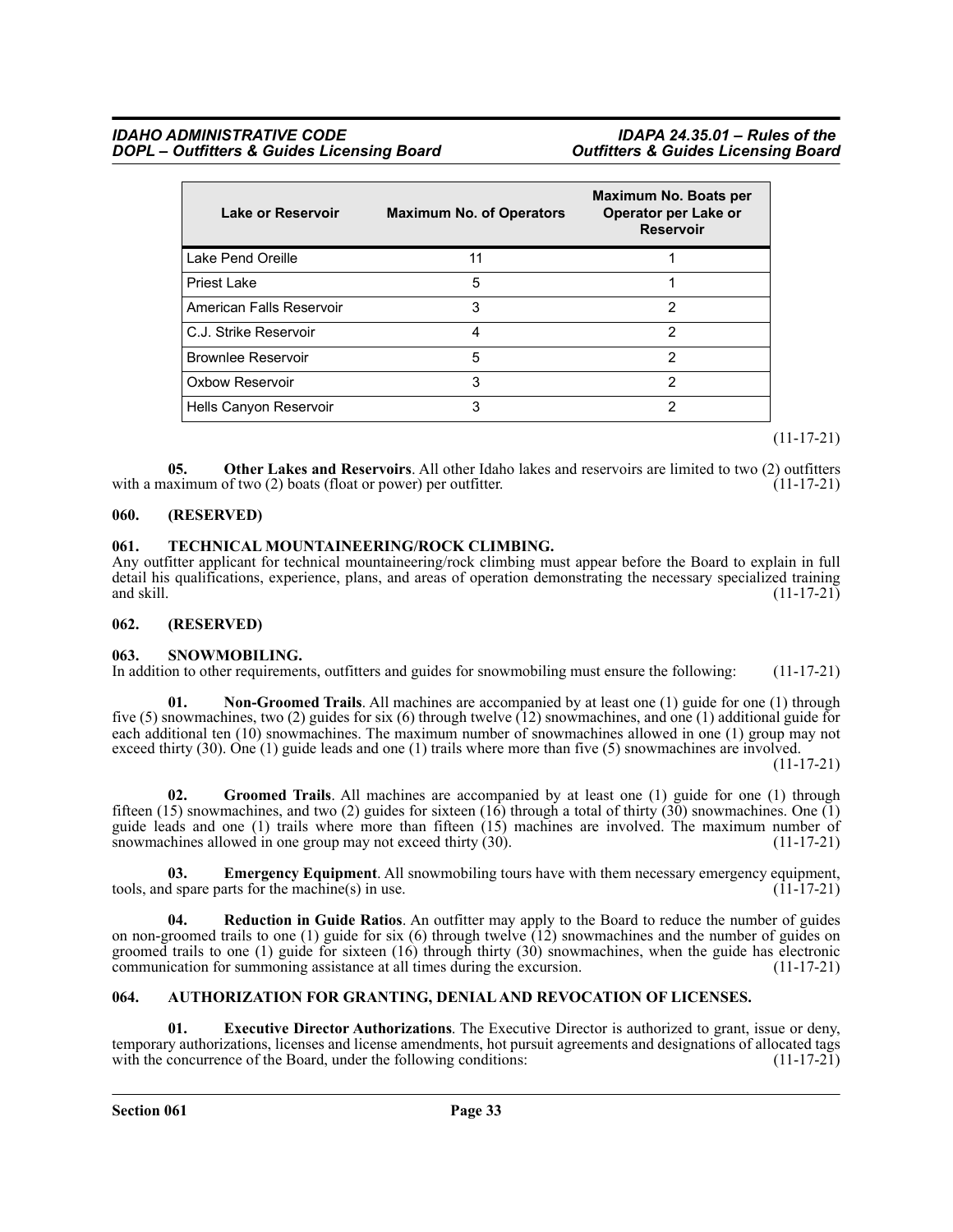**a.** The Executive Director may grant and issue all routine temporary authorizations, license applications, amendments and related matters when the applicant does not have any convictions for fish and game violations or other violations of the grounds enumerated in Section 36-2113(a), Idaho Code, has not falsified or provided any misleading information to the Board, and otherwise qualifies for licensure. (11-17-21)

**b.** The Executive Director may grant all license applications which otherwise qualify for licensure, but which have violations of the grounds enumerated in Section 36-2113(a), Idaho Code, which occurred five (5) years prior to the date of application, except that a license will not be granted by the Executive Director to an applicant who has a felony conviction of any nature, or conviction of a flagrant violation pursuant to Section 36-  $1402(f)$ , Idaho Code. (11-17-21)

**c.** The Executive Director may grant a license with probationary status for conviction of minor fish and game violations or violations enumerated in Section 36-2113(a), Idaho Code, that occurred at least five (5) years prior to the date of application, excluding felony convictions. (11-17-21)

**d.** The Executive Director may defer granting or denying any license or related matter to the Board for action by the Board. (11-17-21)

**e.** The Executive Director may not waive fees. (11-17-21)

**02. Board Conditions**. The Board may grant or deny a license pursuant to the provisions of Sections and 36-2113, Idaho Code, under the following conditions: (11-17-21) 36-2109 and 36-2113, Idaho Code, under the following conditions:

The Board may grant a license to an applicant with convictions of violations enumerated in Section Code, which are over five (5) years old and may place the licensee on probation. (11-17-21)  $36-2113(a)$ , Idaho Code, which are over five (5) years old and may place the licensee on probation.

**b.** The Board may grant a license to an applicant with convictions of violations enumerated in Section 36-2113(a), Idaho Code, which are less than five (5) years old and may place the licensee on probation. (11-17-21)

The Board will proceed with the denial of an applicant for a hunting or fishing outfitter or guide license or proceed with the revocation process on a licensee upon conviction of a flagrant violation pursuant to Section 36-1402(f), Idaho Code, unless unusual mitigating circumstances exist. (11-17-21)

### <span id="page-33-0"></span>**065. -- 066. (RESERVED)**

#### <span id="page-33-1"></span>**067. INSPECTIONS.**

Outfitter camps and equipment may be inspected at any time by an authorized person or any member of the Board with a written report submitted to the Board to ensure adequate equipment and gear is utilized and maintained in a manner which meets minimum standards of public acceptability and which meets the requirements of applicable  $\lceil \cdot \cdot \cdot \cdot \cdot \rceil$  local, state, or federal laws and rules. (11-17-21)

### <span id="page-33-2"></span>**068. ADMINISTRATIVE FINES/PROBATION/RESTRICTIONS.**

**01. Penalties -- Table**. In addition to suspension, probation, restriction or revocation of a license, the following penalties may be applied to that licensee or those licensees found to have violated the provisions of the Act, these rules, or both.

| <b>I.C. Section</b><br>$36-2113(a)$ | <b>First Offense</b> | <b>Second Offense</b> | <b>Third Offense</b>                   |
|-------------------------------------|----------------------|-----------------------|----------------------------------------|
|                                     |                      |                       |                                        |
| 1.                                  | \$100 - \$500 Fine   | \$500 - \$5,000 Fine  | Suspension or Revocation<br>of License |